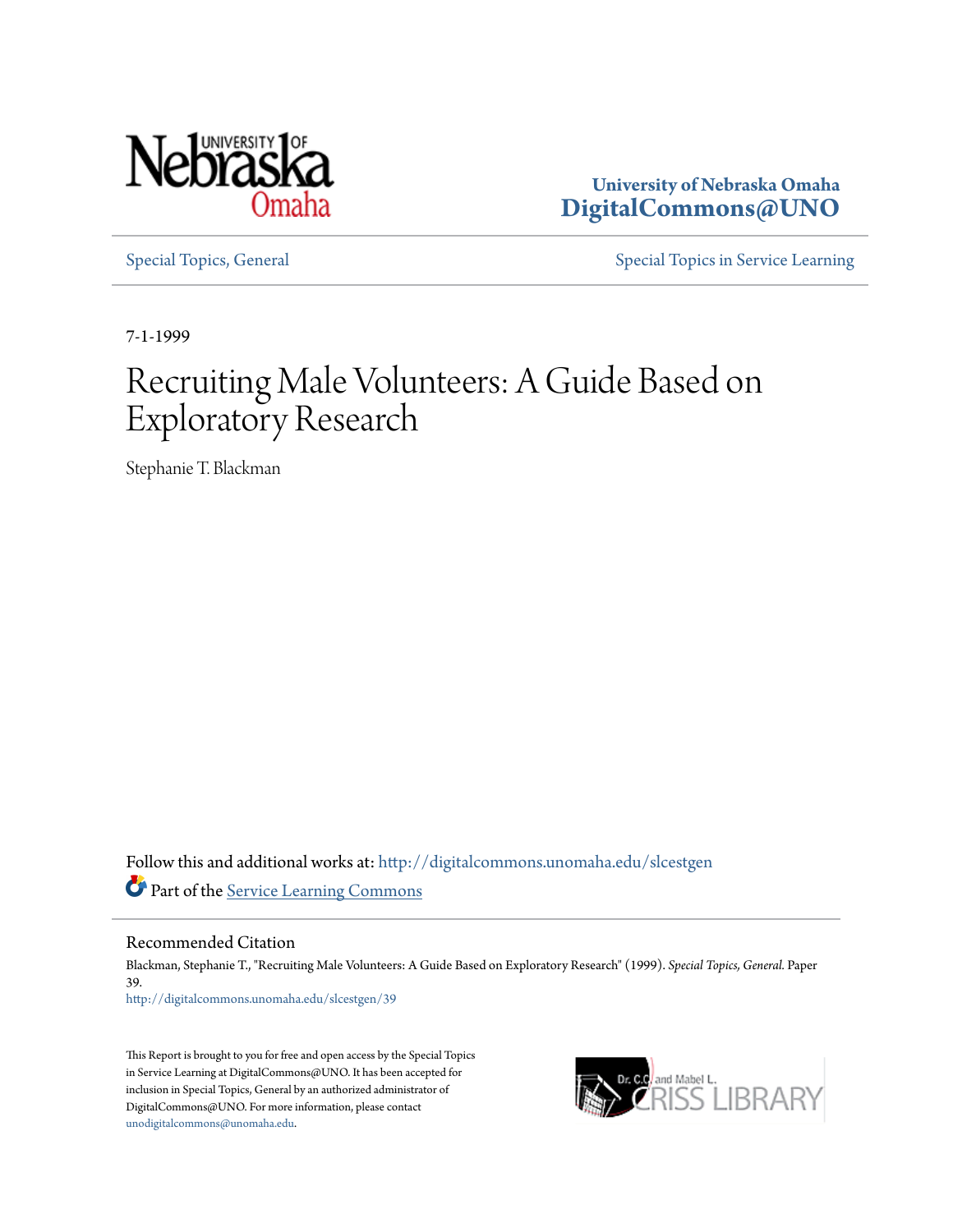# **Recruiting Male Volunteers: A Guide Based on Exploratory Research**



**by Stephanie T. Blackman National Service Fellow 1998-1999**

#### **Corporation for National Service**

Created in 1993, the Corporation for National Service oversees three national service initiatives—AmeriCorps, which includes AmeriCorps\*VISTA, AmeriCorps\*National Civilian Community Corps, and hundreds of local and national non-profits; Learn and Serve America, which provides models and assistance to help teachers integrate service and learning from kindergarten through college; and the National Senior Service Corps, which includes the Foster Grandparent Program, the Senior Companion Program, and the Retired and Senior Volunteer Program (RSVP).

National Service Fellows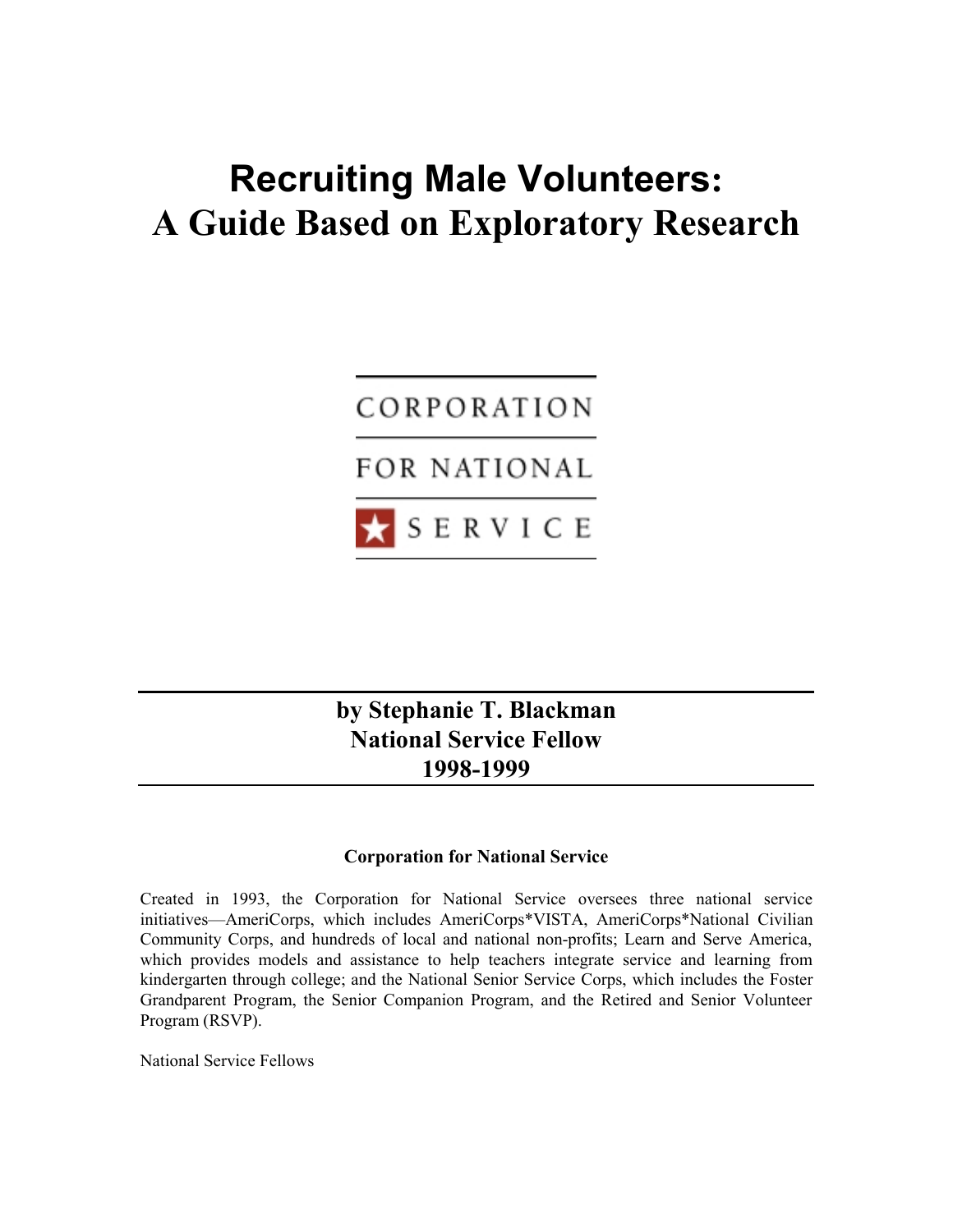The National Service Fellows program, launched by the Corporation for National Service in September 1997, involves a team of individual researchers who develop and promote models of quality service responsive to the needs of communities. The goal of the program is to strengthen national service through continuous learning, new models, strong networks, and professional growth.

July 1999

Corporation for National Service 1201 New York Avenue, NW Washington, DC 20525 (202) 606-5000 http://www.nationalservice.org

This material is based upon work supported by the Corporation for National Service under a National Service Fellowship. Opinions and points of view expressed in this document are those of the author and do not necessarily reflect the official position of the Corporation for National Service.

Copyright © 1999 by Stephanie Blackman

# **Acknowledgments**

I can hardly begin to express my gratitude to the multitude of people who have made this guide possible. The opportunity to delve into any topic with the freedom and independence that I have had this year is a rare one indeed, and for that reason my first thanks go out to the folks at the Corporation for National Service—namely Tom Flemming and the Core Management Team of the National Service Fellows program, including David Morton, Paula Cole Jones, Jeff Gale and Anna Ditto.

Likewise, I am endlessly grateful to the community of National Service Fellows, whose continuous humor, wisdom, feedback, and inspiration have carried me through this year and challenged me to reach a new level of thinking about service. I especially appreciate the mentorship and camaraderie of Lenore Parker, my fellow Oregon Fellow.

I have truly enjoyed the daily support of Robin Sutherland, Teresa O'Halloran, and Claudia Moorad in the Oregon office of the Corporation for National Service, who have shared both their space and friendship with me this year. My thanks also go out to my dear family and friends, who have encouraged me and helped me to keep everything in perspective.

Last but not least, I wish to thank the people whose insights and experiences have shaped the content of this booklet. The time and ideas that research participants, in particular, have given me receive my wholehearted appreciation. I have only been the vehicle through which their thoughts have arrived on paper. I am indebted to my crew of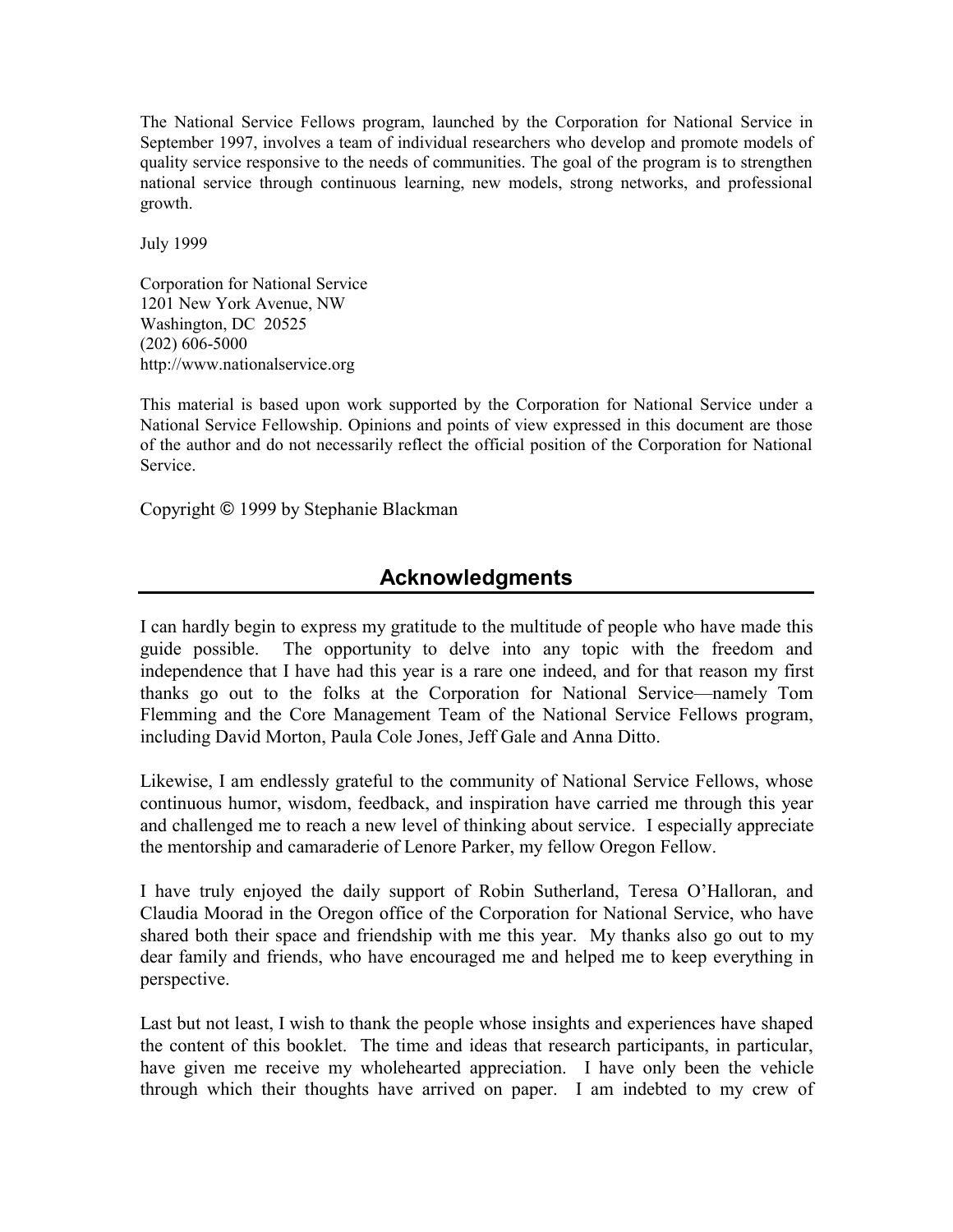reviewers and editors as well—their advice has molded the clarity and structure of this guide. To all of these people, and the many more who have helped along the way, thank you.

# **Preface**

A poster hanging near the water fountain in my gym features a muscular woman lifting weights. The text reads, "Macho is not a gender thing." Passing that poster on so many mornings before starting my work day, I have thought, "Neither is volunteerism." And yet, when it comes to social service, female volunteers seem to be the norm, suggesting that perhaps volunteering *is* a "gender thing."

The prevalence of female volunteers, however, is not necessarily universal or deliberate. As a National Service Fellow for the Corporation for National Service, I set out to explore which programs recruit male volunteers and why some are more successful than others in doing so, motivations for volunteering among men, and the possible impacts of an increased number of male volunteers doing social service work. My ultimate goal has been to enhance the field of service through a better understanding of male volunteers; this guide is my way of communicating to practitioners in the field the knowledge that I have gained.

You may be wondering: why bother? Understanding the issues surrounding male volunteerism in social services will do little good if you are not convinced that including male volunteers is important. Why does a volunteer's gender matter if the quality of work is the same? Is it not acceptable to have a sphere in which women are the primary players? As I have progressed through this research, I have asked myself these questions time and again, especially when explaining my work to friends, family, and participants, whose reactions have ranged from intense interest to detached skepticism. The answer seems to be that in a field such as social service, volunteerism often signifies high-quality human interaction rather than a specific task that could be accomplished by anyone. Consequently, one volunteer can create a ripple effect that may influence an organization, a client population, public opinion, and other volunteers. Through this process, of course, a volunteer is often changed as well.

Indeed, the fact that my exploration of these issues has led to this recruitment guide reflects the stance I have taken on the importance of including male volunteers in social services. That position, however, may not hold true across the board, and I therefore encourage both conscientious and active reading of this guide. I have tried to facilitate your interaction with this text by periodically asking you to ask yourself questions, thereby personalizing the issues as much as possible.

Finally, as you work through the suggestions and resources of this booklet, bear in mind that these are not tried and true methods for recruiting male volunteers that will guarantee success in your efforts. Rather, this booklet should serve as a guide for your own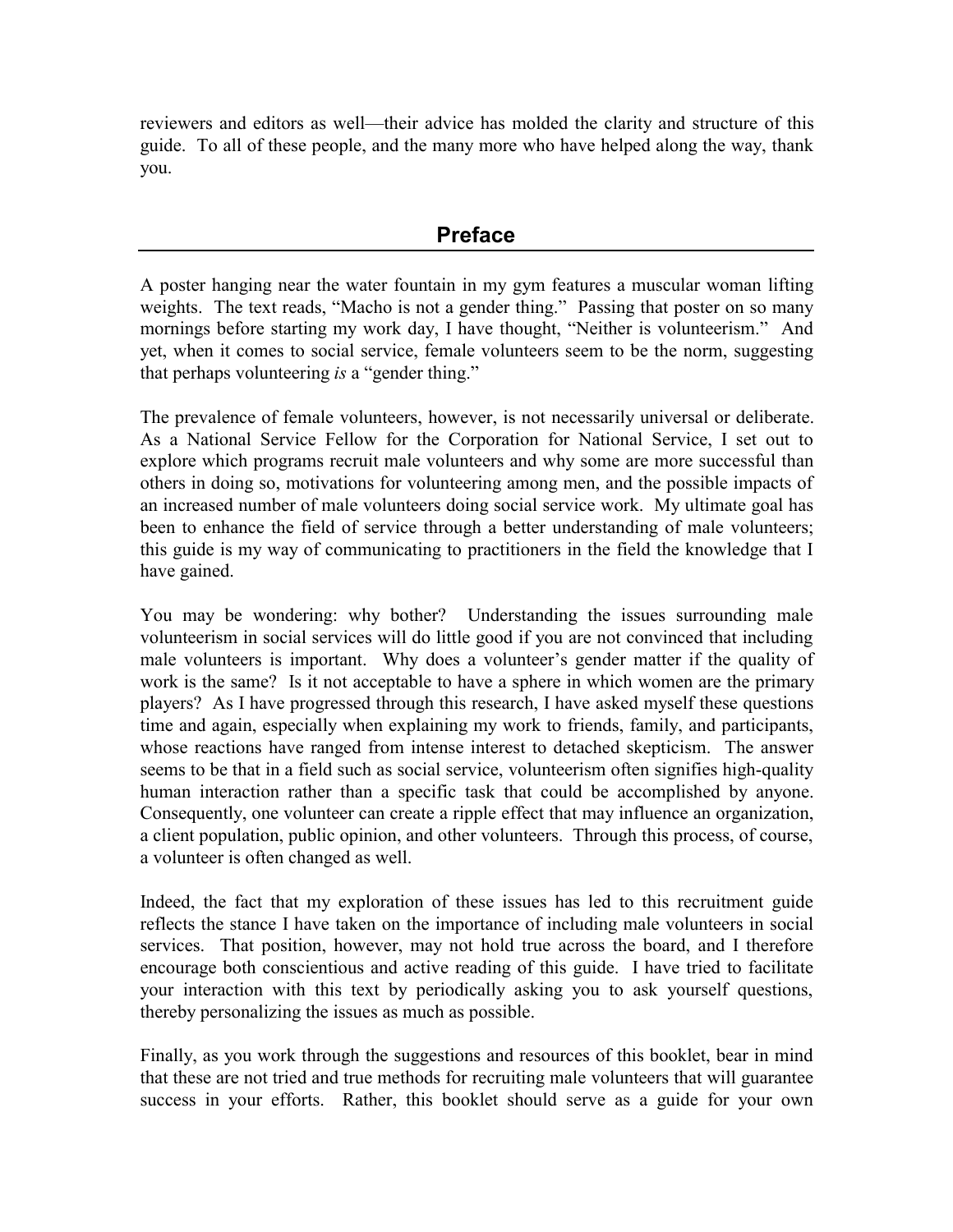creativity and provoke your thoughts about how and why you recruit male volunteers. It would be my delight as a researcher if some of these ideas challenged or inspired you to test different strategies, comment on them, and report their effectiveness back to the field. The same hope applies to the assumptions I and others have made about the possible effects of recruiting male volunteers. Take nothing in this booklet at face value—for if the participants in my research have taught me anything, it is that each organization is different and the personalities and structures involved in any program will dictate successful recruitment of male volunteers as much as any single method offered here. Please discuss, share, and challenge these ideas with colleagues, administrators, and of course, your volunteers themselves. Good luck!

Stephanie Blackman Portland, Oregon July 1, 1999

# **Introduction: What you need to know before using this guide**

#### *Why recruit male volunteers?*

The decision to recruit male volunteers is not one that you should make lightly. Adding men to your pool of volunteers could have a variety of implications for your program, not all of which are positive. Understanding the potential impacts of a greater number of male volunteers may add to your excitement about this cause. The same understanding, however, should also call attention to the possibility that recruitment of male volunteers may not suit your program, may generate additional work for you or your co-workers, or may harbor unforeseen consequences. Legal discrimination or organizational policy issues must also be taken into consideration.

Indeed, the impacts of recruiting male volunteers are many and varied. Although individual social service programs will reach their own conclusions about the importance of recruiting men, the following are ten possible reasons for doing so:

- **1.** Male volunteers expand an agency's base of donors, volunteers, in-kind services, and other support.
- **2.** Male volunteers allow a social service program to serve more male clients or match them with male volunteers, or expand services.
- **3.** A social service program benefits from the new or different ideas and feedback of male volunteers.
- **4.** Male volunteers exemplify the ways in which men can do and be good, both for society at large and for clients who most often see men in negative contexts (as an abuser or disciplinarian, for example).
- **5.** Male volunteers enhance the experience of clients who are more comfortable or have more fun with men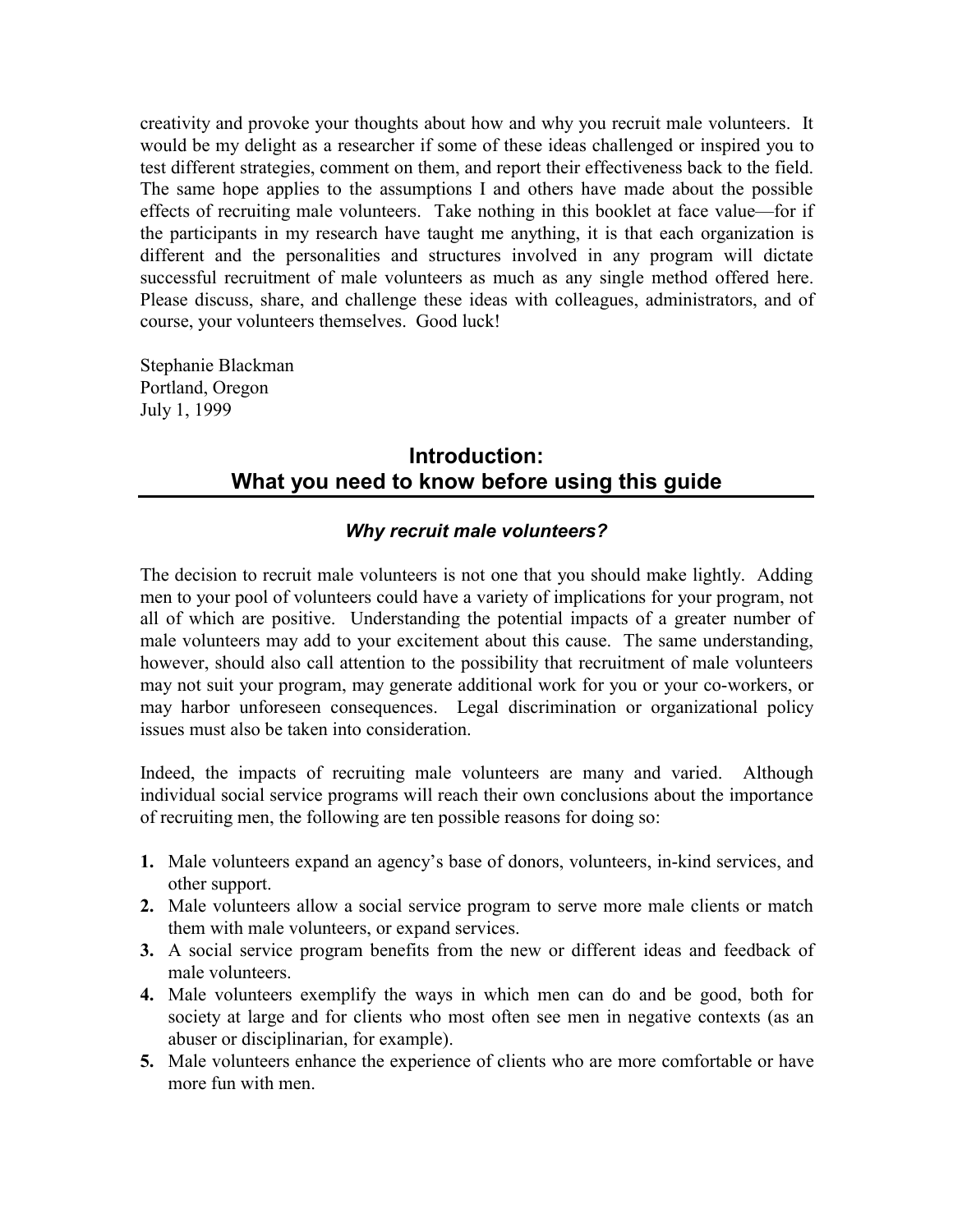- **6.** Male volunteers demonstrate that a social service issue is not solely a "women's issue" or a "men's issue" but important to all.
- **7.** Male volunteers benefit from increased knowledge or understanding of social service, which may help them cope with issues in their own lives (when an adolescent son or daughter becomes homeless, for example).
- **8.** Male volunteers diversify the circle of people with whom volunteers can interact, work, and make decisions.
- **9.** Male volunteers help to create an environment in which men are encouraged and expected to volunteer.
- **10.** Male volunteers increase the number of people who are active players in social change.

Appendix A contains worksheets for assessing these possible outcomes and many more. The assessment tool may be particularly useful for readers who would like to explore in further detail the impacts of including male volunteers, or those who must convince others about the value of such an effort. The remainder of this guide will, for the most part, reflect an assumption that readers are interested in including men in volunteer programs and will focus on the strategies for doing so.

## *What is the background of this project?*

National volunteer surveys such as those conducted by Independent Sector and The Gallup Organization suggest that the volunteer tendencies of men and women are actually not markedly different. The Independent Sector web site (http://www.IndependentSector.org) reports that in 1995, 45% of men volunteered.<sup>1</sup> My personal volunteer experience in several social service agencies and the observations of many acquaintances, however, indicate that male volunteers are few and far between. Even programs boasting a high number of male volunteers rarely seem to reach 50%. It was that experience, not the research report discussed above, that led to this study.

Furthermore, Gallup's 1995 *Survey on Volunteering for Serious Social Problems* indicates that the main distinction between the activities that men and women choose for volunteerism is that more women volunteer in programs for children with learning disabilities or teen parents, and more men volunteer in alcohol abuse programs.<sup>2</sup> Likewise, there does not seem to be a scarcity of male volunteers in emergency and rescue services or on organizational boards of directors. The reasons for such distinctions are not clear, however.

Rather than challenge the numbers revealed by national surveys or assume that all social service programs need or want to recruit male volunteers, I have explored the issues surrounding male volunteerism so that those volunteer coordinators who do want to include more men have some concrete strategies to facilitate that process. In doing so, I have employed a few premises that permeate every aspect of the study and its subsequent recruitment guide. Although I held these beliefs when I began my research—they are what propelled me to this topic—my conversations and interviews over the past few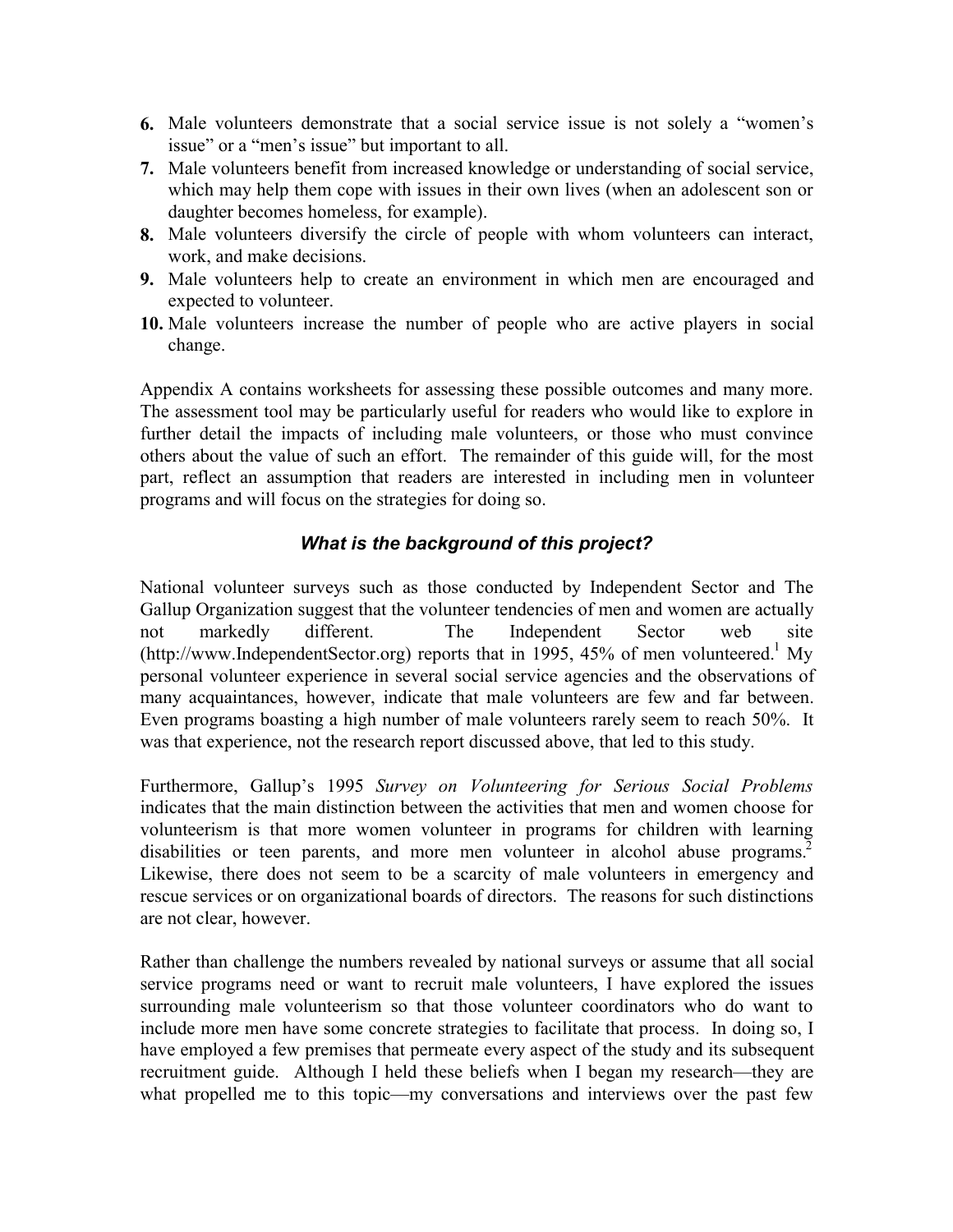months, both within social service and outside of it, have reinforced those initial ideas. My assumptions are:

- 4 When volunteers are doing good for others, they are positive role models.
- 4 The influence of volunteers extends beyond their allotted time and work within an organization.
- 4 Men control or influence some resources (such as decision-making power and money) that could directly or indirectly affect an organization.
- 4 Gender is one aspect of diversity and is a source of identification, role modeling, and behavioral influence.

Think about these assumptions for a moment. Do you agree with them? Whether you answer "yes" or "no" will significantly affect your reading of this guide and how you conceptualize the recruitment of male volunteers. You do not need to be in complete agreement with all or any of them in order to include male volunteers in your program, but from my perspective, they are the reason that so many of the following pages are devoted to recruitment strategies. Although these assumptions may not be applicable throughout social services, they are the operating framework for this research and, as such, important considerations for readers.

## *What kind of research led to this guide?*

My research methodology is likewise a significant factor in the interpretation of this study. The foundation of this guide is qualitative information gleaned from interviews with volunteer coordinators and male volunteers working in and for social service agencies. The interviews were casual in style, including mostly open-ended questions. If a participant made a point I found particularly interesting, I followed through with additional questions, even if they were not asked of other interviewees. Some points were answered through the natural course of conversation, making certain questions unnecessary in many cases. The ideas presented in this booklet are derived from the experiences of my participants. I have compiled and sorted them and contributed additional information when I thought it would be helpful.

Given my research methodology, I ask that readers take note of the following points to avoid confusion:

- $\forall$  Percentages and other numbers are provided to ground the ideas in the research results. Because of my conversational interview style, however, these data must be read carefully. If 18% of participants suggested a given strategy, for example, that does not mean that the other 82% disagreed with that idea. More likely is that they simply did not address that particular issue. When interviewees offered differing opinions, I note that fact in the text.
- $\forall$  Generally, I refer to anyone recruiting, "hiring," or working with volunteers as **"volunteer coordinators."** In choosing my research participants, I recognized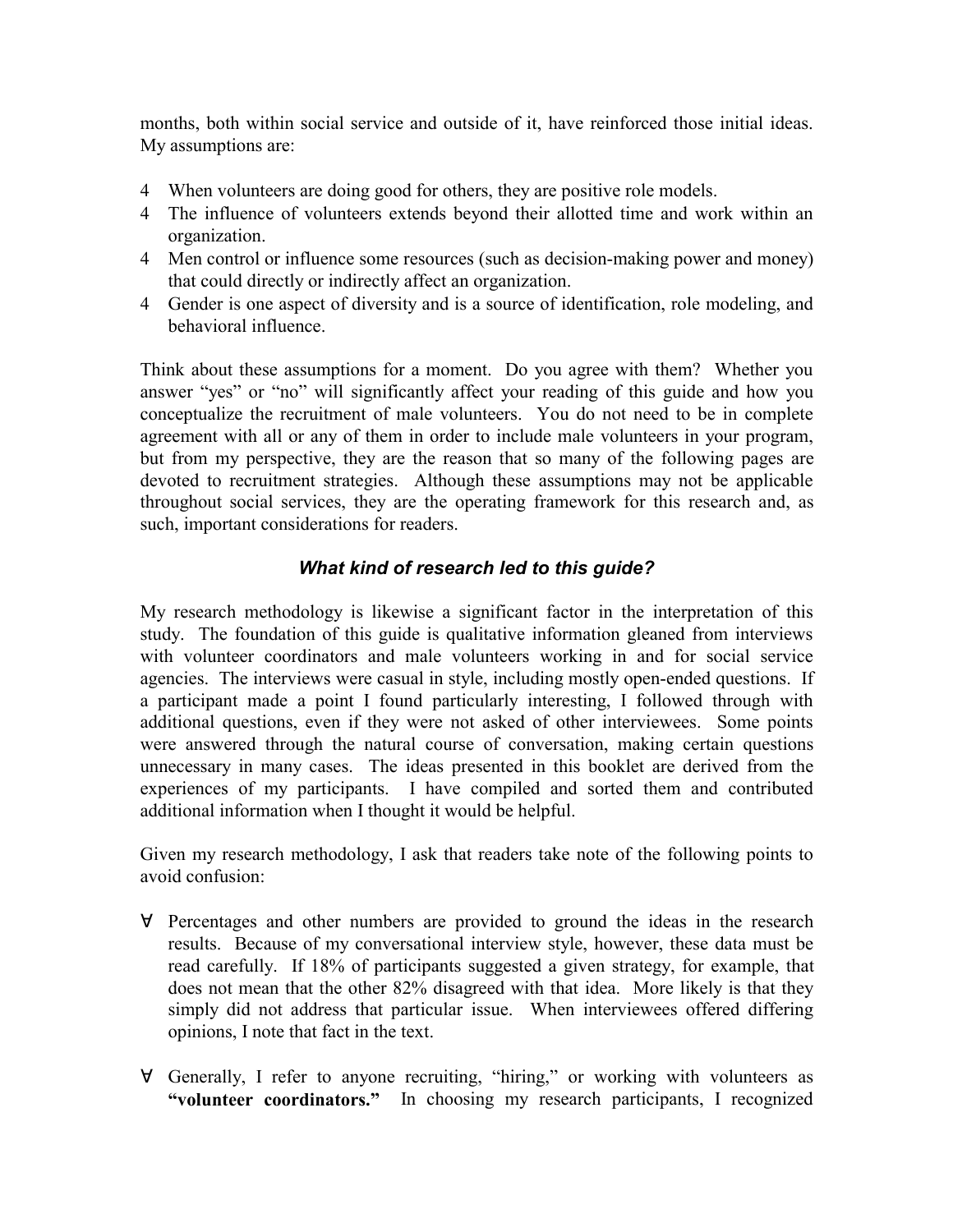volunteer coordinators as paid professionals spending some portion of their time doing this kind of work.

- " I consider **"male volunteers"** to be men currently providing direct social service through organized volunteer programs, or men who had done so recently. Included as "volunteers" were men who were receiving a stipend for their service.
- " For this research and guide, I have considered **"social service programs"** to be those which work directly with clients (such as child, adult, elderly, homeless, disabled, incarcerated, immigrant and refugee populations). I worked with agencies providing a wide range of social services, including educational support, mentoring, recreation, care giving, counseling, advocacy, food and shelter aid, professional assistance, art and computer instruction, and health care. Indirect service, board and committee work, or volunteerism in environmental, political, or other causes were not the focus of this study, although many participants also had experience in those domains.

For more information about my research methodology, please refer to Appendix B.

## *What is missing from this guide?*

First and foremost, I must stress that this research has been an exploration, and this guide a beginning. Scholars will not find a sociological study contained within these pages, and practitioners will not find guaranteed solutions. Nor is this booklet a treatise about the implications of male volunteerism on gender relations in the United States. Nevertheless, elements of research, practice, and theory seep into this guide, and it is their combination that I hope will instigate every reader to think about the great potential for further work on this topic. Appendix B also contains a list of suggestions for further research, and I encourage you to refer to it as a means of understanding the limitations of this guide, even if you are not a researcher yourself.

Moreover, it is important to note two factors affecting the content of this booklet. First, all participants were experienced with volunteerism in some way. My recruitment guide therefore lacks representation from people who *do not* volunteer, which would offer another perspective entirely on what strategies would be effective. Second, in order to uncover the aspects of volunteerism particularly relevant to recruitment of men, I asked participants to make judgments about male volunteerism or men in general, which could be perceived as an assumption that the issues of male and female volunteerism are distinct. They may not be, and many interviewees were reluctant to categorize their sentiments by gender. Consequently, the ideas of this booklet are often applicable to both men and women.

## *Who should use this booklet?*

I have written this guide for volunteer coordinators, but I have tried to assume neither too much nor too little about the experience with volunteer recruitment that readers may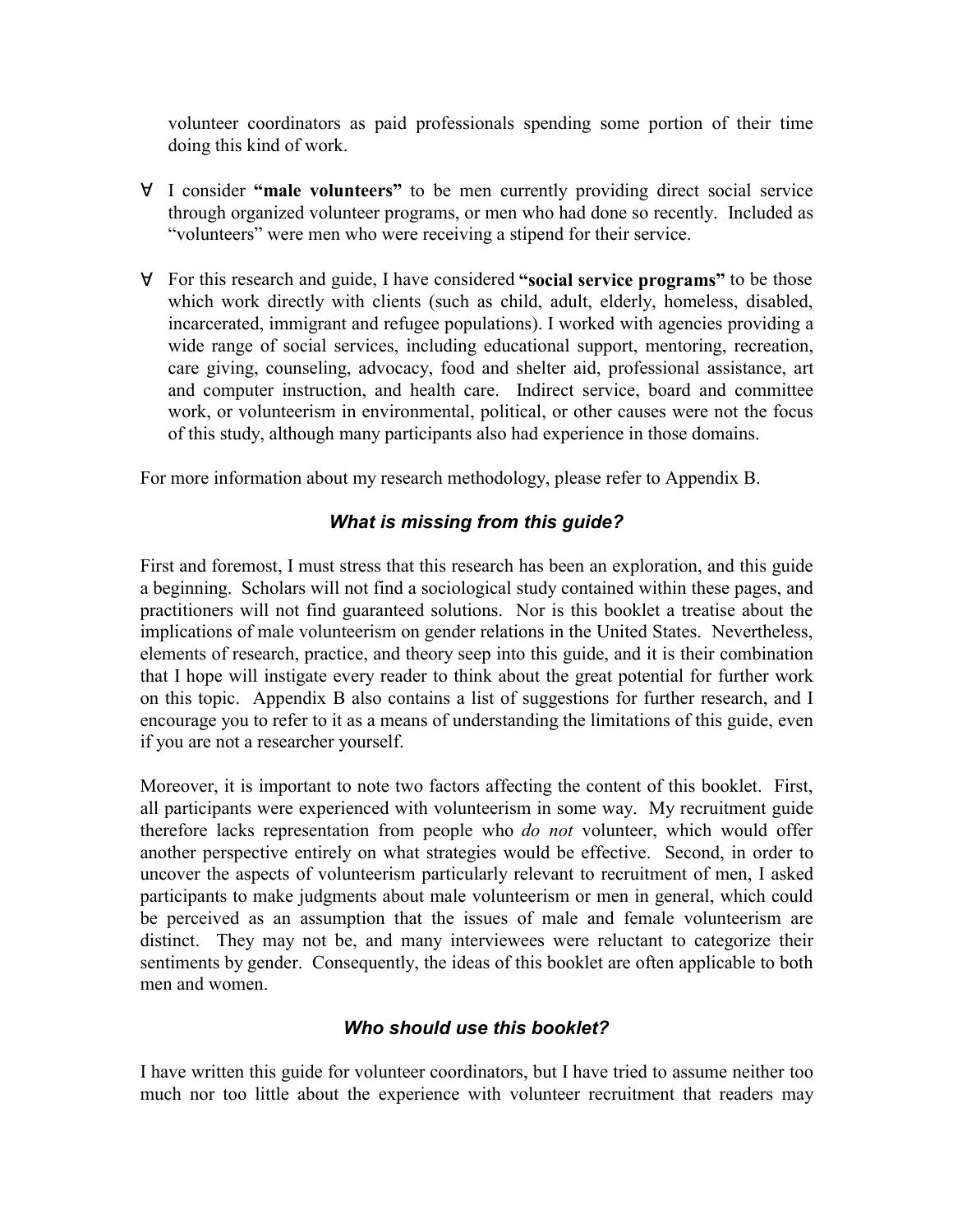have. For some people, this guide will simply put a fresh spin on familiar ideas. For others, the recruitment strategies may be altogether new. Furthermore, this guide is intended for volunteer coordinators in the field of social service, and many of the concepts are specific to the nature of direct social service work. Nevertheless, I think many of the strategies for recruitment of men apply to work outside of direct social service, and even outside of volunteerism. I therefore hope that readers will take the pieces of this booklet that apply to them and share the information with anyone who might find it useful.

To that end, asking yourself a few questions could help you assess where your agency is in the process of recruiting men:

- 8 Do I have any male volunteers now? What is the typical ratio of male to female volunteers for my program?
- 8 Have I thought before about increasing the number of male volunteers in my program? Have I had administrative support in the past for recruiting male volunteers? What has brought male volunteers to my organization in the past?
- 8 Why might I want to have more male volunteers? What qualities do male volunteers offer that differ from female volunteers? For what roles and responsibilities do I want to recruit male volunteers?
- 8 Have I talked with anyone else in my organization about increasing the number of male volunteers?

The answers to these questions do not determine the utility of this booklet or your future success recruiting male volunteers. Having a sense of your experience with male volunteers, however, is a starting point to launch your reading and interpretation of the guide.

## *Tips for readers*

My interviews with volunteer coordinators and male volunteers yielded an abundance of ideas surrounding male volunteerism in social service programs. From the potpourri of opinions and experiences emerged challenges to the recruitment of male volunteers and strategies for overcoming them, which form the basis of the guide.

Although each of those challenges and strategies arose in the context of discussions about male volunteerism, many of them are not unique to men. You may find that women are attracted as easily as men by some of the strategies offered here. Such strategies are included, however, because seeing them through the lens of *male* volunteer recruitment may be the perspective you need to successfully recruit the men you are missing now.

Of course, not every strategy will be useful to every volunteer coordinator. The work list below may help you determine which strategies are applicable to your situation, and which, in turn, should be postponed or set aside. As you read, keep these questions in mind: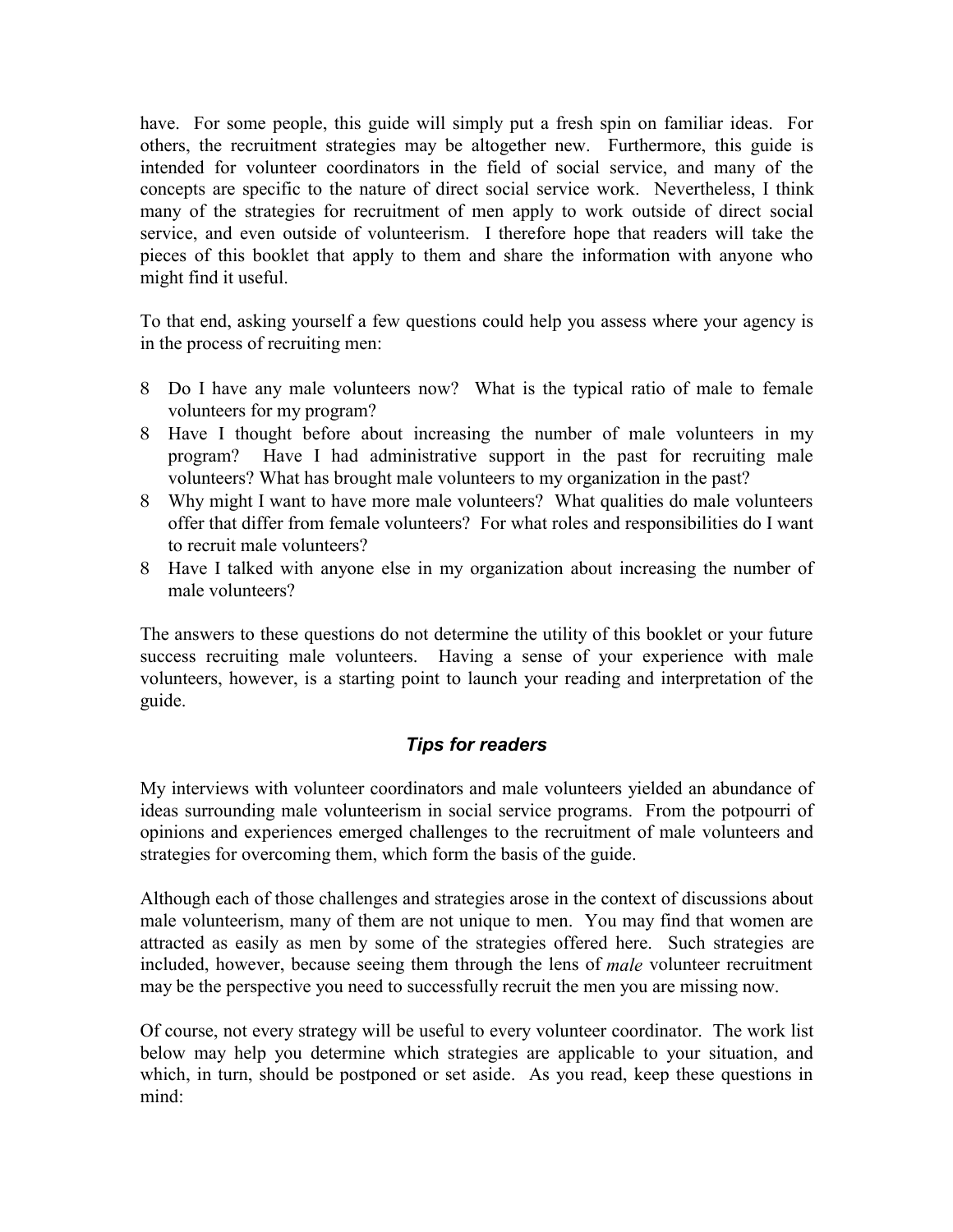- 8 Does this strategy apply to my organization?
- 8 How might I be able to tweak the principles of this strategy to fit my needs?
- 8 Have I tried this strategy before? How many times, or for how long? Has it worked? Why do I think it has or has not been a good strategy for me?
- 8 Are there any structural barriers (policies, budget, etc.) to implementing this strategy?
- 8 How might other staff respond to using this strategy? Clients? Current volunteers?
- 8 How realistic is this strategy for my situation?
- 8 How useful is this strategy in relation to others?

You may want to return to this list when you have finished reading to guide your next steps. I have also added some visual images to help you sort through the wealth of information contained in these pages. Look for these icons for quick reference about the material:

 $\mathsf{Q}$ 

**Strategies:** This symbol alerts the reader of a strategy for recruiting male volunteers, along with an explanation of why it might work.

**Collaborative strategies:** Many of the ideas offered here involve collaboration with community partners. Because collaboration is often already happening or may require additional time to grow relationships, I have noted those strategies that utilize collaboration with this symbol.

- + **Great ideas:** While I hope that all of the strategies offered in these pages are useful, I want to call attention to a few ideas that I found to be particularly innovative or that show great potential for success. This symbol marks strategies that fit those criteria.
- Caveats: Some concepts I do not endorse wholeheartedly because they entail some level of risk or controversy. In such cases, I warn the reader with this symbol and light gray shading around the explanation for why I use it.
- **L Reports from the field:** I have included these blocks of information to give the reader additional information about issues in service that may influence recruitment of male volunteers. They are distinguished from the rest of the text with dark gray shading and this symbol.

In addition, I ask that readers also note that quotations are the words of participants, taken as closely as possible from the transcripts of interviews. Speakers are identified only as "volunteer coordinator" or "male volunteer" to give context to their words while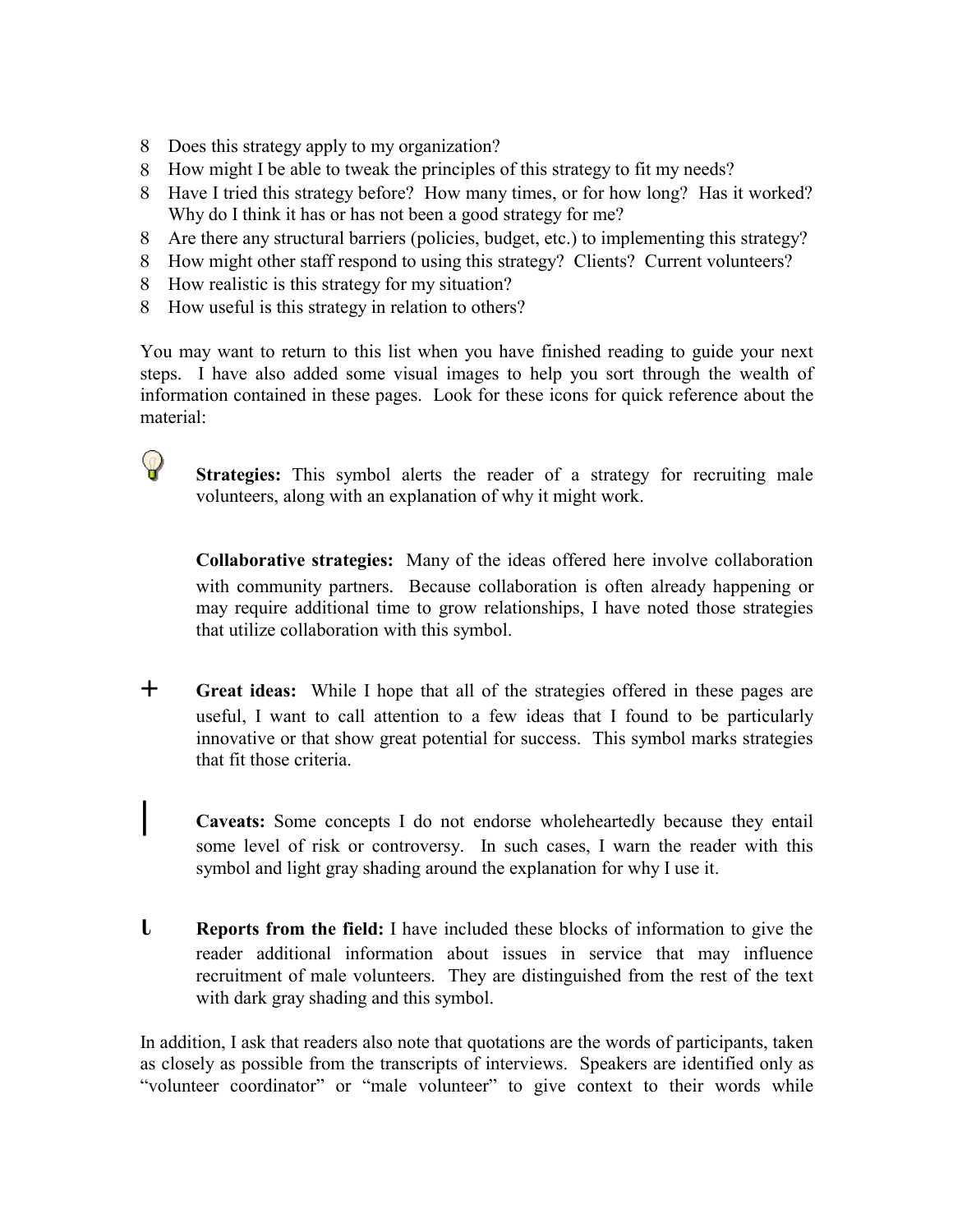protecting their anonymity. With these guidelines in mind, you are now ready to get to the heart of the matter—the challenges and strategies for recruiting male volunteers.

# Working with gender issues: A note about stereotypes

In writing this guide, I have been challenged to discuss the topic of male volunteerism while neither relying too heavily on stereotypes about men, nor ignoring the reality of gender roles in our society. I have been torn as an author and researcher about how to acknowledge the ways in which gender roles may inhibit male volunteerism, without cementing that fate in my naming of the problem. I likewise cannot dismiss the ideas of some participants because of their possible implications for gender relations.

Readers will therefore find that I have taken, in some ways, the easy way out, by leaving the interpretation of this material in terms of gender roles to you. I cannot presume to know your stance about traditional "masculinity" or "femininity," or whether you even see human characteristics in such terms. I do, however, try to point out to readers specific strategies that involve deconstructing stereotypes or utilizing them as a means to an end.

When you use stereotypes, you walk a fine line between reinforcing their validity and showing how stereotypical traits can be used in non-stereotypical ways to do good. One male volunteer coordinator, for example, indicated that his "masculine" persona helped him recruit men:

*I mostly just try and show by example that…there are ways for guys to be really involved and still maintain some plausible social role in masculinity or whatever. I'm very fortunate in that I'm big and I ride a motorcycle and whatnot and I can do all these things that, that are traditionally sort of not for guys…so I'm lucky to be… a nice test case for guys. They look at me and they say 'Huh, well, you know, he's got a beard, he rides a motorcycle, he's a strong guy, but he also…wipes noses.' So I try to play that up…I try to present to them this apparent contradiction.*<sup>3</sup>

*– volunteer coordinator*

This recruiter was in essence demonstrating that the masculine characteristics that might appeal to men are not mutually exclusive with social service volunteering.

On one hand, you may have philosophical qualms about validating the concept of "masculinity" in order to attract male volunteers, or about taking advantage of some men's unwillingness to step outside the box of traditional masculinity. On the other hand, you might find in doing so that you have set an example of how a "macho" man can be involved in a caring and committed relationship with your clients or of how social service can be blended with masculinity.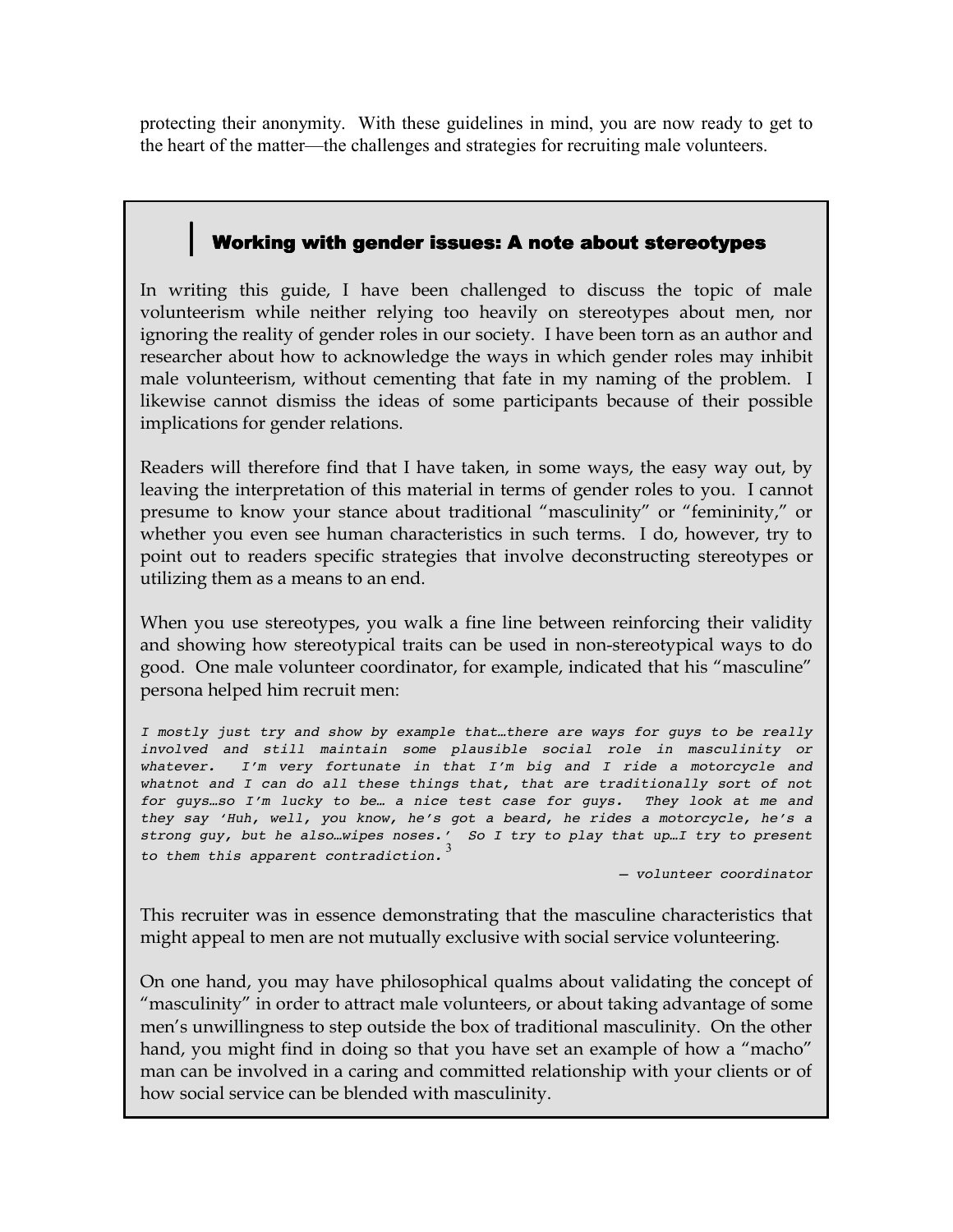If you are unwilling to manipulate notions of stereotypical masculinity to your advantage or truly do not want the kind of volunteer who is attracted to certain images of masculinity, then some strategies are perhaps inappropriate for your program. You may choose, instead, to appeal to men who do not conform to traditional stereotypes, or to use strategies that do not seem to involve stereotypes.

I do ask that you remain sensitive to gender implications as you read and implement the ideas in this guide. Thinking about the practical, theoretical, short and longterm effects of using certain strategies may also help you decide which ideas are best suited to your philosophy and your program.

# **Part I: Public relations and programmatic strategies**

Perhaps the greatest and most obvious barrier to volunteer managers who would like to recruit more men is the seemingly overwhelming universe of gender roles and how men and women are socialized. Forty-two percent of participants mentioned aspects of socialization as factors in the often meager number of men in direct social service volunteerism (or social service employment, for that matter). The first two chapters therefore address some ways in which societal expectations might affect recruitment of male volunteers. Two concepts permeate the ideas of this section, both of which were raised by participants as challenges to recruitment:

## *Challenge #1: Overcoming the breadwinner syndrome*

 *" There's that expectation in society that [men] put more energy into, or more time, anyway, into paid employment than… women, and so they may not have as much available time that's outside of paid employment. I don't know, maybe there's an expectation, maybe women are socialized to be helpers more than men." – male volunteer*

Despite decades of consciousness-raising and talk of gender equality, men are often still perceived as breadwinners and are not expected to make room in their money-making schedules to volunteer. Indeed, 24% of participants specifically referred to the societal expectation that men devote their energy to earning money, or that anything short of such effort is either unacceptable or somehow not "living up to their potential." Paid employment in social work and related human service fields has long been dominated by women (with the exception of some higher level administrative positions), a phenomenon often attributed to the pay scale for such work.

Interestingly, even though participants often noted that this breadwinner expectation is changing, none addressed its relevance to single men or retirees. Although these men may still feel the pressures of financial responsibility, volunteer coordinators may be able to capitalize on a certain freedom from the breadwinner trap by targeting single men and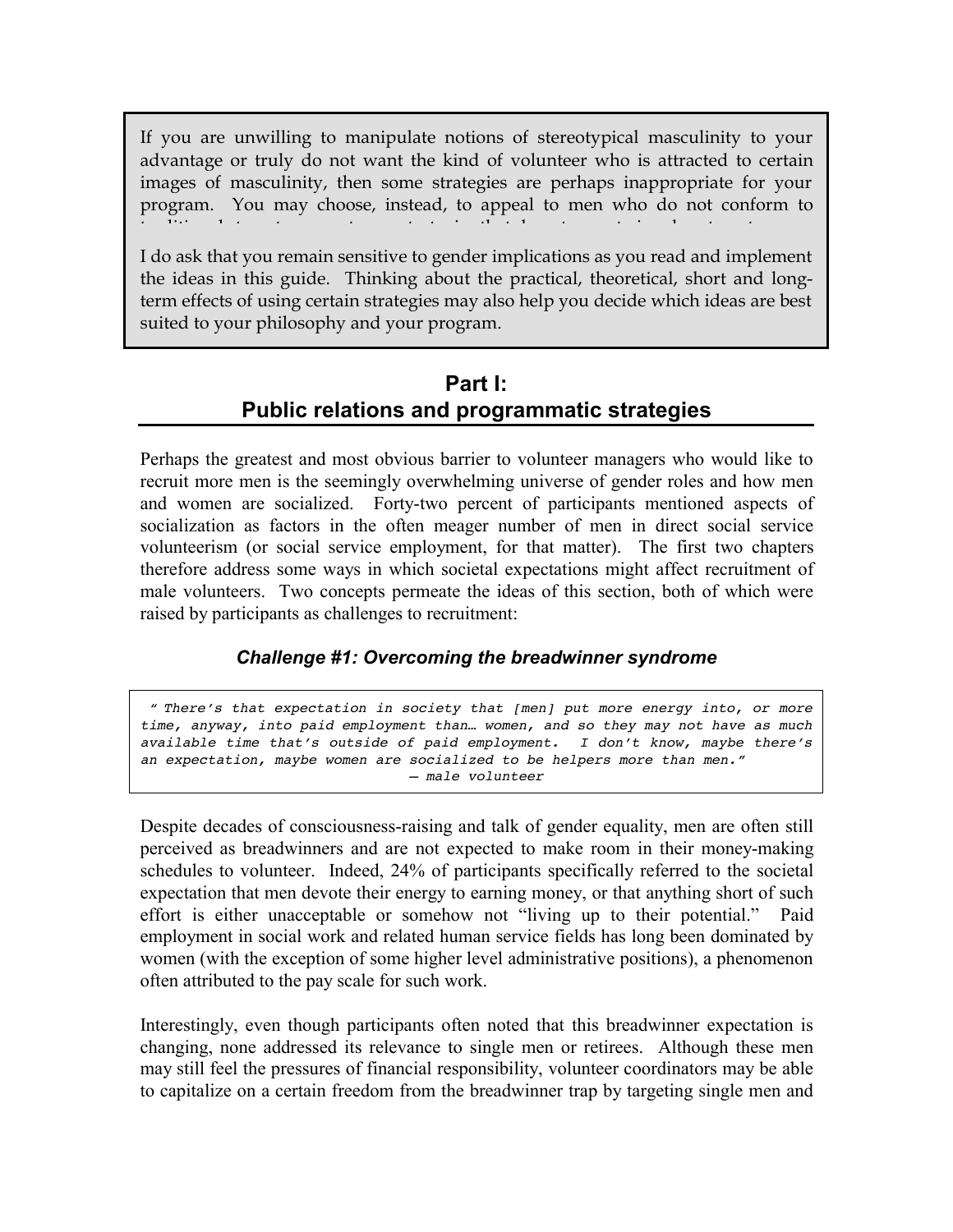retirees for recruitment. Chapter 1 also suggests ways to work with the expectation to earn money for those men who seem unable to balance that responsibility with volunteering.

#### *Challenge #2: Tackling nature and nurture*

Likewise, men in our society are not generally seen as "nurturers." Often in conjunction with comments about the expectation for men to earn money, 24% of participants noted that women are "better" at nurturing or are "naturally" more nurturing than men, or that men are not experienced nurturers. Men were also described as being "independent," "aggressive," and "strong." Nurturing, however, may not be a quality that is required or even asked for in many volunteer positions in direct social services, and a characteristic such as independence does not necessarily preclude being a good volunteer. Furthermore, social conditioning may dictate that men either do not name their nurturing characteristics as such, or let them go unused or unexplored.

Regardless of the truth in assertions about male ability to nurture or obligation to earn money, the fact that these perceptions exist reveals lingering stereotypes that may deter men from volunteering. The fallout of such gender role socialization is that both public opinion and program development are infused with notions about what men like to do, what they are capable of, and what they know and do not know about social service and volunteerism.

The following two chapters distinguish between public relations and program development to highlight the specific issues pertinent to each. As you read, consider how the challenges refer back to social conditioning and whether each strategy maintains the status quo or offers new social prototypes.

# **Chapter 1: Working with public opinion**

The effects of gender socialization and stereotypes on the recruitment of male volunteers are readily seen in the domain of public relations—how you present your program or volunteerism to the public, and how the public in turn perceives your program or volunteerism. Rather than addressing specific volunteer positions—that topic is covered later in Chapters 3 and 4—most of the ideas offered here focus on broad concepts associating men with volunteerism.

Socialization and stereotypes pervade the challenges in this section. However, several participants (23%) mentioned changes in societal expectations, often in the same breath in which they first described these stereotypes. Some men may be willing to forego the "rat race" of the corporate world for other kinds of rewards, for example.

The strategies below complement the changing tide of gender roles by creating a "climate of volunteerism" in which men feel both encouraged to volunteer and supported in their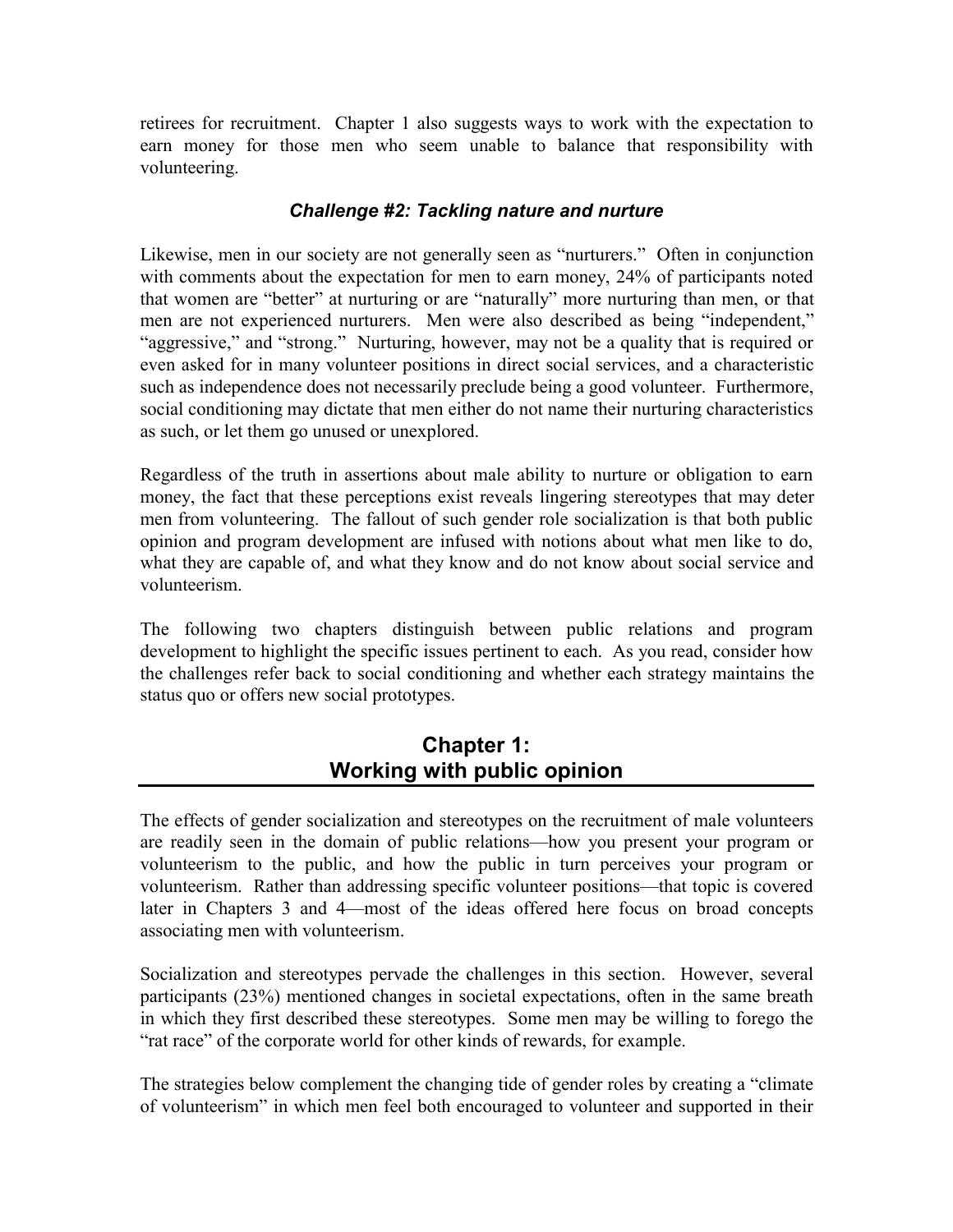efforts. While there may be no quick-fix way to reprogram how men and women have been socialized, these strategies may set the stage for easier recruitment of men in the future.

## *Challenge #3: Creating positive reinforcement for men who volunteer*

*" I had one male provider one time, real excited to do child care. Called me back and said 'I've been ridiculed so much I won't do it.' " – volunteer coordinator*

Because volunteering sometimes lands outside the traditional realm of "men's work," men who volunteer may be subjected to social repercussions. Fortunately, negative reactions to male volunteerism do not seem to be widespread: most of the men interviewed for this research said that the reactions of those around them to their volunteer work had been nothing but positive (if the reactions had been otherwise, they might not have volunteered and been available for this study, a point which illustrates the implicitly skewed sample of men in supportive environments in this research).

However, enough participants (19% of volunteer coordinators and male volunteers) mentioned the possibility of negative consequences to warrant its acknowledgment as a challenge to recruitment. Among the comments about the social implications for male volunteers were the following ideas:

- **Y** Men sometimes need to defend what they are doing as volunteers, either because of the nature of the work or the lack of pay.
- $\forall$  Men may be stigmatized, told that something is wrong with them, or accused of pedophilia if they work in child care.
- " Men may not feel that volunteering fits in with their reputation, or younger men may feel that it is not "cool."
- " Men performing traditionally "feminine" tasks might be assumed to be gay (an assumption which in and of itself may not be a negative consequence, but when coupled with homophobic tendencies could be enough to dissuade potential volunteers).

Interestingly, volunteerism may also mean a *lack* of positive social sanctions for men several people suggested that some men like to be recognized for what they do and that volunteer opportunities do not always offer that recognition. While all of these perceptions may reflect stereotypes or be equally true of women, they suggest a need for conscientious efforts to break down negative connotations for men who volunteer.

+ *Develop volunteer recognition efforts outside of your organization***.** While recognition events within your agency reflect how highly you value your volunteers, in-house affairs limit the number of people who see the significance of what the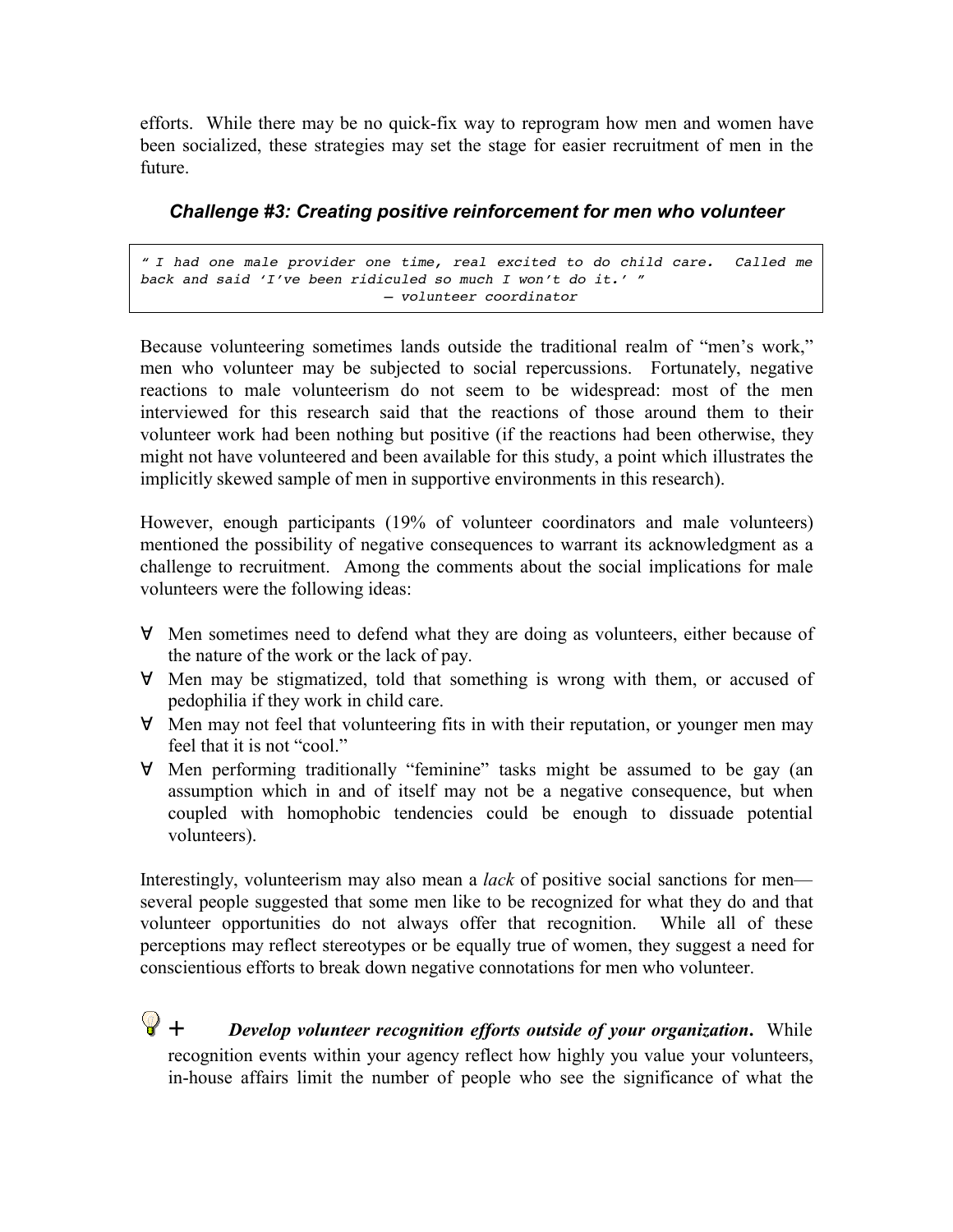volunteers are doing. Many volunteers will not talk about their good works to their co-workers, churches, or even families, but may not object to your doing so.

With permission from your volunteers, *include people from other areas of the volunteer's life in your recognition efforts.* Consider adding employers or family members to your guest list if you have celebration parties, or writing letters of appreciation to employers, churches, alumni offices, social clubs, or professional associations. Note the good work that a given volunteer has done and, when appropriate, thank the employer (or other recipient) for supporting that volunteer's efforts.

This strategy not only enhances the recognition that volunteers receive, but may cause a ripple effect in which those institutions publicly acknowledge the deeds of their members. Showcasing the volunteerism of their constituents may enhance the image of that institution in the public eye and plant a seed in the consciousness of other members about the benefits of volunteerism. As one research participant noted, such recognition would work best as an "unwritten rule," rather than something that is offered in exchange for volunteer time.

*Counter ridicule of male volunteerism with positive publicity.* Some people manage taunts quite handily, but others are far more reluctant to do so—a determination perhaps made by personality as much as anything else. Approaching the possibility of social backlash from a general standpoint may thus be more effective than defense on a case-by-case basis. Because repercussions of social service volunteering are caused by (mis)perceptions, they may be best handled through a public awareness campaign.

 $\mathbb{Q}$ 

*Create billboards, advertisements, public service announcements, and posters depicting male volunteers in a positive light or thanking them for their time.* Especially when they do not include specific recruitment slogans (which could detract from the message of appreciation you are trying to deliver), such publicity could counter ill-conceived notions about the merit or connotations of volunteering, again contributing to a climate of volunteerism free from misguided negativity. This type of campaign is also well-suited for collaboration with other agencies, since there may be some expense involved. Moreover, simply being aware of what consequences might affect recruits will inform your efforts to appeal to men.

# Perpetration issues: A note for agencies serving vulnerable clients

*" They're out there. And it's a small percentage, but it is probably the most devastating thing that kids can go through, and certainly…if it's falsified…that can be very devastating [for the male volunteer]. And when [men] hear of those kinds of things, they go 'oh, I don't want to do that to my family.'"*

*– volunteer coordinator*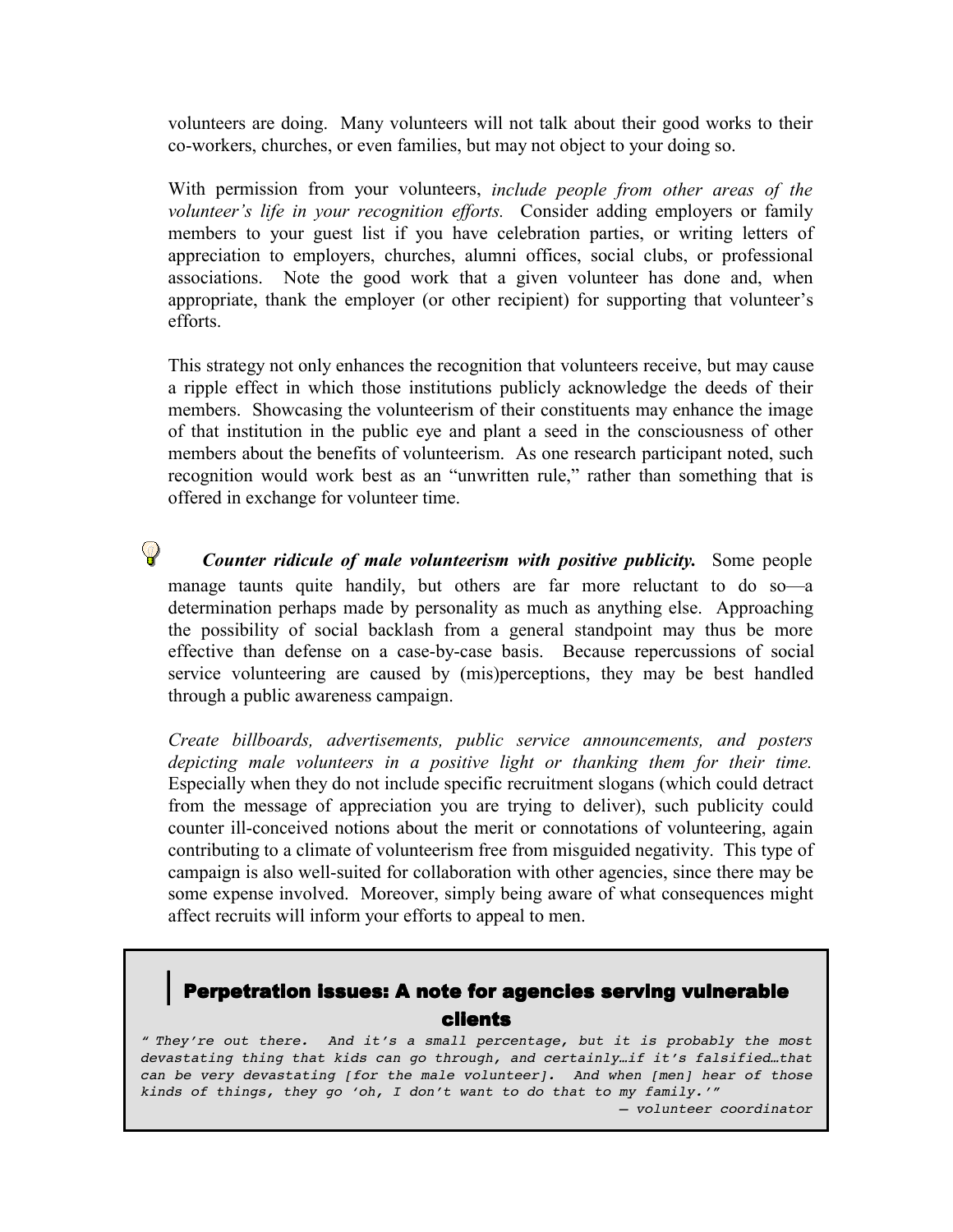Because men are not expected to volunteer in social services, those who do run the risk of having their motives questioned. This possibility has particular import in programs for children, in which the reality of child molestation is a horror worthy of extra precautions, or in programs with other vulnerable clients. At the same time, however, recent history reveals cases of purported abuse that were determined to be unfounded and came at great emotional and social expense to the accused. Although false allegations represent only  $2\%$  of child sexual abuse cases, $4$  they hurt volunteer recruitment efforts: seven percent of the participants in this research suggested that some men are reluctant to volunteer around children because they are concerned about false allegations of child abuse or being perceived as "predators."

Managers of social service programs that work directly with vulnerable clients therefore face a special dilemma of creating safe environments for their clientele without deterring volunteers or producing a precarious legal situation for anyone involved. Initiating a background check is one means of safeguarding against criminal activity and levels the playing field for volunteers should allegations arise. Checks can, however, heighten fears of accusation by sending a message to recruits that they are "guilty until proven innocent." Some interviewees felt comfortable working in child care. Nonetheless, for those who feared that self-knowledge alone was not enough to defend against allegations, the threat of false accusation was a deterrent. The attitude of parents or caretakers toward male volunteers can apparently intensify this dilemma.

Unfortunately, volunteer managers in children's services will in all likelihood continue to lose potential volunteers as long as false accusation remains a viable possibility, and false accusation will undoubtedly endure as long as perpetration continues to be a reality. Nevertheless, because the challenge to recruiters of male volunteers seems not to stem from the threat of criminal activity itself—that risk always exists, with male or female volunteers—but rather the threat of *false* accusation, the task for program managers is to bridge the gap between the preventative measures in place and the fear that they protect only clients, not volunteers.

*Use background checks.* Your agency as a whole should have procedures in place to reassure you that you have done what you can to protect clients, and background checks may be only part of your screening. In 1998, the Volunteers for Children Act was signed into law, granting organizations working with children, the elderly, or the disabled access to national fingerprint checks, which have been cited as the most effective way to identify perpetrators.<sup>5</sup> Utilize this safeguard and let parents and caretakers know exactly what procedures are in place and why you believe they are effective. While the safety of your clientele is your utmost priority, remind them about the damage that false allegation can do.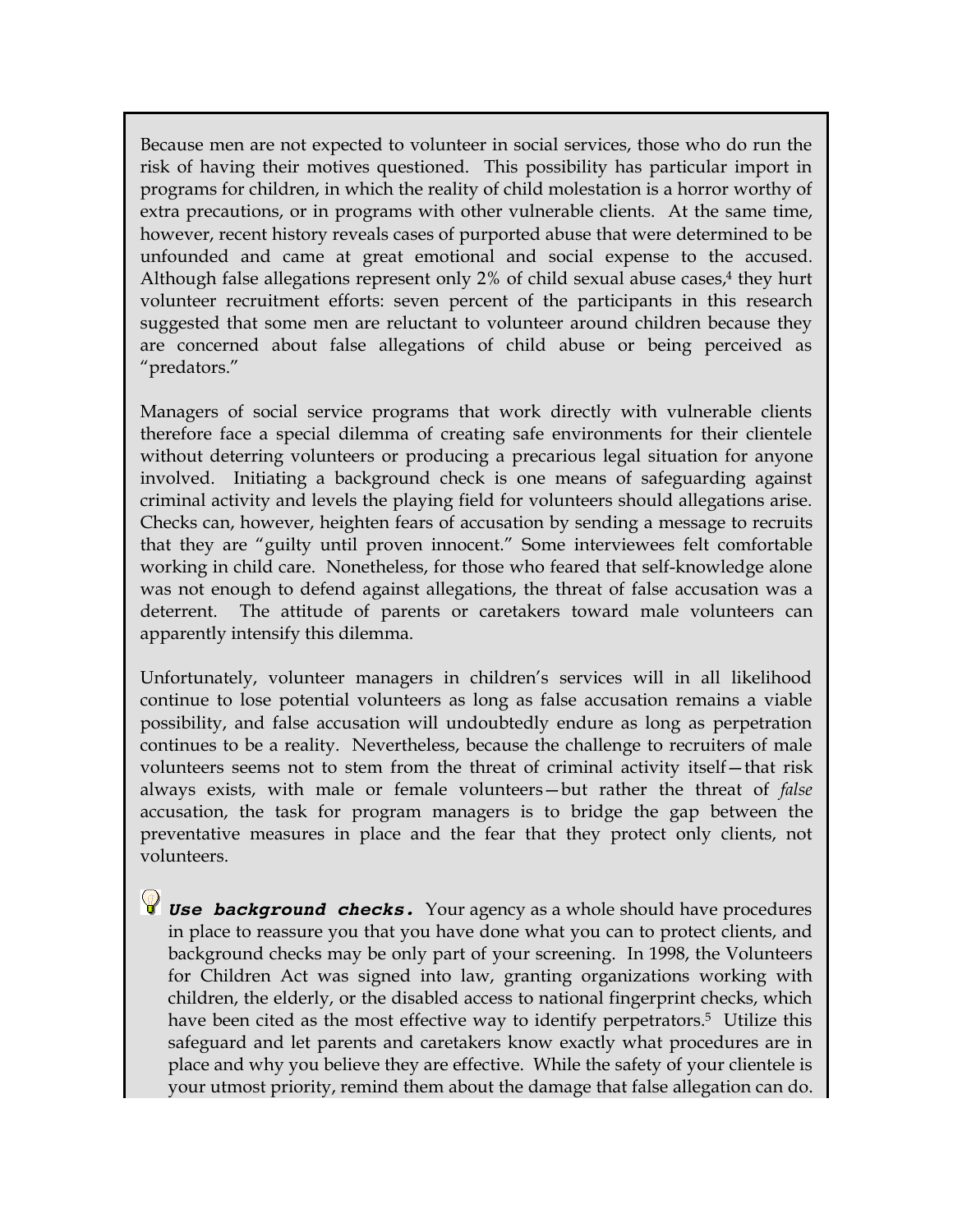The Nonprofit Risk Management Center is a wonderful resource here; contact information is given in Appendix C.

*Explain your safeguards to recruits.* Be sensitive to the defensiveness that potential volunteers may feel when they must comply with background checks. Make sure they know that the checks are conducted for their legal protection, and be honest with them about the probability of being accused (especially if your organization has a history of that nature). Trust your recruits and support them. Although the possibility of criminal behavior necessitates precautionary action on your part, some participants suggested that your attitude should still be "innocent until proven guilty." If recruits do not want to participate because of possible allegations, create ways for them to volunteer without direct contact with clients.

## *Challenge #4: Equating "men" with "volunteers"*

If socialization deems volunteering a "woman's thing," then recruiters face the challenge of convincing men otherwise. Any assumptions that men do not volunteer in social services are reinforced when men do not see or have personal contact with other men who volunteer, or when their volunteerism is not supported outside the walls of your agency. This challenge may be particularly salient for organizations that as yet have no male volunteers or that have a heavily skewed ratio of female to male volunteers, although other programs may find it valid as well. From a programmatic perspective, not having male volunteers already puts you at a disadvantage in general efforts to recruit men. You face the "double whammy" of having no male volunteers to show potential recruits how men fit into your organization and of having a cyclical pool of female volunteers who in turn bring other women in their lives into your agency.

*If you have male volunteers, include them in any materials you publish about your organization.* This tactic almost goes without saying, and is one that many volunteer coordinators indicated they are already using. Indeed, some noted that they were having trouble recruiting male volunteers despite the fact that men were portrayed in images of and articles about the program. This strategy seems to be one that should not be relied upon too heavily, but at the same time is worth adding if you are not doing it already, or continuing if you are. One caveat: Do not over-represent men in your publications, for doing so might mislead potential recruits about the actual percentage of men volunteering for your program. Moreover, do not recognize the accomplishments and contributions of male volunteers in quantities disproportionate to their numbers, which may be unfair to your female volunteers.

*Campaign with other organizations to recruit male volunteers.* If you are in need of male volunteers in your program, there is a good chance that other social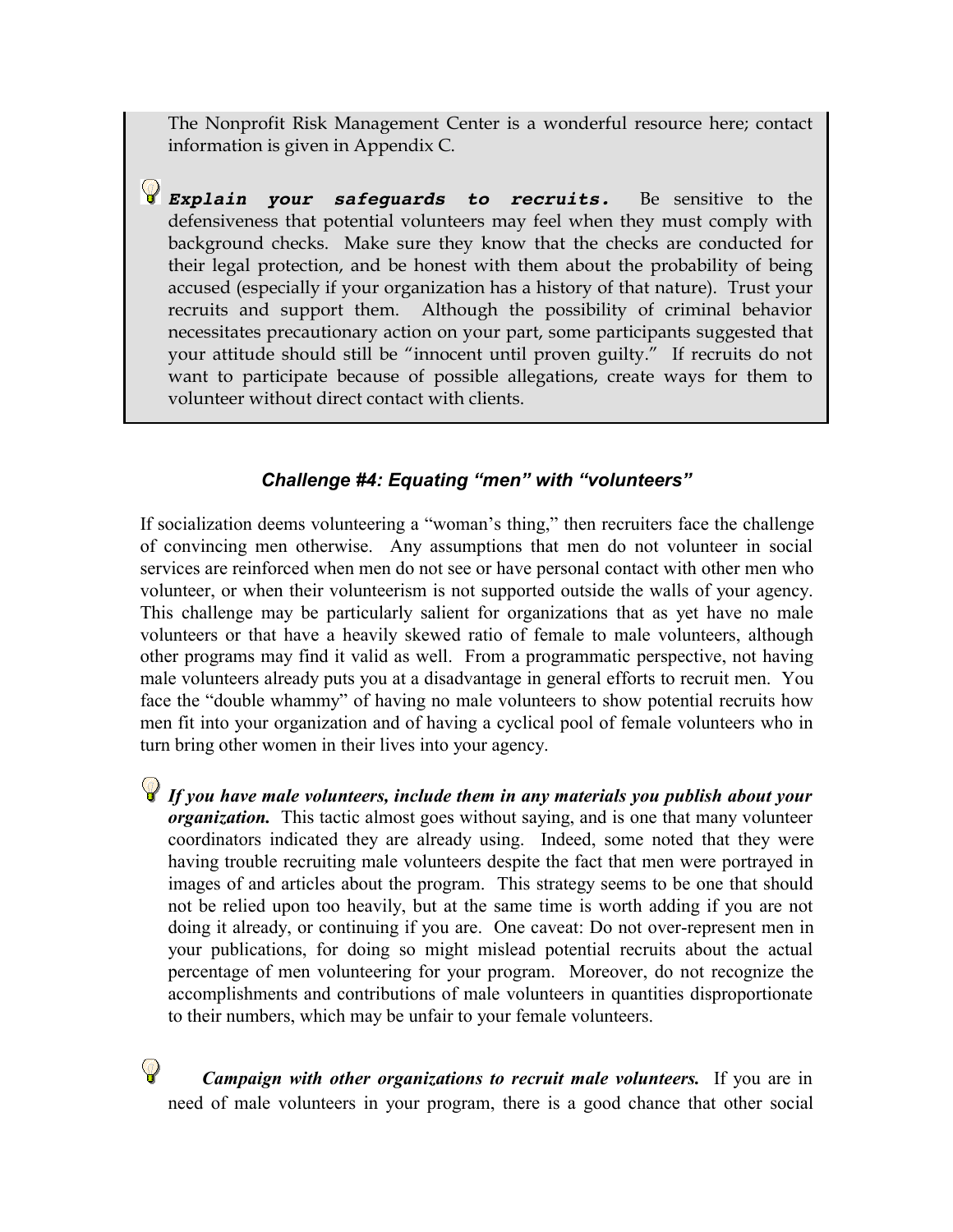service programs in your area are as well. Work with your partners in the field to create a publicity campaign directed at recruiting male volunteers. Sharing resources might allow you to reach a greater number of people than your efforts alone. Participants suggested that campaigns include messages reminding men that volunteering is one of the roles they should or could be playing or that part of being a man is to give back to your community or to help other people.

 $\mathsf{Q}$ *Promote institutional environments that embrace volunteering.* Hand-in-hand with volunteer recognition outside of your organization come acceptance and promotion of volunteerism that filter through institutions to potential volunteers. Such an atmosphere may be as subtle as requesting information about volunteer work on applications or performance evaluations, or as obvious as requirements, work leave allowances, and incentive programs for volunteerism. It may be worth your while to research which institutions (schools, businesses, public agencies, etc.) in your area have environments that are conducive to volunteering or to work with those that do not to create such support. Eleven percent of participants in this research implied that having an institutional backdrop of volunteerism might induce men to volunteer.

#### *Challenge #5: Shaping public perceptions of your organization or clientele*

One difficulty volunteer coordinators face is that the general public may not know about the program at all, or that what they do know is incorrect. Both possibilities hinder recruitment. The first of these problems—lack of knowledge about what you do, is the fairly straightforward issue of publicity. The second is more complicated, because it entails education as well.

Popular opinion, for example, may dictate that your clientele is difficult to work with, or that your organization only accepts certain kinds of volunteers. One male volunteer related that his acquaintances often reacted with incredulity to his work with young teens: "…sometimes…that's the first thing I'll hear is, 'you work with junior high kids?!' and it's like, well, yeah, but…they're really not that bad." Likewise, a volunteer who worked with physically disabled kids noted that many people made assumptions about a child's mental capacity based on the presence of a wheelchair. Because so many social service agencies work with disempowered, stigmatized, or misunderstood populations, prejudices about what you do may cast a shadow over any recruitment undertakings, necessitating a clarification of those perceptions in order to enlist volunteers effectively.

**P** Place your program in the public eye. Some volunteer coordinators suggested that the publicity their organizations had received—through nationwide advertisements, local articles, or long-standing history—had helped them in their recruitment efforts. Although many participants in this research indicated that men do not pay attention to generalized volunteer information (see Chapter 4), others said that they had known or heard about an organization before actually volunteering there.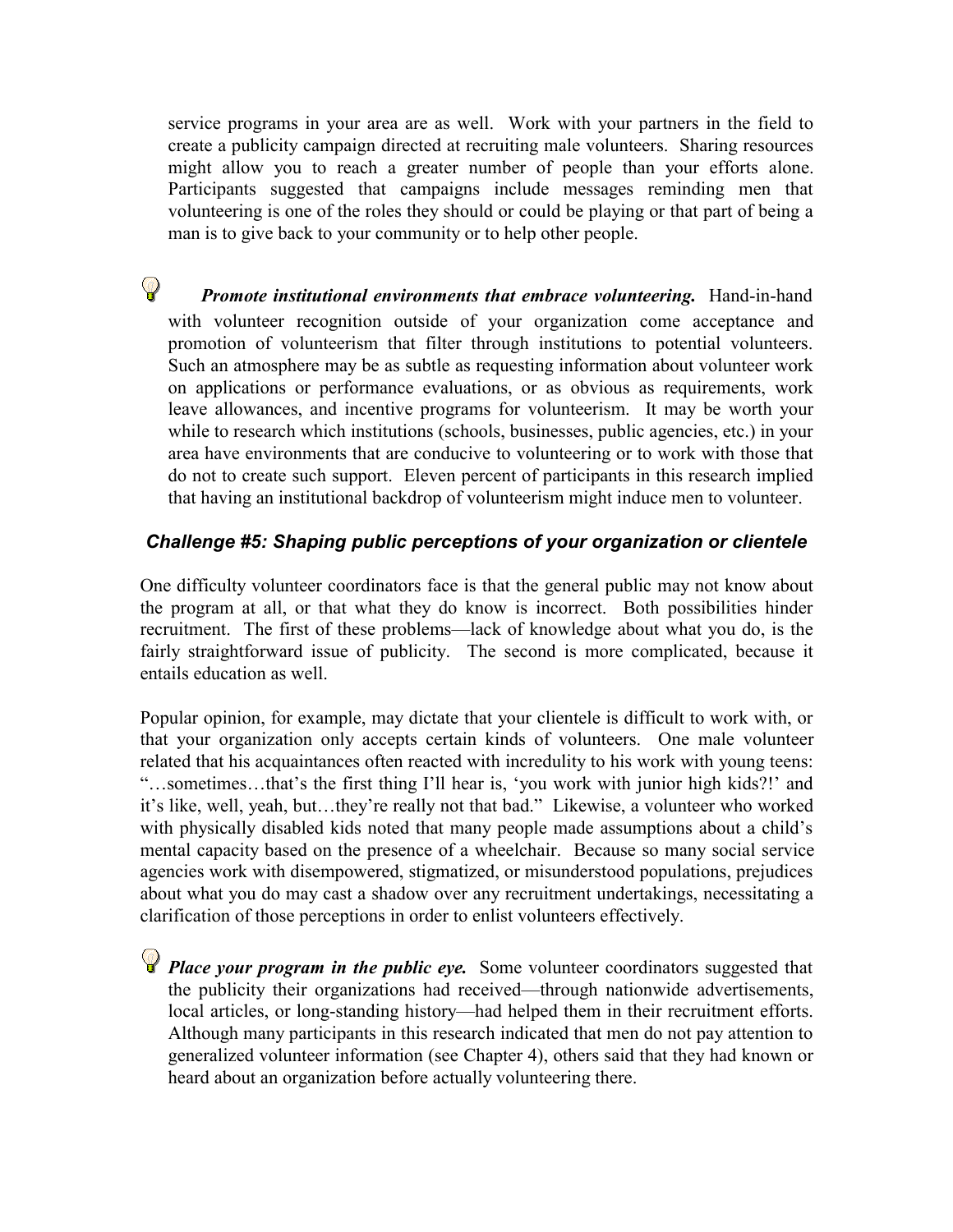Increasing public familiarity with your program, then, is a logical strategy for increasing men's awareness about the nature of your organization. While entreaties for volunteers within that publicity may not be an effective way of recruiting men in and of itself, the added knowledge about your organization will undoubtedly serve you well in the long run. When thinking about awareness campaigns, keep in mind that a one-shot media blitz may not accomplish your mission; you may need ongoing publicity to make your mark on men's consciousness.

*Try to correct mistaken public opinion of what you do.* The first step of this strategy, of course, is to determine how "the man on the street" perceives your program. Asking your current volunteers what surprised them about your program or what they have learned about your clients since volunteering may shed light on how other people in the community view your work. Clients themselves or direct service staff may also provide insight about what assumptions they have encountered.

Anticipating how your program or clientele could be misunderstood and discussing those misperceptions in recruitment presentations or publicity materials not only makes your job easier but also helps to educate the community as a whole about your organization and clientele. Encourage current volunteers to address those misperceptions as well, just as the man quoted above tried to correct his friends' ideas about working with junior high kids.

## **L** Report from the field: Corporate volunteerism

**In recent years, the domains of profit and non-profit sectors have become increasingly integrated as corporations develop volunteer programs for employees and retirees. Businesses are finding that volunteer programs help achieve their strategic goals, boost employee skills and morale, and better their public standing.6 Social service programs are likewise capitalizing on the availability of employees who have been given the opportunity to volunteer during work hours or have been referred from their corporation's volunteer manager.**

**This trend may be a particularly fruitful one for volunteer coordinators seeking to recruit more male volunteers, given the number of participants in this research who connected male volunteerism to work in one way or another. A recent article in Industry Week reported findings from a study by the Center for Corporate Community Relations at Boston College in which 181 community relations executives were surveyed. Among the findings are the following indications of the prevalence of corporate volunteer programs:**

- $\forall$  79% said that their businesses have volunteer programs.
- " **51% "loan" executives to community causes.**
- " **33% have policies granting paid time for volunteer service.7**

**For more information about corporate volunteer programs, contact:**

**The Points of Light Foundation**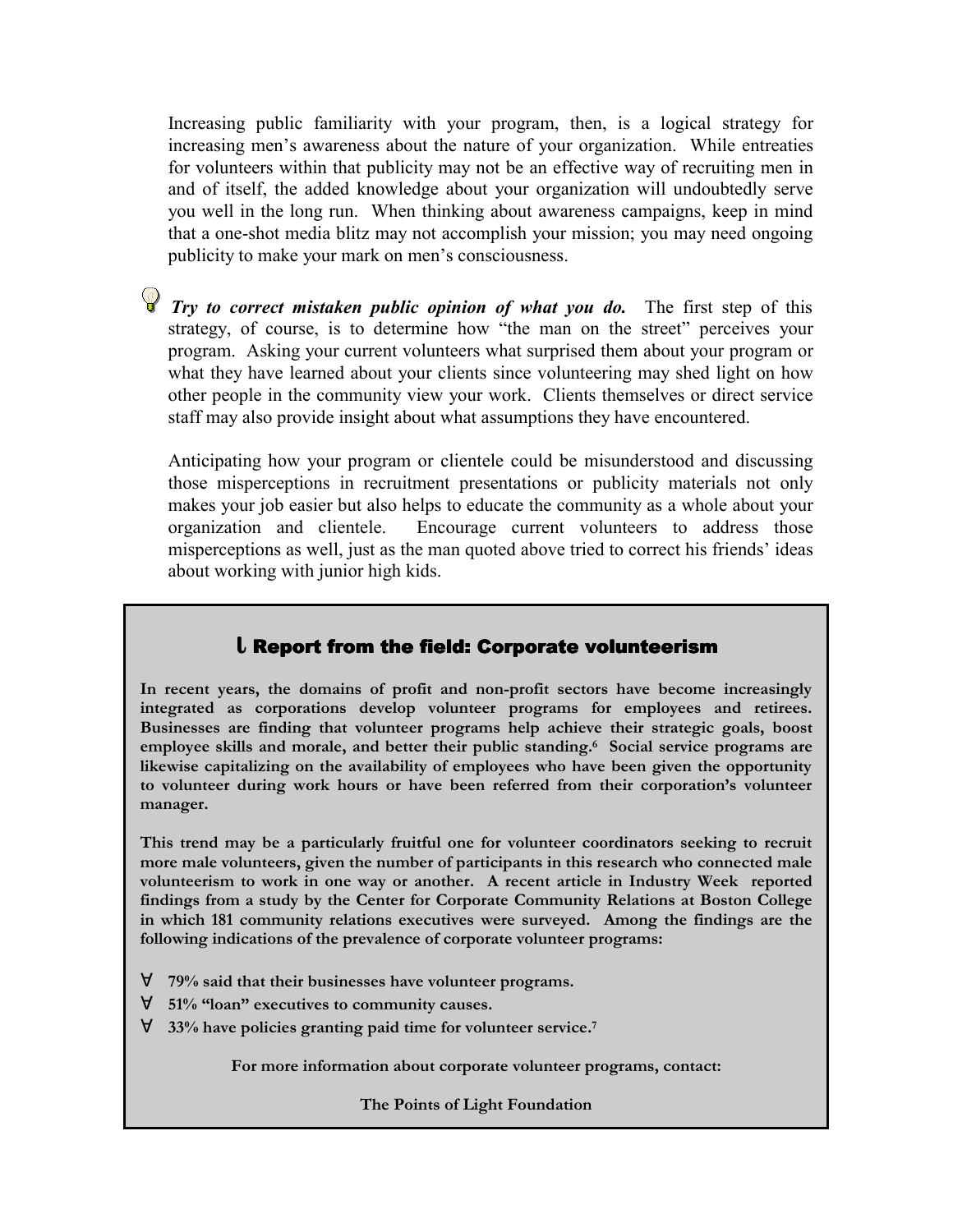#### **1400 I Street, NW Suite 800 Washington, DC 20005 Telephone: (202) 729-8000 Fax: (202) 729-8100 E-mail: volnet@pointsoflight.org Web site: http://www.pointsoflight.org**

# **Chapter 2: Making programmatic adjustments**

Gender socialization and stereotypes have a much more subtle influence on social service programs than on public opinion. The challenges in this section reflect indirect consequences of social conditioning, such as experience, interest, and time availability. While the strategies in this section do fit in with the idea of creating a climate of male volunteerism, they are also more likely than those above to be internal, programmatic adjustments to accommodate men's needs now, rather than changes which lay the groundwork for men to adjust their opinions about volunteering over time.

## *Challenge #6: Welcoming men into your organization*

The interviews of this research revealed few stories of men who had consciously decided against volunteering. More common were reports of a prevailing hesitation about volunteering resulting from inexperience with the clientele, required skills, or emotional commitments involved, mentioned by 13% of participants. Many participants framed such trepidation in terms of a "comfort zone" that some men are unwilling to breach. Seventeen percent of participants alluded to discomfort with emotions and relationships but fears of trying something new, not succeeding, or inadvertently causing mental or physical pain to the clientele were also noted. One volunteer coordinator stated that men are less willing to try a task without a skill they perceive as needed (such as speaking Spanish in order to teach English to Mexican immigrants), regardless of whether that perception is grounded in reality.

Volunteer managers may be able to overcome this challenge by creating a comfortable and supportive environment for men in which they understand men's misgivings and offer them the opportunity to work through any doubts.

 $\bigcirc$  + *Give men a chance to experience your organization without a commitment to long-term volunteering.* Eighteen percent of participants suggested that men need to be able to try out volunteer activities without feeling obligated to volunteer for a longer period of time. The proposed means of doing so seemed to fall into two categories—programs that offer regular opportunities for "episodic" volunteering, and programs that have special events designed specifically for the purpose of experiencing long-term volunteering on a short-term scale.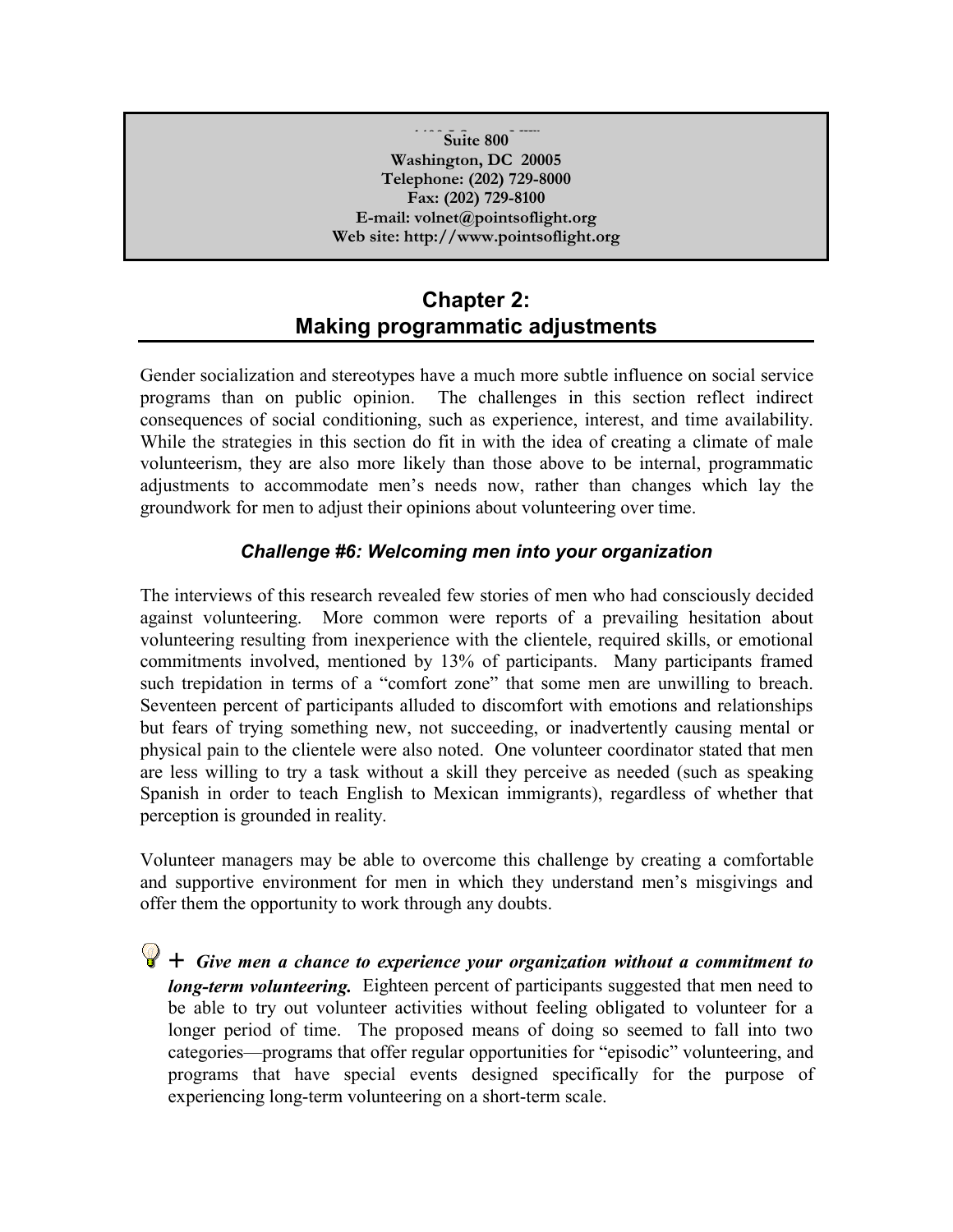Episodic volunteering may occur as often as the volunteer determines, demand only a finite amount of time, and require little forethought on the part of the volunteer. While many of the organizations in this study hold benefit concerts or other fundraising events, these may not necessarily offer the occasion for men to interact with clients or test the limits of their comfort zones. Indeed, coordinators may find it difficult to create such occasions when so many volunteer programs require screening and training.

Carefully structured situations, however, may provide *a "risk free" way for male volunteers to test the waters of a certain kind of work* without signing their time away and without sacrificing the safety of the clients or the quality of their interactions with volunteers. Some collegiate volunteer programs seem to have mastered the art of episodic volunteering because their pool of recruits by nature have obligations that can interfere with long-term volunteer commitments. Many non-profit agencies have taken that cue and specialize in episodic volunteer programs (see "Report from the field: City Cares of America").

Its merit notwithstanding, episodic volunteering is an unrealistic or inappropriate choice for some organizations. Mentoring programs, for example, may necessitate a consistent interaction between client and volunteer. In these instances, *volunteer "job shadows" may be the key to overcoming men's hesitations*. Relatively common in the world of paid labor and vocational decision-making, the opportunity for recruits to experience a day or an hour in the life of a volunteer is much more scarce—or at least less publicized. Volunteer job shadows may also bypass the problems of training and screening if the prospective volunteer is mostly observing the volunteer role and engaging in minimal one-on-one contact with the clients.

Both episodic volunteering and job shadows afford exposure to social service programs that could capture men's interests or perhaps begin the process of redefining their comfort zones. In order for these strategies to be effective, though, volunteer coordinators must refrain from any kind of pressure to sign up for a longer commitment. If recruits feel as though they are being coerced into more of a commitment than they had intended, the strategy may backfire. Freedom to choose *not* to come back to your program is paramount. Well-timed information about how to get involved (perhaps included in follow-up "thank you" notes or newsletter mailings) may be the only action needed to remind men that they could choose to become a longer-term volunteer, but they should never feel as if the decision to do so is out of their control.

## **L Report from the field: City Cares of America**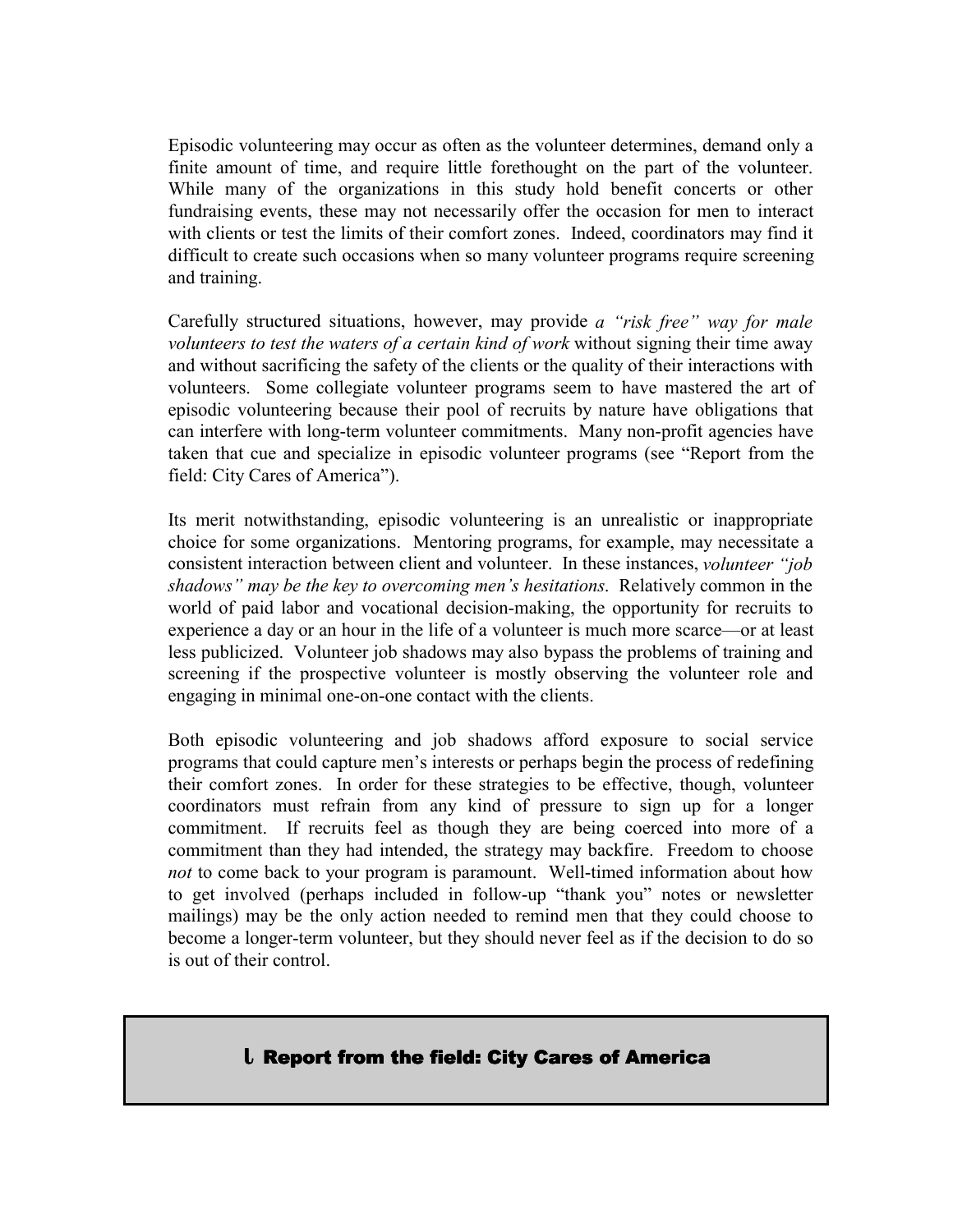**As the demands of time and competing interests keep many would-be volunteers' good intentions from becoming a reality, one coalition of non-profit organizations offers flexible volunteer opportunities that require little commitment but still entail hands-on work. City Cares of America is the umbrella organization that supports its affiliates' efforts to meet community needs through projects in local agencies and cultivates the formation of new Cares organizations. According to a profile statement issued by City Cares of America, twenty-four Cares programs exist in cities across the country, involving over 100,000 people in service each year.8 They are easy to recognize with names such as "New York Cares" or "Hands On Portland."**

**City Cares programs may be especially good partners for volunteer coordinators who want to recruit more men. The range of community agencies that work with Cares affiliates provides the opportunity to experience volunteering in many different service areas, or to "test the waters" of a particular type of work. For example, a person might occasionally deliver meals to homebound patients through a Cares organization, and later decide to volunteer as a long-term companion for a client on his delivery route.**

**Moreover, City Cares programs are specifically designed to fit volunteering into busy lives, so most projects occur outside of the nine to five work day. Also, leadership opportunities as volunteer project coordinators abound. These strengths all complement strategies for recruiting male volunteers.**

**For more information about City Cares, contact:**

**City Cares of America P.O. Box 7866 Atlanta, Georgia 30357 Telephone: (404) 875-7334 Fax: (404) 253-1020 E-mail: citycares@mindspring.com**

*Address concerns from the outset of recruitment.* While being aware of men's concerns about volunteering is important, that understanding may serve you even better if it is communicated to recruits. You may want to emphasize to them that inexperience with the clientele or not feeling comfortable with the situation does not preclude a positive volunteer experience or that you are willing to train volunteers. Such reassurance may help men to put aside their trepidation with the knowledge that they are neither alone nor unsupported in their discomforts.

Duly noting men's strengths in conjunction with recognizing their fears is another approach. One male volunteer for a mentoring program, for example, felt that he could not fail when his own work ethic complemented the agency's training and support. This man's capabilities as a worker and the readiness of the mentoring program to work with him on developing specific skills led to his becoming a recruitment success story.

*" I think when it's a group of guys, it's easier to jump in, because we're all in it together, and so I think, as a step, having all-male work groups, however it makes it a more comfortable environment…I think you would get people out that way."*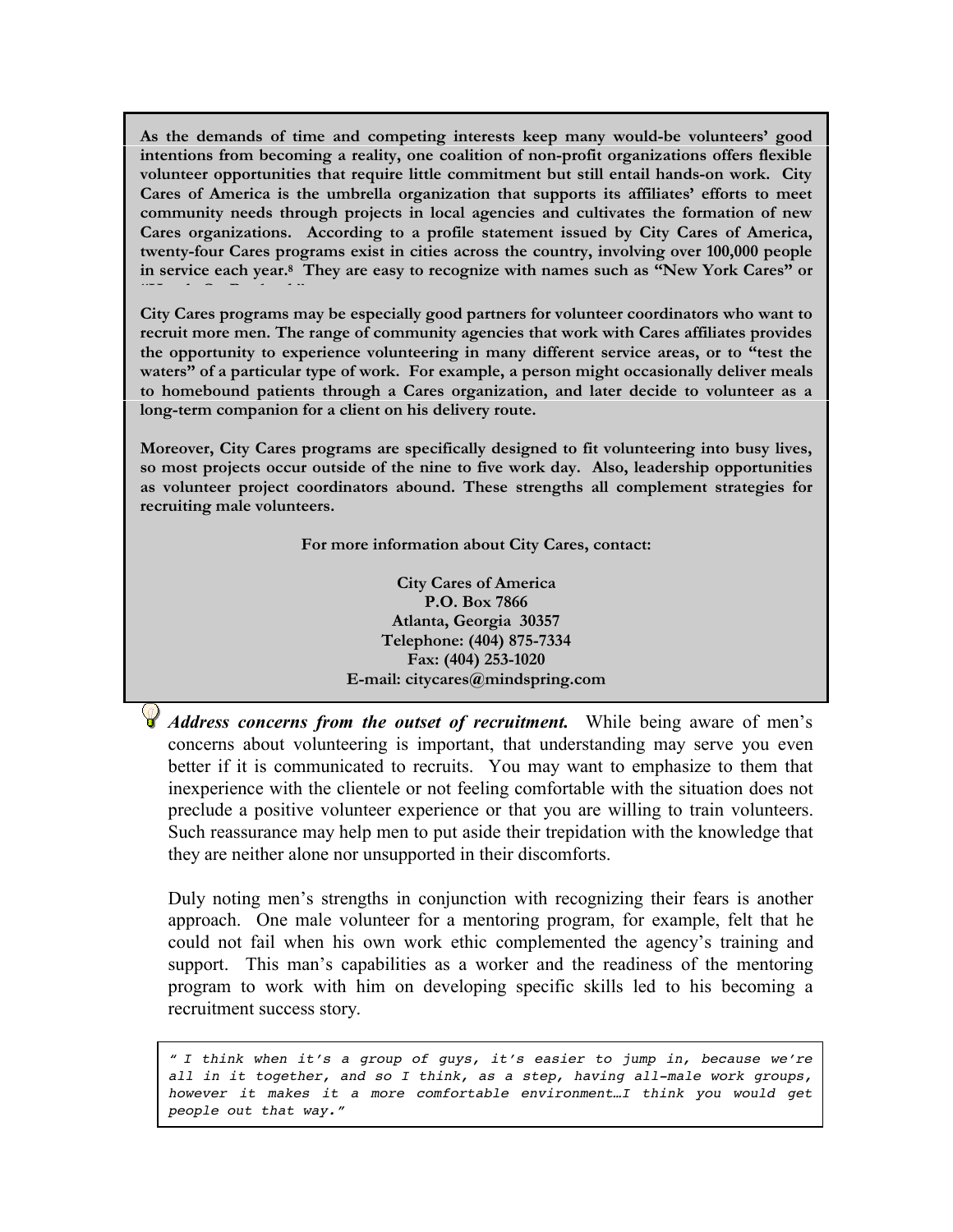#### *– male volunteer*

*Create all-male activities to initiate men's inclusion into your program.* Single-sex activities can be controversial and risk igniting cries of exclusion. Nevertheless, two participants in this study indicated that having an all-male group participate in a work day or special event might be one good way to launch the inclusion of male volunteers in your program without putting pressure on any one individual to be the first male volunteer. In addition, all-male events could lessen men's anxiety about volunteering, as indicated by the participant quoted above who led volunteer groups.

In planning such an event, be sure to consistently explain its purpose, thereby reducing anxiety about the exclusion of women. Moreover, if you are concerned with resistance to having a single-sex activity, network with your colleagues to see what reactions there have been in the community to such events in the past, if there are comparable activities for women only, and how you might respond to any criticism.

*Create a forum for volunteer feedback*. One theme noted among research participants is the need for volunteers to feel that their work is important both in the services they provide and the ideas they can contribute. Volunteers who have ideas about potential improvements within programs or ways to augment services should have a forum in which to express them. One male volunteer, for example, had an idea about expanding a mentoring program, but did not want to take on the coordination piece necessary for such a development himself. Another reported that a "come when you can" attitude at a previous volunteer post made him feel as if his presence was unnecessary. Providing a means for volunteers to express feedback might help men know that their perspective is important, increase the likelihood that they will stay on board or recruit others, and improve your program with their ideas.

*" I'll have to say that on a very practical level, we really like having male volunteers when it comes— this is going to sound very stereotypical but when it comes to doing our donations and lifting with the furniture and so on, I have to say that's an asset."*

*– volunteer coordinator*

*Do not underestimate male sensitivity to stereotypes.* Many of the men in this study were well aware that they were anomalies in their field, if not because they had observed that fact, then because it had been relentlessly pointed out to them. Whether you have men volunteering for your program already or are hoping to in the future, make time to honestly examine the stereotypes you or your co-workers have about men and how those assumptions might be perceived by volunteers.

Some men likened their situation to women entering male-dominated realms, expressing the need to be challenged and taken seriously. One volunteer resented the assumption by program staff that the men would take on more physical labor in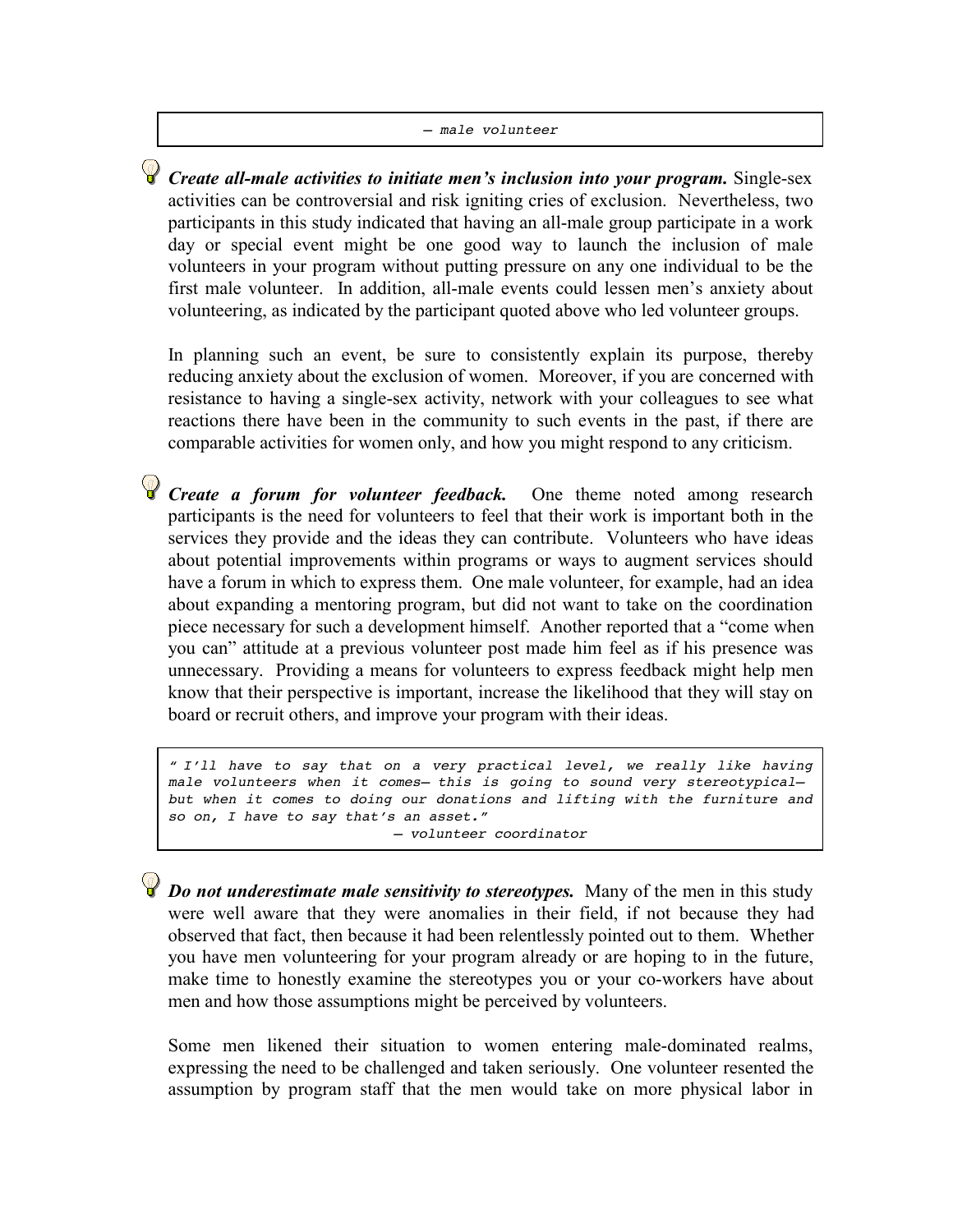addition to their assigned tasks. A veteran of social service volunteerism noted that some agencies are "better prepared" to work with male volunteers than others. While some men might perpetuate or "prove true" stereotypes, others might find them confining or judgmental.

# 'Women's issues:' A note for self-identified feminist agencies

The issues surrounding male inclusion in feminist agencies—let alone feminism run deeper than the scope of this booklet and have undoubtedly been hashed and rehashed in organizations that describe themselves as such. It is important to note, however, the extent to which participants addressed feminism within the context of an organizational climate supportive of male volunteerism. If you are a volunteer coordinator within a feminist agency, consider these points raised by research participants:

- $\Rightarrow$  Do women's services and involvement need to be well solidified before an agency considers male involvement and men's programs?
- $\Rightarrow$  Might male involvement help feminist agencies accomplish their missions? Are feminists "willing to use men to get to men"?
- $\Rightarrow$  Are staff in some feminist agencies resistant to the inclusion of male volunteers on either a philosophical or personal level?
- $\Rightarrow$  Are feminist agencies "women's turf"?

The safety and sorority of female clients or staff are not necessarily jeopardized with the inclusion of male volunteers, but the dynamics of an organization would certainly change. One volunteer coordinator at a feminist agency said that staff appreciated the space to talk freely about feminism, which they may not do with men present. Likewise, male involvement may draw attention to what has traditionally been a "women's issue," but, at the same time, any given male volunteer might not want to carry that extra weight simply because he is a man. One male volunteer thought that because of his "clout" as a man, he had been asked to speak about sexual assault with a frequency disproportionate to his experience.

Ultimately, feminist agencies wishing to include men among their volunteer ranks must find the balance between their mission, their clientele, and the needs and experiences of both staff and volunteers. If nothing else, the issues above may serve as conversation points from which a discussion in your organization or community can begin.

## *Challenge #7: Building men's interest in your program activities*

Seventeen percent of the participants in this study raised the possibility that some social service programs simply do not interest men or that administrative participation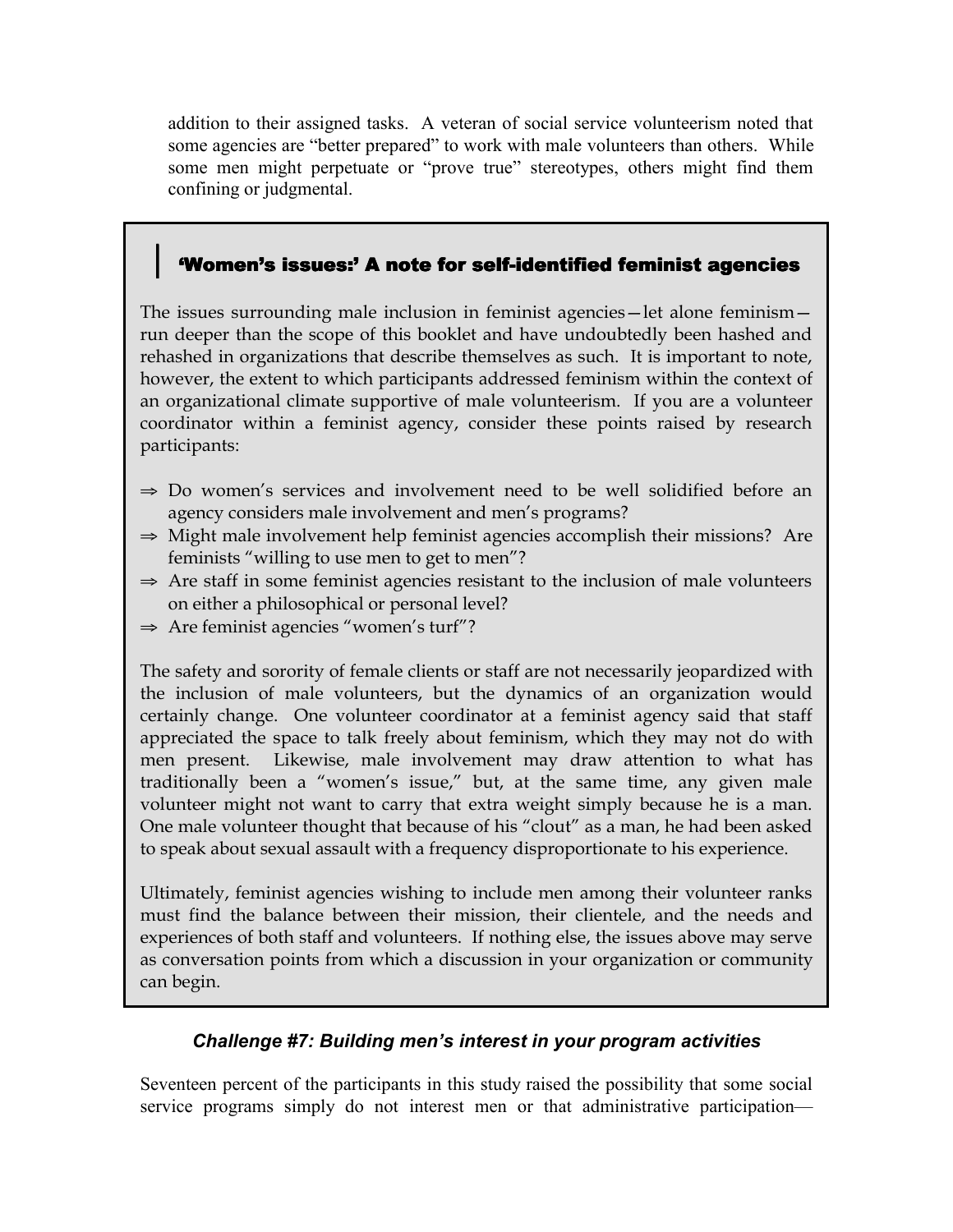working on boards and committees, for example—is more appealing than direct service. Admitting that your program is not interesting to the men you are recruiting may be a difficult concession. When male involvement is critical to optimizing service to your clients, however, one option you have is to make programmatic changes to interest men.

# **Note:**

This strategy involves making assumptions about what men like to do, which verges on utilizing and condoning stereotypes and is precisely what some people want to avoid (and directly contradicts a few of the other strategies offered in this booklet). Nevertheless, enough participants (28%) referred to this strategy—even in its toying with stereotypes—to justify its inclusion here.

Moreover, reworking your program to offer a different choice of activities does not necessarily imply focusing only on what is traditionally "macho." Both men and women appreciate fun, challenging, and interesting work. There will always be people who find their niche in stuffing envelopes, but volunteer positions that are carefully constructed to attract certain characteristics will likely be more successful in doing so than those requiring someone to "help out" where needed.

*" I think— this is pure speculation— but women might be more in a role where they see volunteering as maybe the right thing to do and they want to do it, and it's not quite so important whether it really, whether it's fun and enjoyable, and that would be a bigger consideration from a man's perspective." – male volunteer*

*Make programmatic changes to appeal to men.* Several participants suggested that program managers evaluate whether or not the activities they offer attract men. Some interviewees proposed that traditionally "masculine" activities, such as sporting events, outdoor work, and "rugged volunteer opportunities," could be incorporated into direct service so that it is more of a "male thing."

In a similar vein, one participant theorized that having a cycle of activities for volunteers to rotate through might help keep men interested. Others noted that volunteering gave them an opportunity to do "fun stuff" that they might not otherwise make time to do, such as going to the movies as a friend or mentor to someone in need. The gist of this strategy is to *think about what men might enjoy in their day-today lives, and try to integrate those activities into volunteer work.*

# *Challenge #8: Helping men find time for volunteering*

*" …there are some people, some men that I know, that feel that they're too busy to take on anything else, because they've got all these other things that are*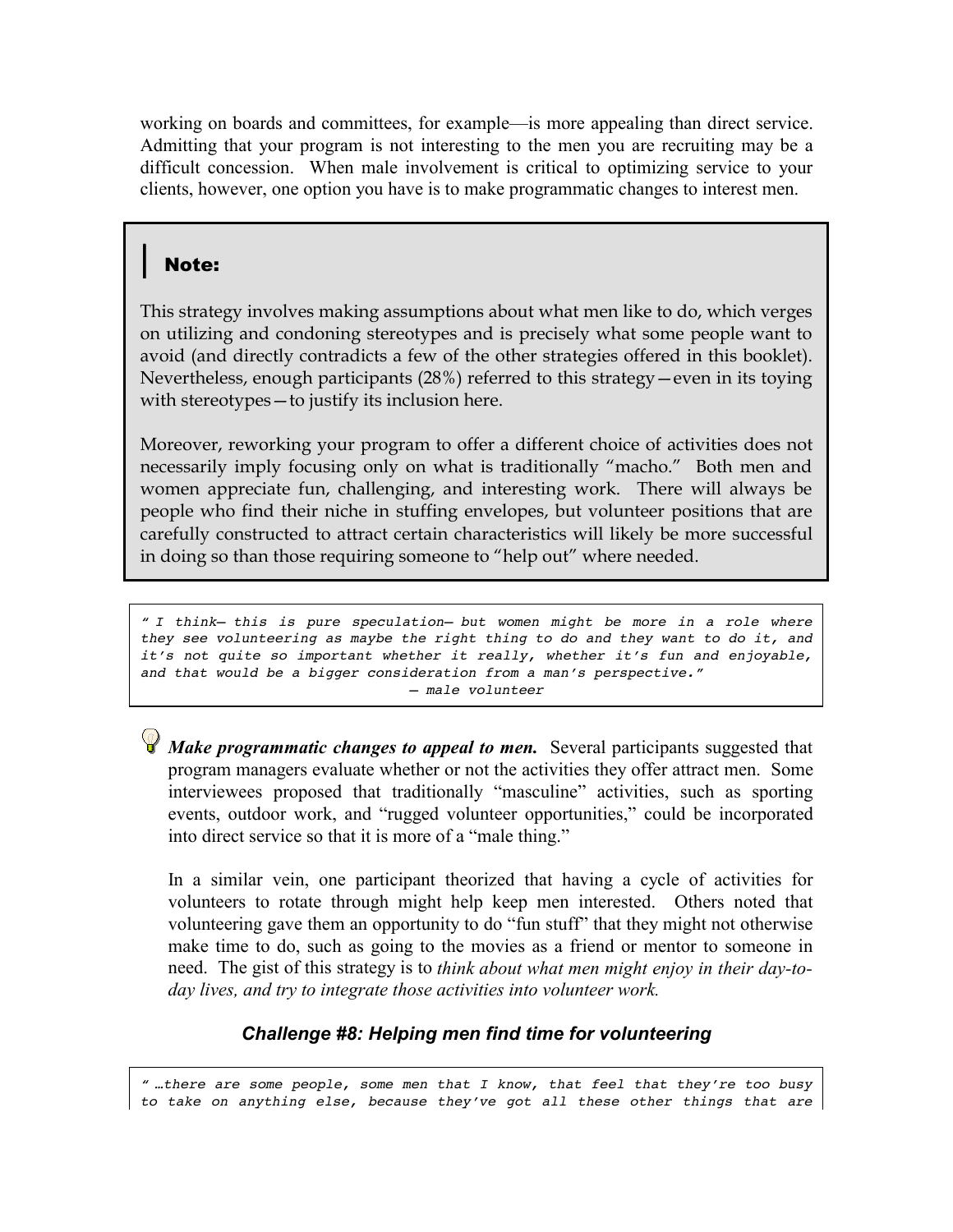*more important to them, given whatever their value scheme is. You're not going to convince those folks to find time to do it….there's a certain attitude you'll run into where, 'No, I'm too busy to even think about doing that sort of thing.' And I tend to believe that that's more expressed by men than by women." – male volunteer*

Lack of available time may be the easiest justification for not volunteering. In fact, of the 24 participants who talked about time as a factor in recruitment, 63% implied that time might be more problematic for men than women. Another 30% said that men and women are both so busy that finding time to volunteer is difficult.

Apparently, the societal pressure on men to earn money may be manifested in the amount of time men spend on the job. Several participants suggested that because some men work so much, their free time is particularly valuable, and they may want to spend it with family, friends, or a significant other rather than volunteering. A few interviewees hypothesized that men are less able to balance work with other parts of their lives, or that women are more accustomed to doing so because they anticipate having to juggle work with family and any other interests or activities. A truly logistical time barrier is the matter of business hours—many social service programs need volunteers during the day, when so many people are at work. The strategies for overcoming lack of time address how to fit volunteering into other aspects of men's busy lives, rather than asking them simply to make room in their schedules to volunteer.

 $\bigcirc$  + *Engage volunteers' friends and family in your work*. If men want to volunteer without sacrificing quality time with those they care about, one way to let them do that is by involving those other people in the volunteer work. Volunteer programs that work with entire families encourage the participation of not just one individual, but those around him as well. Moreover, some male volunteers in this study reported resentment from people in their lives about the amount of time they spent volunteering, although the number experiencing that sentiment was small. Though you have little influence over volunteers' friends and families, you may be able to ease their resentment and eliminate the negative feedback men receive if they feel included in the work of your program. Encouraging their participation may also save men from choosing between devoting time to volunteering or to their friends and families.

In 1997, 8.8 million Americans worked at least half of their hours between 4 PM and midnight on a regular basis.<sup>9</sup>

*Work with and around business hours.* One means of avoiding scheduling glitches is to create evening or weekend activities that do not conflict with business hours. If your program must operate during typical work hours, however, you still have a number of options for attracting male volunteers. Perhaps the most apparent of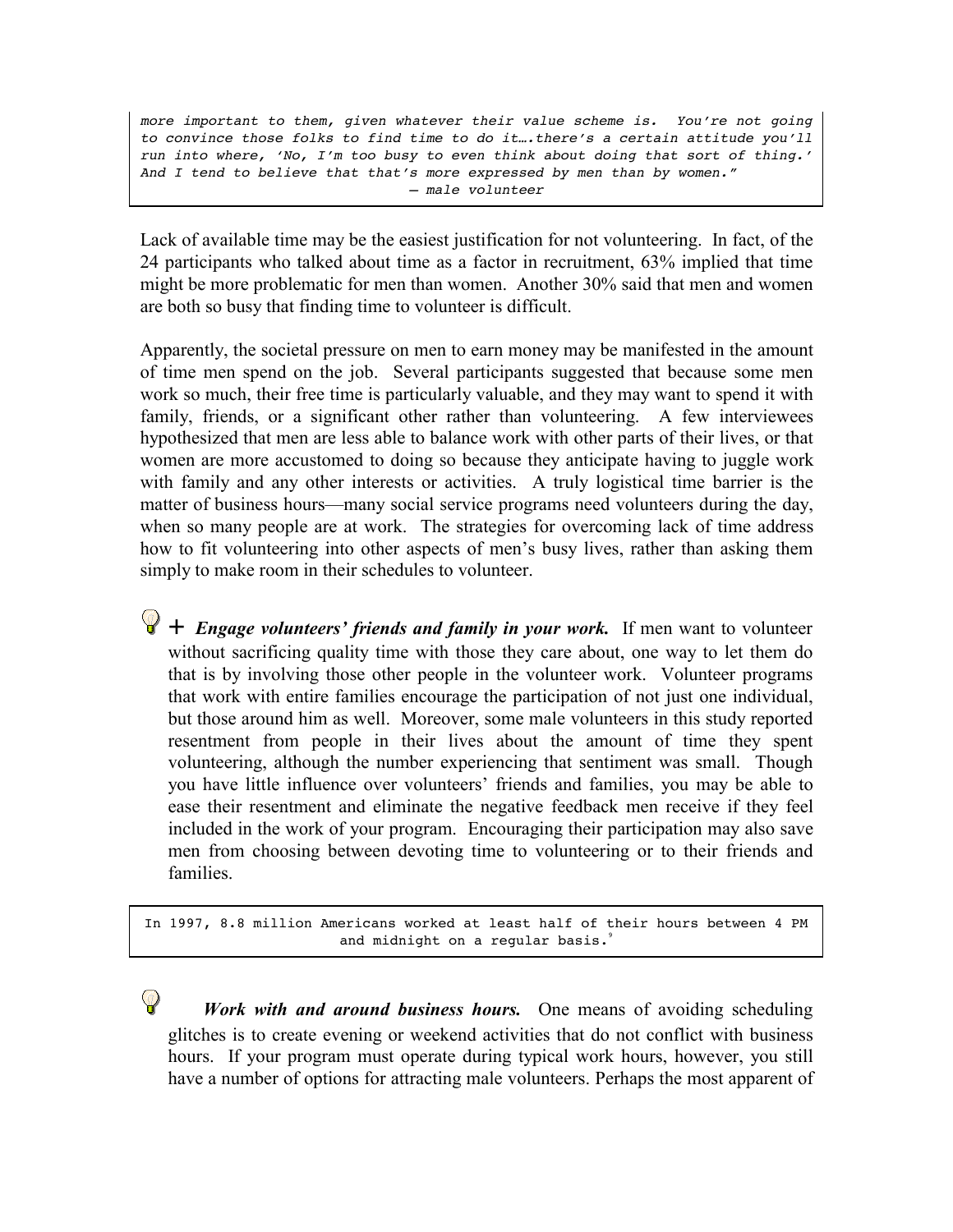these is to recruit from the pool of men who are not working from nine to five namely retirees, swing shift workers, and the unemployed.

Early retirees, in particular, are a group of potential recruits mentioned by 7% of participants in interviews. These men may be full of energy and experience, and have time to spare for volunteering (see "Report from the field: Senior volunteers" for more information). Another option is to target men in businesses that grant time off during work hours for volunteerism or to work with corporations to develop volunteer programs for their employees. One participant suggested that when time is an issue, a business could pledge a specified number of volunteer hours per month and spread that time commitment among many employees.

If you opt for one of the latter alternatives, remember that there still might be individual men whose schedules truly do not match your program needs, but who want to volunteer. Creatively accommodating them (with an option such as "virtual volunteering" through use of the Internet) or referring them to a similar program may work best for those cases. Once you have established a way for volunteerism to complement business schedules, you can use that accomplishment as a selling point of your program.

#### **Report from the field: Senior volunteers**

**Retired workers and senior citizens have long been involved in service activities. As the Baby Boomer generation retires, this resource will likely become increasingly available and depended upon by the world of social service volunteerism. In fact, the data about senior volunteers is already impressive:**

- **According to the Administration on Aging, 15 million senior citizens volunteer.10**
- **The Independent Sector reports that the monetary equivalent to senior volunteer time is 77.2 billion dollars.11**
- **A survey by the American Association of Retired Persons concludes that 60% of seniors who do not currently volunteer would at least consider doing so if recruited.12**

**Retirees may be a good pool for volunteer coordinators who want to recruit more men. Although they may be cherishing their long-awaited time to themselves, retirees may also want to stay active and share their life experiences with others. Indeed, the range of backgrounds and personal histories among retirees in many ways makes them ideal candidates for volunteer work. Retirees may have cultivated skills and abilities over their lifetime that could prove helpful to others. While being recruited simply because they have time may not captivate retired men, appealing to how they can use those skills might.**

**For more information about senior volunteers, contact:**

**Administration on Aging U.S. Department of Health and Human Services 330 Independence Avenue, SW Washington, DC 20201 Telephone: (202) 619-0724**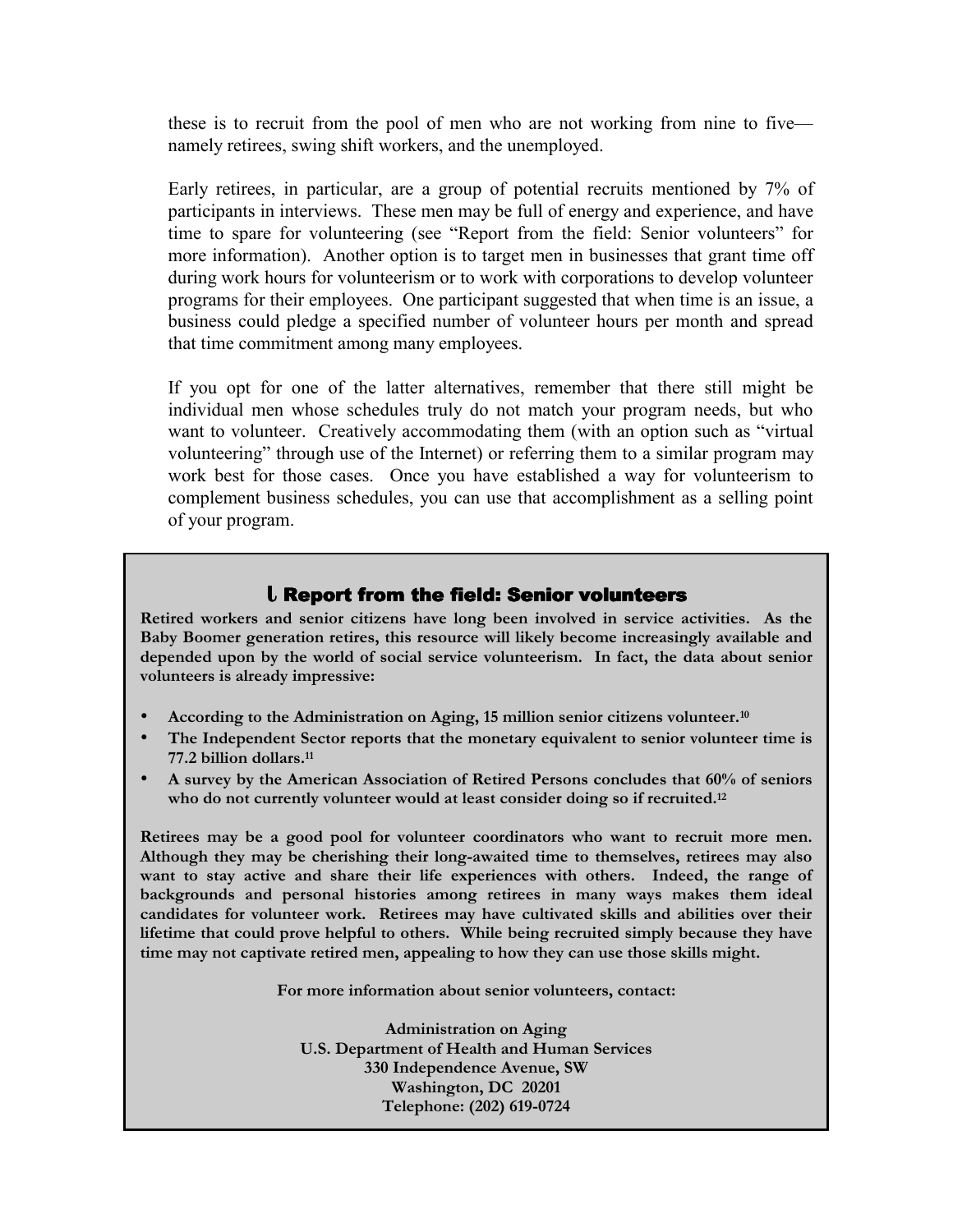#### **E-mail:** aoainfo@aoa.gov **Web site: http://www.aoa.dhhs.gov/default.htm**

# **Part II: Marketing strategies**

*" ….maybe not being reached out to as much…maybe not being aware that…they can make a difference in a way that they hadn't thought of before. You know, they don't have to pound the nails…I think they need to know that there's interesting forms of work out there and that people really need their help and that they have something really special to offer.…"*

*– volunteer coordinator, suggesting possible barriers to recruiting men*

While gender socialization and stereotypes do seem to affect male volunteerism in social services, social conditioning alone does not tell the whole story. Another possibility is that men are unaware of what volunteer opportunities are available to them or uninformed about how to go about volunteering and the nature of the work. If this is true, then it is not volunteerism *per se* that *deters* men, but rather marketing that has not *attracted* them.

The next two chapters address how to market volunteer opportunities so that men pay attention to your message, understand it, and act on it. Nearly all participants (97%) addressed ways in which marketing affects the likelihood that men will volunteer in social services. Although the strategies presented in this section sometimes relate to socialization and stereotypes, they are also more direct actions specific to your organization and often will not take the time to implement that attitudinal changes would. Again, two concepts set the scene for thinking about marketing challenges and strategies:

## *Challenge #9: Naming the need for male volunteers*

Soliciting volunteers is common; specifying male volunteers is not. The interviews of this research revealed that a shortage of male volunteers in social service agencies is not necessarily obvious to the general public. If men do not know that their help is sought, they cannot be expected to join your ranks. Articulating that need is therefore the first step to meeting it. Ten percent of participants in this research proposed that alerting men that there is a scarcity of male volunteers will at the very least raise their awareness of your needs. Interviewees also suggested that communicating the need for male volunteers might appeal to some men's desire to "fix things."

#### *Challenge #10: Inserting your program into men's consciousness*

Sixteen percent of the volunteer coordinators and male volunteers who participated in this study indicated that one problem in the recruitment of male volunteers is that men are not focused on finding volunteer work and therefore do not realize the variety of opportunities available to them. Others suggested, in a similar vein, that men simply do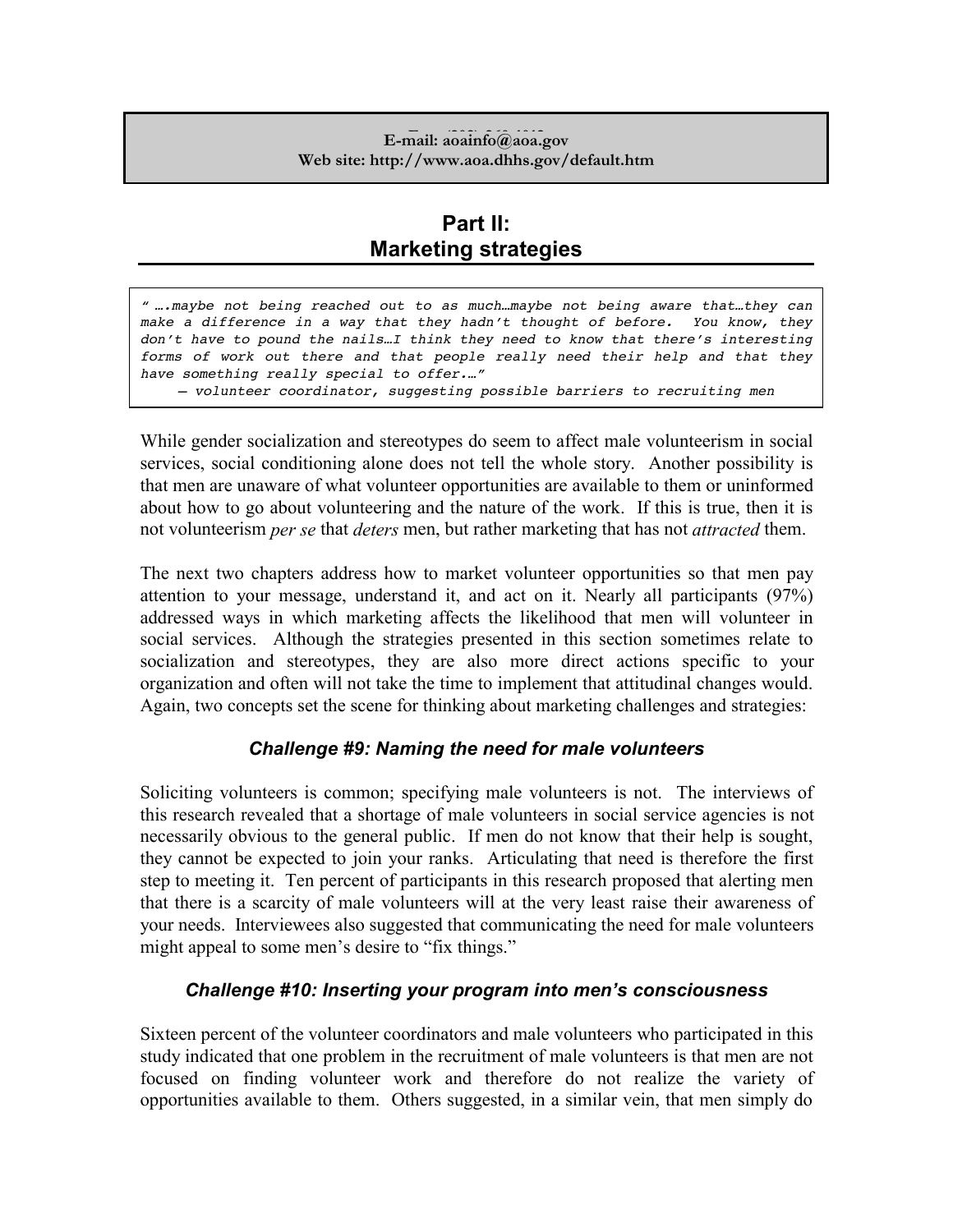not think about volunteering, do not pay as close attention to notices for volunteer positions, or are not "tuned in" to stories about volunteerism. A few participants even noted that traditional methods of recruitment are ineffective. One person, for example, commented that people turn themselves off to flyers; another thought that superstars in advertising seem unrealistic. Three said that newspapers reach a limited audience and may only be effective if one is seeking specific volunteer work. Ultimately, you want men to realize that *you are speaking to them and that your need for volunteers applies to them.*

The strategies of the following chapters will help you make your need for male volunteers known and provoke men's thinking about your program by addressing both the logistics of your recruitment and the content of your marketing materials. Unlike social expectations, these issues are more a matter of information than attitude and may therefore be easier to change.

# **Chapter 3: Changing** *how* **you recruit**

While the public relations strategies discussed above address the appearance of your program or volunteerism to the general public, this section focuses on how your program and volunteerism are presented to potential recruits in particular. Marketing questions such as "who," "where," and "how" emerged in interviews and appear in the challenges below, and their corresponding answers in the strategies. These strategies are also geared toward giving you the captive audience you need in order to communicate the contentoriented ideas of the next chapter.

## *Challenge #11: Asking men to volunteer for your program*

According to a 1995 Gallup Organization survey, people often say that they volunteer simply because they were asked to help.<sup>13</sup> If men as a gender are not asked to volunteer by the society they live in, the above findings point to an obvious means of recruiting male volunteers: ask them. Certainly, as a recruiter, *you* could be the person doing the asking. In fact, 18% of participants suggested that volunteer coordinators must be more "aggressive" or deliberate in their entreaties to men if they wish to have a favorable response to their requests. On the other hand, participants offered several strategies for recruiting male volunteers that do not directly involve volunteer coordinators.

# **Note:**

While two people implied that calling for male volunteers may cause you to lose female volunteers, three said that women seeking volunteer work are not likely to be deterred by requests for men. This point is worth considering, however, if you are in as much need of female volunteers as male.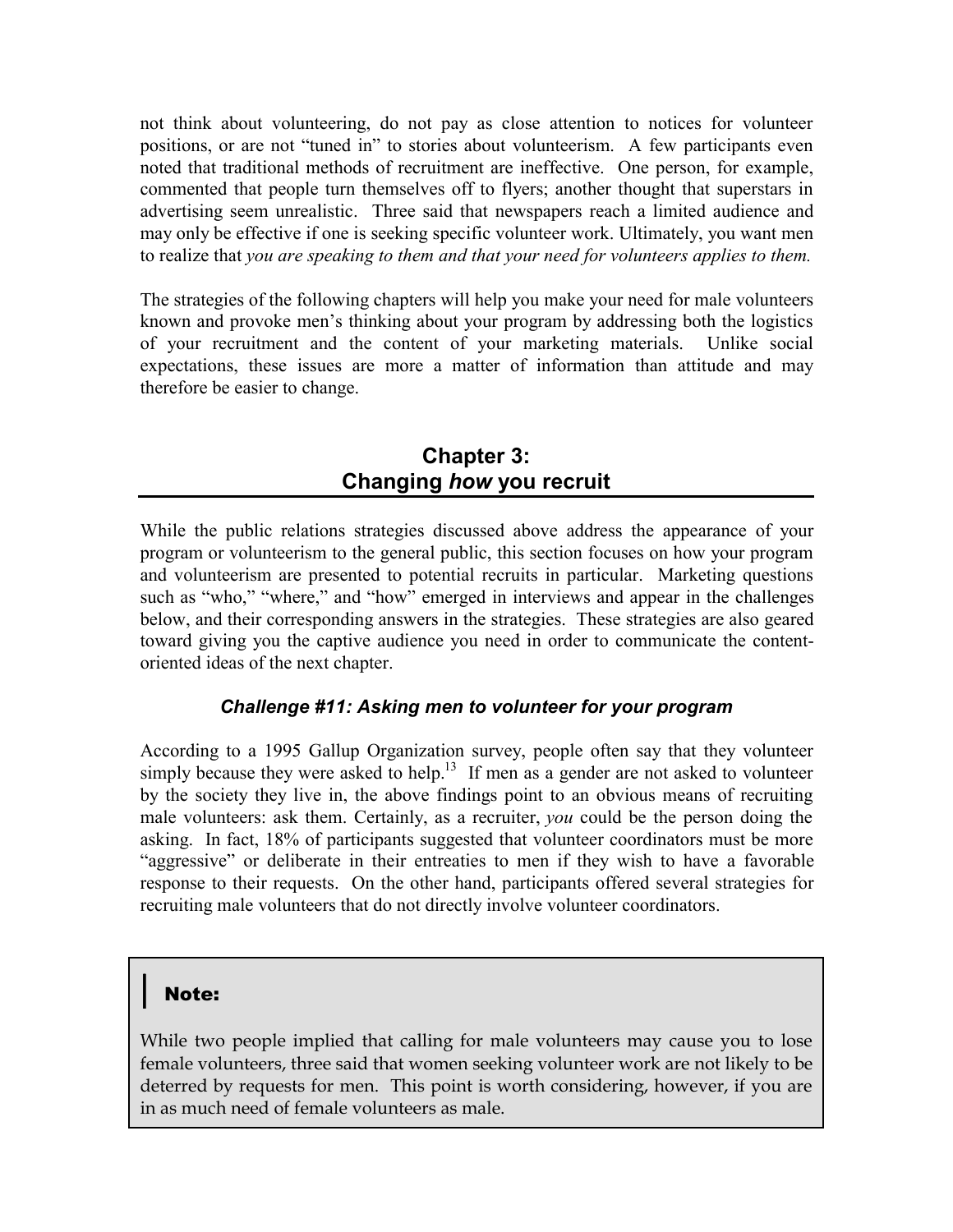$\bigcirc$  + *Utilize personal invitation*. A well-directed personal invitation from a volunteer to a potential recruit is a great way to generate interest in your program. In addition to encouraging your volunteers to invite others to participate, special events or promotions may be just the excuse they need to ask their brother, father, co-worker, husband, significant other, or friend to volunteer. One participant, a mentoring program coordinator, advocated for direct invitation and had used that tactic to such an extent that it had almost become a science:

> *…we find that it takes at least 20 people to be invited multiple times to get 10 people to come to an information event. Of the 10 people who come to an information event, five to seven will volunteer, and one to two will become [mentors]. Four to five will say they're interested in becoming [mentors], but one to two actually will. So from 20 down to one to two. And that's 20 that were invited in person [or] on the telephone and multiple times. So what we tell people is that if you're interested in having your friend come, be prepared to invite them over and over again, be prepared to take them to the information event, come yourself, call back and check in the day before and warm it back up again, even the day of, make sure that they know how to get there, call them up if they didn't come and invite them to the next one. So it's not casual. There's nothing about word-of-mouth that we've found that works on a casual basis. It has to be very intentional.*

In this particular agency, personal invitation also seemed to enhance the sense of community among volunteers of the program.

*Encourage word-of-mouth volunteerism.* Both volunteer coordinators and male volunteers alike agree that word-of-mouth is one of the best forms of recruitment. News about your program and what you are doing may spread of its own accord, but do not assume that it will. As suggested in the above quotation, word-of-mouth works best when it is deliberate, rather than casual. Urge your volunteers to talk about what they are doing and why, whom they are helping, and how others can participate. While personal invitation may bring specific people into your volunteer pool, wordof-mouth may spread general knowledge about your program and volunteer opportunities.

*Recruit male volunteers with male volunteers.* If you recruit through speaking engagements or activity fairs and already have men volunteering for your program, you may be a few steps ahead of the game. While one participant suggested that men might respond better to a woman's request for help, most who addressed this point suggested that men may listen better to other men or be better able to imagine themselves doing that kind of work if a man were describing it. Male volunteer coordinators might invoke that advantage to a certain extent, but are still being paid,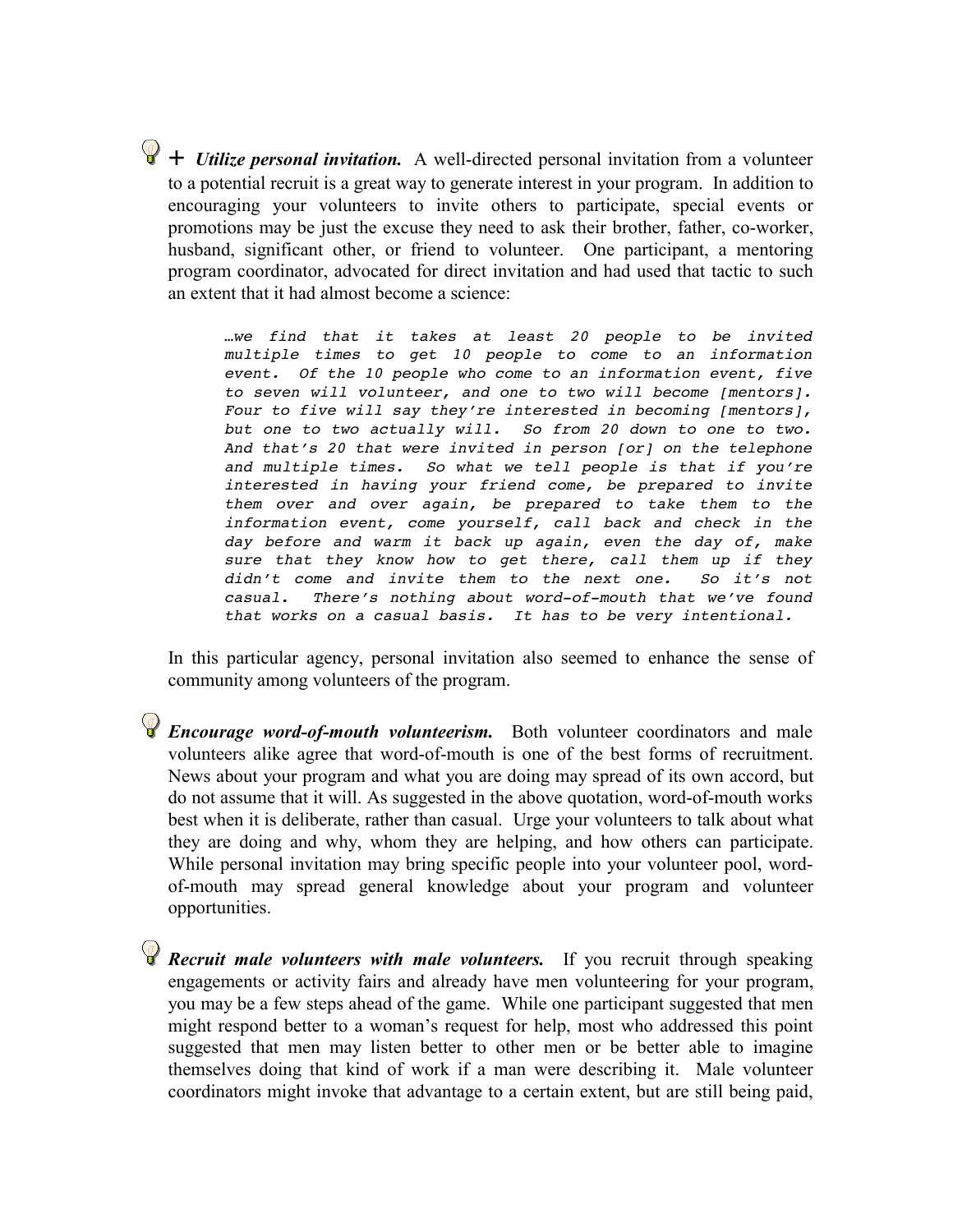whereas volunteers can truly speak to the nature of their volunteer work. Having male volunteers accompany you to recruiting activities may spark additional interest and capture a few more men.

*Utilize contacts connected to a specific group.* Certainly if you go through the trouble of creating a marketing plan to attract men, you want to have a forum in which to present the fruits of your labor. Among the 32% of participants who talked about recruiting through networks of various groups or institutions, several participants maintained the importance of identifying male leaders within those circles who can act as spokesmen on your behalf.

*This strategy speaks to specific arenas in which volunteer coordinators can find an "in," so that their message is not dismissed as coming from an outsider.* Contacts within unions, churches, clubs, schools, alumni and professional associations, fraternities, lodges, and neighborhood councils are all examples of people who may be willing to deliver your recruitment message for you or at least introduce you, thereby legitimizing your connection to their group. Working with corporate retirement planning workshops is another suggestion. You may also be able to partner with such a group to do a volunteer project together and introduce members to your work.

# **Note:**

 $\mathsf{Q}$ 

In asking male volunteers to help with recruitment, it is important not to place an undue burden on the men you have (or incite their untimely burnout) by singling them out for an additional time commitment. Explaining why you would like their help in particular, may foster a conversation in which you can feel out their willingness to assist you, or even generate new ideas about recruitment of male volunteers. Inactive volunteers who can no longer commit to regular volunteer work but would like to stay involved with your organization may be another source of recruiters.

#### *Challenge #12: Breaking the habit of not volunteering*

*You can't teach an old dog new tricks.*

Countless clichés describe the uphill battle of initiating a new activity, and volunteerism apparently does not escape that inertia. Seven percent of participants said that they thought many men do not volunteer out of habit or because they have not yet hurdled that first step of making a phone call or expressing interest in volunteering. For men on the cusp of volunteering, a little effort on your part may be all that is needed to start counting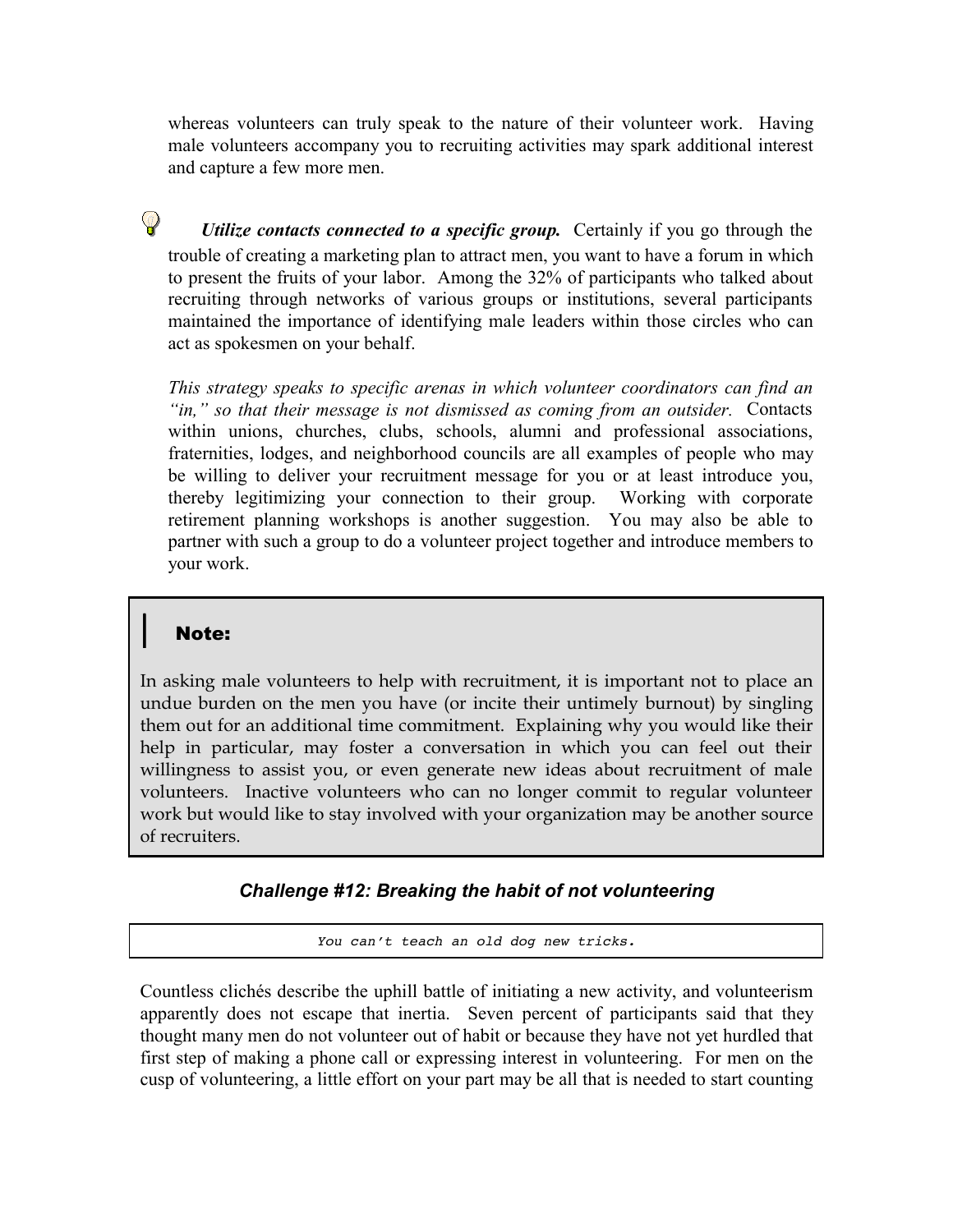them among your ranks of volunteers. Easy access to volunteering and friendly competition are ways of transforming inertia into volunteer work.

 $\mathbf{\mathcal{P}}$ *Recruit at places men frequent.* If you wait for men to come to you, you may be waiting a long time. Several participants mentioned going to specific locations that might be fruitful for recruiters, including places of business (especially in maledominated professions, such as engineering), gyms, meetings of social, fraternal, or service organizations (such as the Elks, Moose, Eagles, Rotary and Kiwanis), college dormitories and fraternities, sports teams, and branches of the military or reserves. Your efforts may be especially well-received by organizations that already have volunteer programs in place, as many collegiate and military institutions do.

*Make the first steps to volunteering as easy as possible.* You may not have much luck securing volunteers if your schedule is constantly booked, recruits must drive across town to meet with you, asking a question entails endless games of telephone tag, or you are otherwise inaccessible. In trying to capture men on the brink of volunteering, your goal is to give them as few excuses as possible for not taking the plunge. One volunteer coordinator, for instance, reported that potential volunteers sometimes drop by her office when she is unable to see them, but do not come back for appointments. She is therefore trying to be flexible with drop-ins and more open to spontaneity. One recurring suggestion from participants is that recruiters go to workplaces to give talks and meet with potential volunteers on breaks, at lunch, or immediately after work. Doing so averts the possibility that a recruit's resolution to pick up the phone and call or swing by your agency after work is lost amid the shuffle of the workday or daunting rush-hour traffic.

You may also find success in using the growing expanse of the Internet not only to promote your program but to arrange interviews or answer questions about volunteering as well. Although many non-profits lack the technology or training money to work with the Internet, those with that resource have nothing to lose by capitalizing on its convenience and may in fact be at a disadvantage if information about volunteering is not accessible electronically. If you are overwhelmed with work yourself, do not lose consideration for your recruits: let them know when you will get back to them with the answers to their questions.

*Use friendly competition.* If men have given any thought to volunteering before, a little nudge from you in the form of friendly competition might incite them to finally enlist in your program. One male volunteer, for example, told of the success of competition between two local branches of a union in a fundraising campaign. Competition to contribute time may be a harder sell than writing a check, but could still be effective. Again, charismatic contacts within groups and targeting maledominated circles might boost your success with this strategy.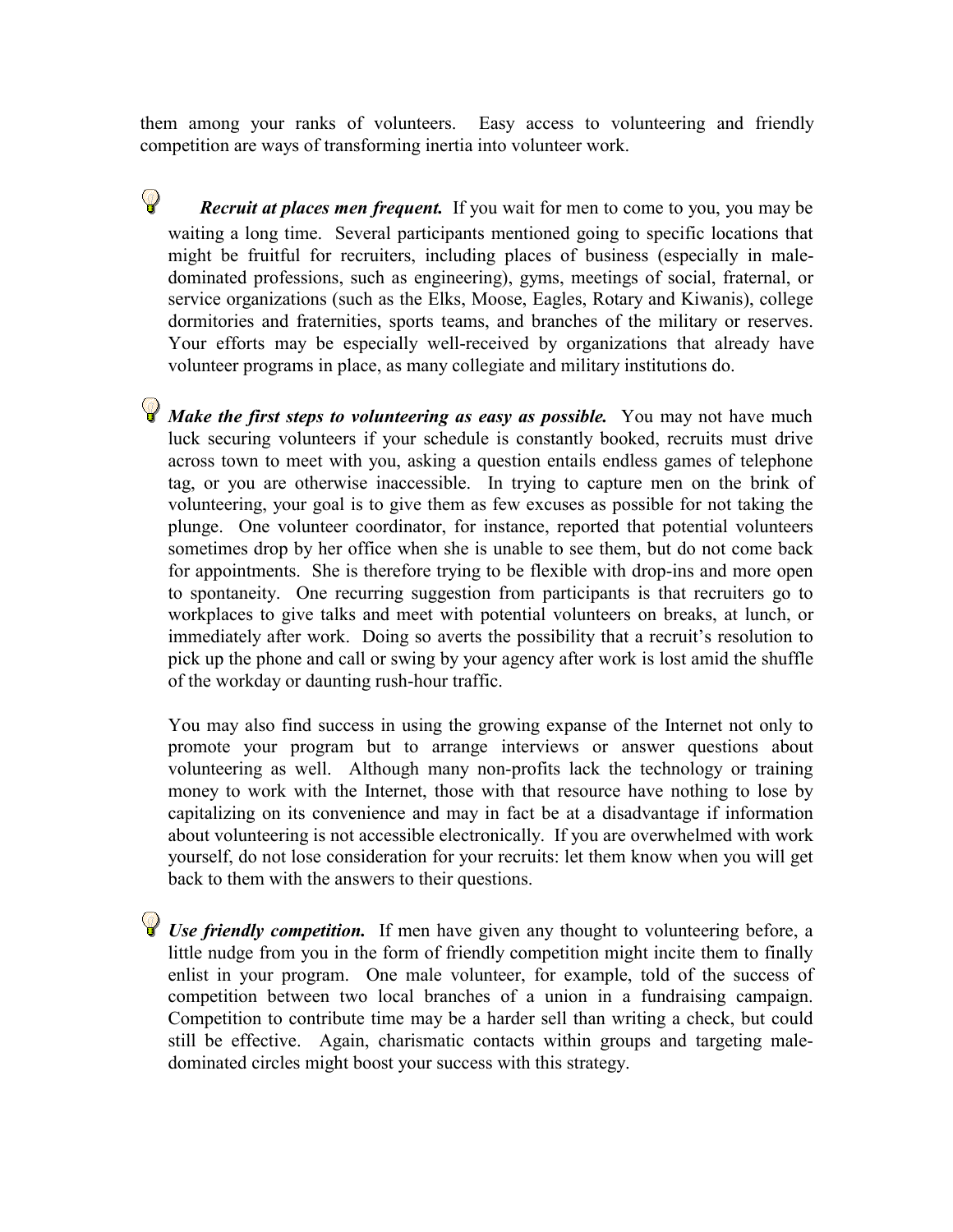# **Chapter 4: Creating recruitment messages for men**

Once you have a captive audience willing to listen to you, one of your volunteers, or your contact within another group, you need to have a message that will keep men's interest and convince them to volunteer. This section speaks to some of the challenges of holding men's attention when they do not necessarily equate their lives with volunteering. The assumption of these strategies is that men might be interested in your program as is, but they have not yet seen it in a way that has convinced them to volunteer. While some participants advanced specific messages to sell your program, others merely alluded to the need for marketing to men or warned against using the same recruitment pitch for all potential volunteers. Regardless, the strategies below may help you encourage men to hear what you have to say.

## *Challenge # 13: Articulating how men can contribute*

Even if men know that there is a shortage of male volunteers, they may not know what they, in particular, have to offer a social service program. Perhaps they have preconceived notions of what kind of person a volunteer manager is looking for and therefore dismiss their own potential, or they may not realize that they are already involved with similar activities or have skills that are applicable in a social service situation. Recruiters may see greater success in their endeavors if they pair their bids for male volunteers with specific ways that men can help.

*Help men see what they have to offer.* If you do not know what men can contribute to your volunteer program, then you probably should not be recruiting male volunteers. Name the tasks and experiences that you feel men could offer your program, and communicate those thoughts to recruits. If you seek the general influence of a male role model or "male perspective," rather than a particular skill, let recruits know that their experiences as men are enough to qualify them for the positions you have open. Be aware, however, that recruits may still need or appreciate training specific to your program or interaction with your clientele. If you come across men who are interested in volunteering but are really not appropriate for your program, refer them to specific people and programs that better suit their background or interests. You may find the favor returned in time.

#### *" ATHLETES WANTED."*

 $\bigcirc$  + *Recruit by traits that characterize certain groups of men.* Another way to help men see themselves in your request for volunteers is by highlighting specific characteristics with which men identify. Recruiters from one program in this research, for instance, seek only volunteers who have been varsity athletes in college and use the "Athletes Wanted" slogan in their advertisements. Another program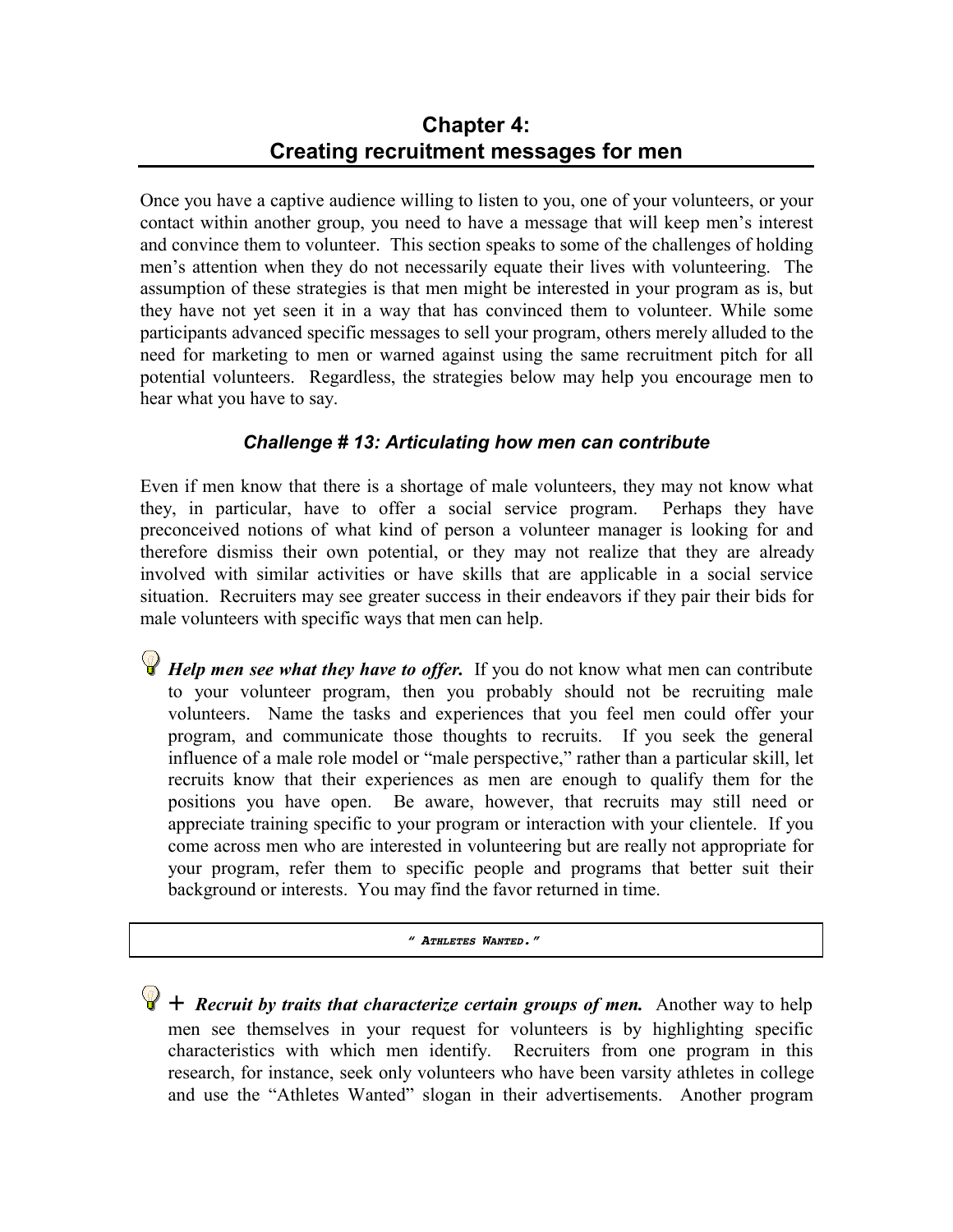works only with attorneys. Both had among the highest percentages of male volunteers in the study.

*Focusing your recruitment efforts on elements of personal history or demographics that appeal to men's sense of self can connect that self-perception to volunteerism.* A recruitment message directed to early retirees, practitioners of one profession, or enthusiasts of a certain hobby may induce a potential volunteer to think twice about what they have just seen or heard, and it may also pique their curiosity about why those characteristics are sought. Ideally, you have a response to that curiosity!

If only a limited number of people possess the trait you are looking for (perhaps some sort of skill or certification), the fact that only a few people "have what it takes" to fulfill the volunteer role may likewise entice men. An additional advantage of recruiting by traits is the positive association with "doing good" that volunteering yields (in contrast to possible social repercussions). According to the volunteer coordinator of the legal program above, some lawyers do *pro bono* work in part because it reflects well on the profession as a whole. There is great room for creativity when using this strategy, as long as the trait you seek is not so obscure that you are unable to find constituents, or so elite as to be unreasonably exclusive.

## *Challenge # 14: Revealing the rewards of volunteering*

Even a man informed about opportunities may resist volunteering because of what he thinks he must relinquish in order to volunteer at a social service agency. This reluctance may, in effect, be the manifestation of the social conditioning and stereotypes covered earlier. A man groomed to be a breadwinner, for example, may be unwilling to do work for free. One participant noted that even full-time volunteer programs with stipends do not offer enough money to support a family. A volunteer coordinator suggested that some men might be reluctant to be supervised or surrounded by women, given the small percentage of male staff members in many social service organizations.

If entrenched biases are the source of men's aversion to volunteering, there may be little you can do to persuade them otherwise, except to join the ranks of activists and educators calling for such men to rethink their beliefs. On the other hand, if those same men have not considered their perceived sacrifices in relation to the rewards that volunteering generates, the outlook for recruitment is much more optimistic.

Indeed, some men may be well aware of the need for volunteers or how to get involved, but still feel that their time and energy are not well spent volunteering. One explanation for such an attitude is that those men do not know about the benefits of volunteering for the volunteer, or do not believe that the rewards they hear about are meaningful and important. A male volunteer interviewed for this study said that if recruiters are interested in enlisting men in their programs, they need to ask "how big is the bait for them?" A volunteer coordinator had a similar comment: this pitfall may stem from "how we teach about volunteerism as a society"—as a relationship of "helper and helped"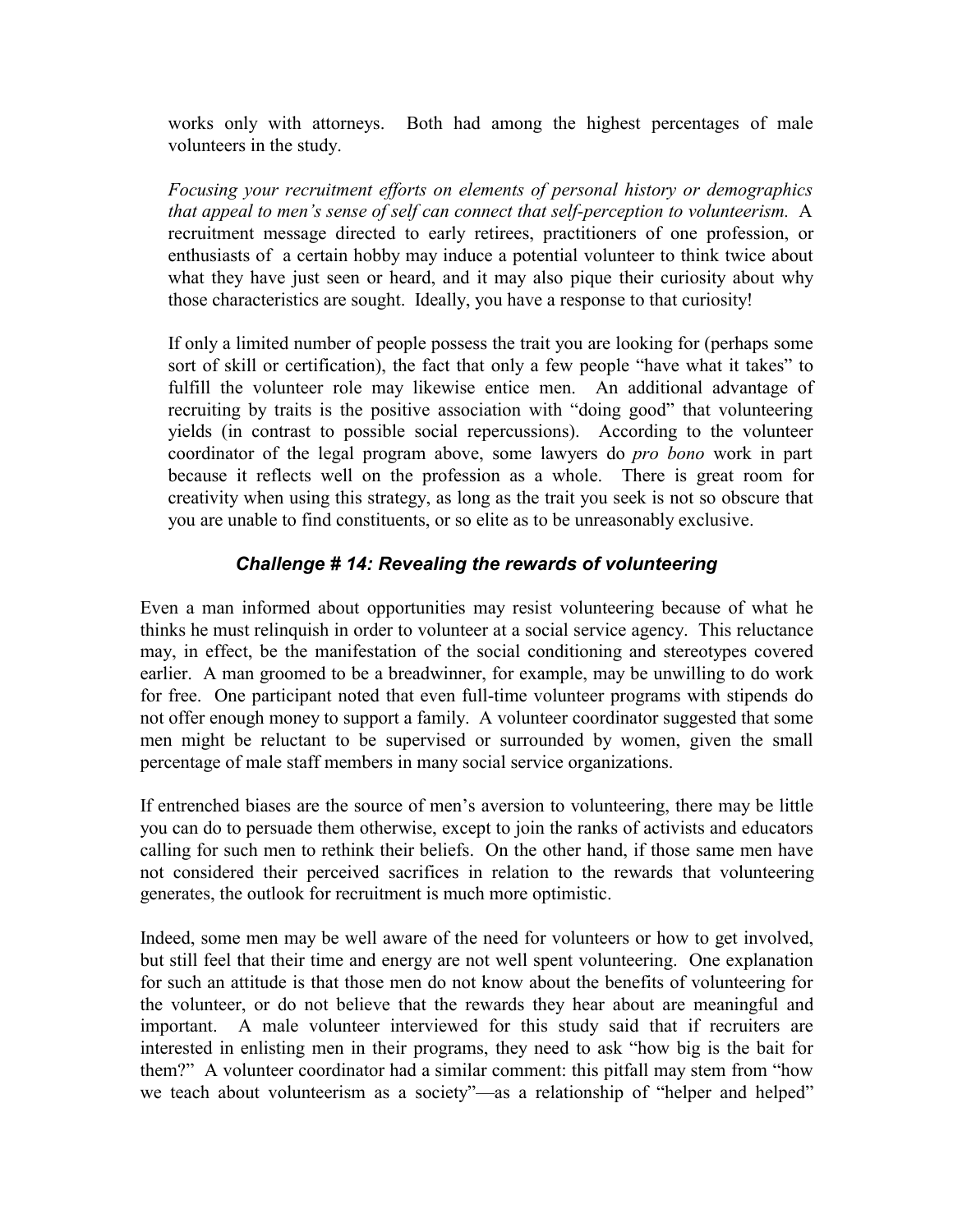rather than a "reciprocal relationship" in which the lines between server and served are blurred.

If some men do, in fact, assume a one-way helping relationship in volunteerism, or if the rewards offered are not appealing to them, then the task for volunteer managers is to *present the benefits in a way that shows a different and more alluring perspective to those men.* They may then realize—as some male volunteers in this study had—that the rewards of volunteering can not only outweigh the time spent and energy exerted, but also justify working without pay or the other above-named "sacrifices."

# Ethnocentrism: A note about this research and multi-cultural populations

In reading through this section and others, it is important for practitioners to remember that the majority of participants in this research identified themselves as having a "white" or "European" background (see Appendix B for more information about participant demographics). Although many ideas in this booklet apply to any population of men (such as working with group contacts or utilizing personal invitation), others may reflect experiences specific to the cultures represented in this research. The breadwinner concept, for example, or the perceived sacrifices of volunteering discussed above may not be relevant to all cultures.

In many cases, volunteer coordinators simply need to be aware that these recruitment strategies may stem from the cultural backgrounds of participants—or that their current practices may reflect their own cultural biases—and act accordingly. In other cases, readers may find that slight variations in the implementation of strategies might affect different populations of men. If you are trying to create a program with men's interests in mind, for example, the type of program you create may also be tailored to activities or interests predominant in certain cultures, just as they could be geared toward a certain age group. Likewise, volunteer recognition may be more effective with an eye to cultural variations in displays of appreciation. I urge readers to consider the variations among racial, ethnic, and religious backgrounds with regard to their influence in gender roles and identities, and, therefore, volunteer recruitment.

*Highlight the rewards relevant to men's values*. Thirteen percent of participants said that an emphasis on practical benefits of volunteering may catch the attention of some men who might not otherwise have considered giving away their time. Some suggested focusing on the usefulness of the volunteer position in building a résumé or work skills (which perhaps applies more to younger volunteers than older volunteers), and others proposed having incentives for volunteering, such as paying jobs available after a certain length of service.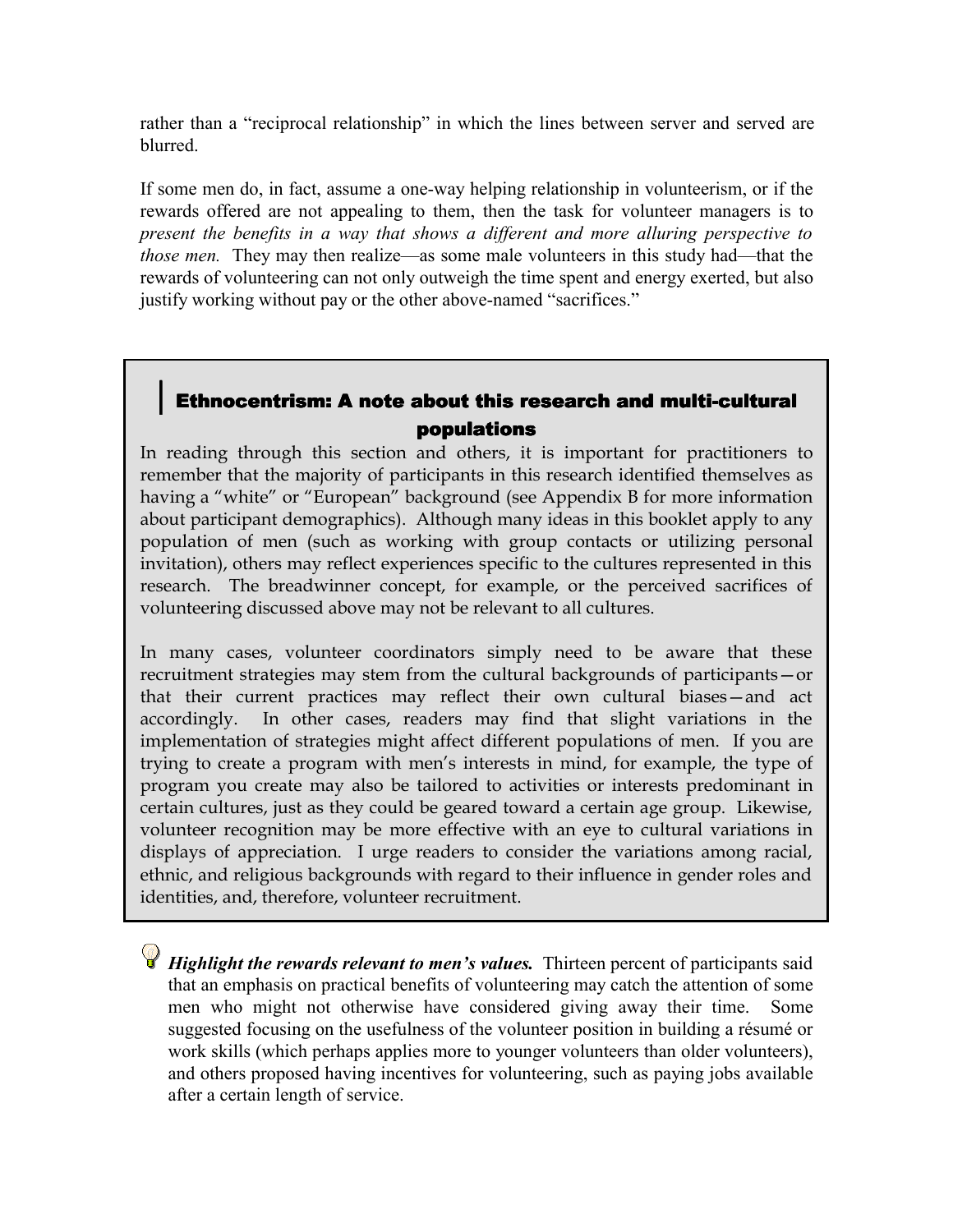The range of rewards experienced by the participants in this research, however, indicates the vast array of possible enticements for men. One means of knowing which benefits to highlight might be to talk to any men already volunteering for your organization about what they have gained, or to tailor the emphasis to whatever group of men you are seeking. The program above targeting athletes, for example, enables participants to work in a team-oriented setting where discipline and commitment are required, just as they would be on a sports team. Likewise, if you target men interested in exploring new careers, your best bet may be to accentuate the ways that your volunteer position can help them do that.

#### **Note:**

Some empirical data actually contradict this strategy. A 1995 study reported in the *Journal of Applied Social Psychology* tested the effectiveness of volunteer recruitment messages that focused on the benefits or costs of volunteering. The researchers worked from the assumption that if something involves sacrifice, it is more highly valued than something that does not. The results seemed to indicate that the costs of volunteering should be represented realistically to recruits, and the authors suggested that overemphasizing rewards might connote bribery. None of the interviewees in my research, however, conveyed the same belief, although several did imply that recruitment messages emphasizing challenge would be attractive to men. Interestingly, 69% of the participants in the 1995 study were female, which leaves unanswered the question of how costs and benefits might best be balanced in recruitment messages targeting men. Until such a study is conducted, the important point to remember may be to avoid overselling the rewards to the extent that they appear discreditable.14

#### *Challenge #15: Connecting your program to men's lives*

*" If I'm working for [a bank], and I'm wearing a three-piece suit, and you're asking me to leave my work in the middle of the day, go over to [a low-income neighborhood], and sit down with a kindergartner who's maybe got head lice, he's definitely got a runny nose, and…you're asking me to— how do I even— why are you even here? What do I have to do with that kid?" – volunteer coordinator, demonstrating the disconnection between potential volunteers and the populations they might serve*

One reason that men may not volunteer for your program is that the connection between their lives and your clientele is not obvious to them. Participants proposed a number of reasons for this disconnection, ranging from societal indifference and an impersonal, money-driven social structure to a far more personal self-absorption that impedes thinking about other people. Some suggested that this phenomenon applies to today's communities in general, while others indicated that it is a barrier particular to men.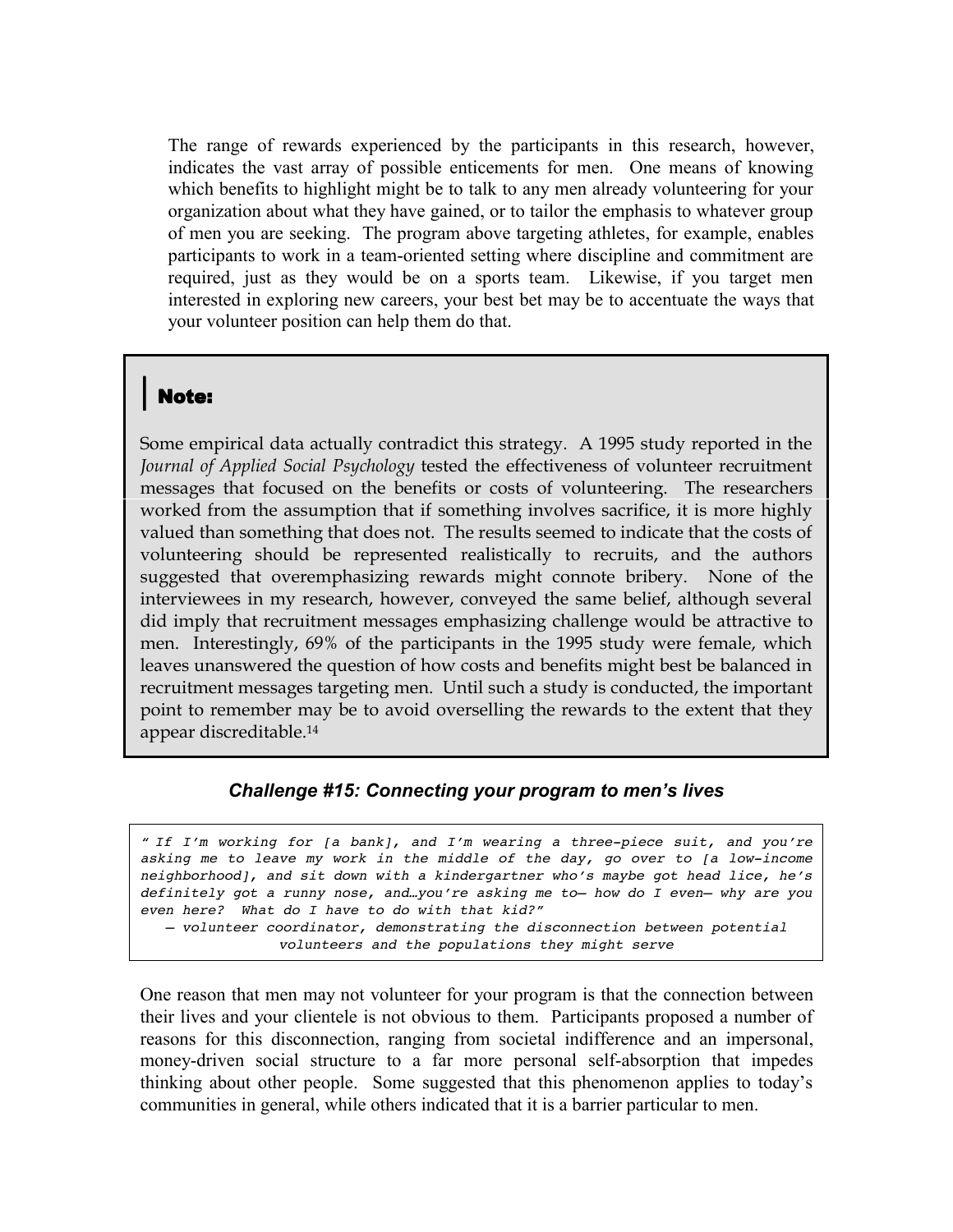On the other hand, participants also suggested that detachment in communities is not immutable and that interest in volunteering can indeed develop out of clear and personal connections drawn between social service work and its impact on entire populations, not just those in need.

 $\bigcirc$  + *Connect volunteer work to financial and social impacts.* Many social service administrators are becoming more familiar with the practice of assessing their programs and assigning quantitative values to the effectiveness and importance of their work as a consequence of outcome-oriented funding. The same logic—and many of the same valuations—can be applied to volunteer work and communicated to recruits. Sixteen percent of participants indicated that data could be used in your presentations and publications, detailing how time spent with your client population saves resources, prevents an unfortunate situation, or yields financial rewards. If you have such data already, connect volunteering and its economic or social impacts as concretely as possible and indicate what might happen if the positions for which you are recruiting remain empty.

As with funding requests, recruitment materials should be able to answer the question, "so what?" to the point that the intended audience has no doubt about why volunteering for your program is important or about what it accomplishes. This strategy, too, lends itself to a problem-solver mentality, offering men specific ways to "fix" social problems. If you do not have readily available data that you can use to appeal to men's sensibilities, consider taking the time to conduct research within your organization, to network with similar programs to see what assessments they have, or to investigate the wealth of information in libraries that evaluates social services such effort may be well worth your time and reinvigorate your passion about why you are recruiting volunteers in the first place.

*" I don't know if it's men or just me, but I like the action aspect of it, like I've done something…I think as part of the full benefit of what you're doing, you need also to have that interaction, but some volunteerism is just purely about action anyway, just getting something done… Men love to get things done, say 'I did that. I made that.'"*

*– male volunteer*

*Emphasize what will be accomplished.* Another means of marketing your program to men is to promote what volunteers accomplish. In many respects, this strategy is similar to the approach described above. Whereas that strategy links social service to the community at large and the lives of volunteers, this strategy narrows the scope of impact to precisely what any given volunteer will contribute to the clients.

Undertaking this strategy may mean shifting the focus of your volunteer descriptions from relationship-oriented to action-oriented client services. Indeed, some participants implied that volunteer descriptions that were too "warm and fuzzy"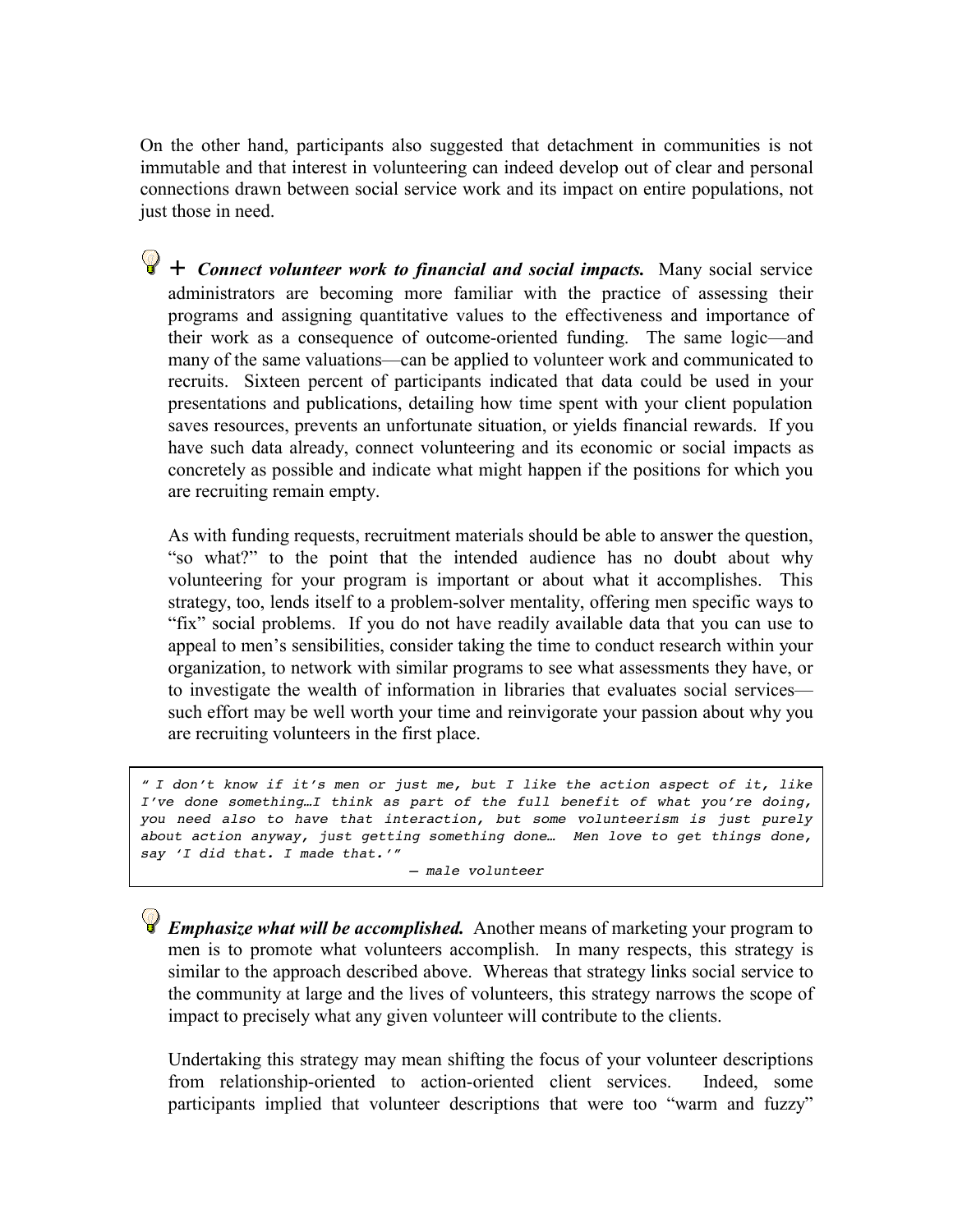would not appeal to men as much as those that emphasized action. Presumably, more concrete illustrations or statistics about what, exactly, volunteers get done would round out this approach. Noting the number of people a volunteer feeds by working at a soup kitchen, for example, assigns a measurable impact to the volunteer's time.

## **Note:**

Several participants (11%) were not convinced that an action-oriented marketing approach would appeal to men. Some believed that men are less active than women in general and that highlighting action would be irrelevant. Others thought that action-oriented recruiting would be equally appealing to women or that some men would just as readily volunteer for relationship-based positions, suggesting that personality is more the issue than gender. One interviewee cautioned against misrepresenting a relationship-based program with actionoriented words out of a desire to attract men. The best implementation of this strategy, then, may be to communicate information about your program in as many different ways as possible to cover the possible nuances of gender or personality that might be attracted to one kind of description more than another.

*Focus on challenge, opportunity, and skills.* Nine percent of interviewees reasoned that if recruitment messages portrayed volunteer positions in much the same way as paying jobs, men might be more interested. The first step in such a portrayal is having a position description that is clear and straightforward about the expectations of the work and that explains that the volunteer has responsibilities complementary to those of the program staff. The next step is wording that description in a way that catches men's attention. The phrases participants generated were centered around the concepts of challenge, opportunity, and skill development. One male volunteer, for instance, suggested "we need you to run this, we need you to be in charge of this, we need someone to bring our program up to par," so that recruits have the idea that volunteering is analogous to fixing "a broken machine." Another said that even though his volunteer work with a young boy was sometimes uncomfortable, he continued because it was a challenge.

Other participants suggested focusing on the positive aspects of the program, with phrases along the lines of "this is where we need male leadership." Again, the opportunities to build a résumé, improve job skills, interact with different people, and explore new territory are also worth highlighting. Both written descriptions and visual images can depict the life experiences of volunteers and how their talents are utilized in social service. The main drawbacks to this approach are that men who are looking to balance their work lives with their leisure time may find a volunteer position that sounds like a job unappealing because it "smacks too much of work," or may feel intimidated by a rigorous volunteer description and application process.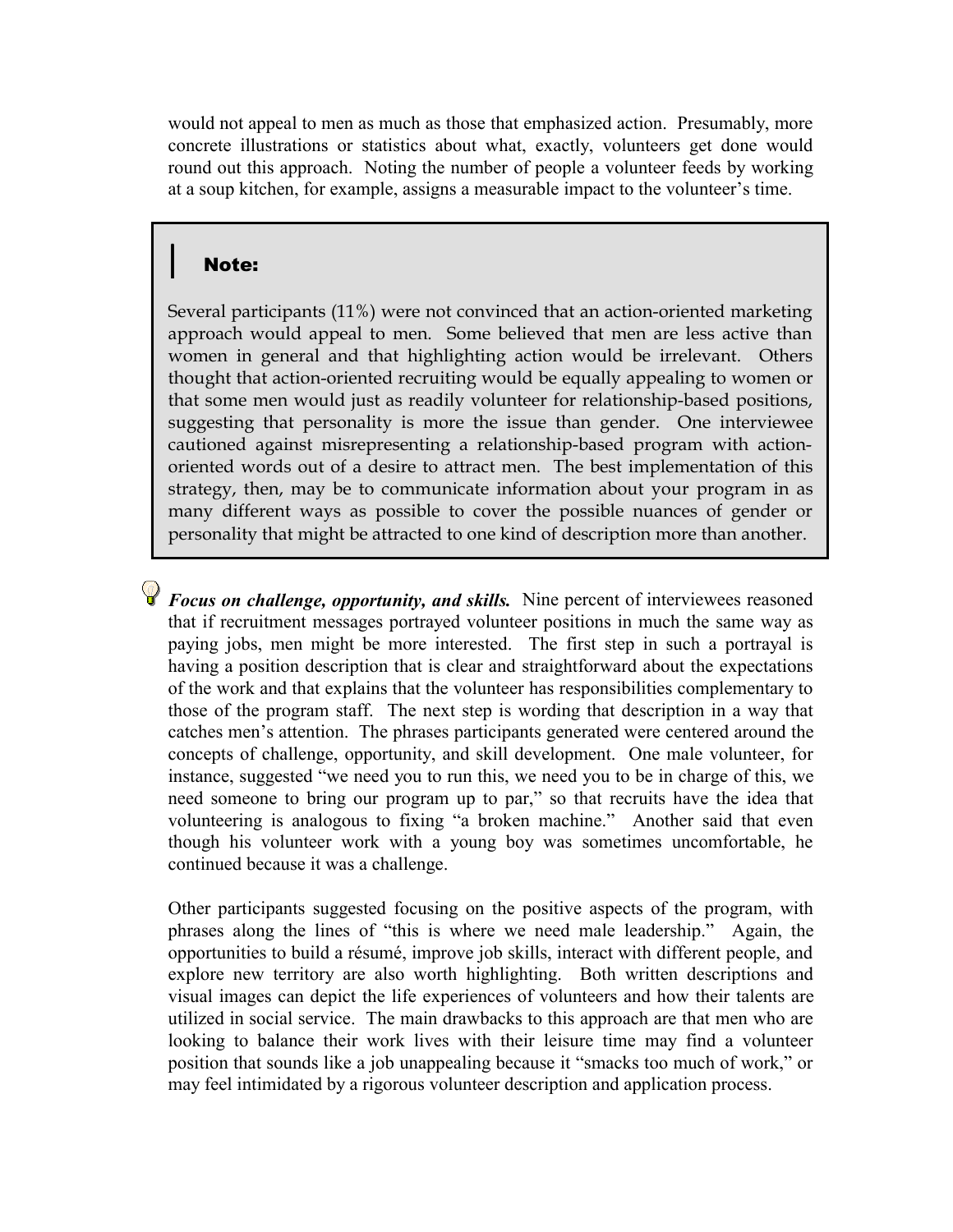#### ${\sf l}$  Report from the field: Service learning

**One trend that will undoubtedly have a long-term impact on volunteerism is the increasingly integral role of service learning in schools across the country. In all levels of education, teachers are using service to enhance their curricula and connect classroom material with life experience. The following data reported by Campus Compact, a coalition of college and university presidents dedicated to promoting and supporting student community service, gives some indication of the prevalence of service learning in institutes of higher education. In the 23% of higher learning institutes in the United States that are Campus Compact affiliates,**

- **undergraduate students give 29 million hours of community service.**
- service learning involves 10,800 faculty members.
- **11,800 courses have service learning components.15**

**Service learning has the potential to tremendously impact recruitment of male volunteers. It counters gender socialization and stereotypes by encouraging whole populations of young men to include volunteering in their self-concepts and to participate in volunteer activities alongside their male peers. Introducing boys to volunteerism in school also raises the likelihood that they will understand the variety of activities available to them and perhaps even seek out such work on their own.**

**For more information about service learning, contact:**

**Campus Compact Box 1975 Brown University Providence, Rhode Island 02912 Telephone: (401) 863-1119 Fax: (401) 863-3779 E-mail: campus@compact.org Web site: http://www.campus.org**

# **Conclusions: What to do next**

Ultimately, each of the strategies offered in these pages hinges upon the efforts of volunteer coordinators to make them work. This research yielded no means of recruiting men that do not involve volunteer managers in some way, although many of the strategies may only take an initial flurry of leadership or action in order to get the ball rolling, and several strategies involve collaboration among social service agencies or with other community partners. Nevertheless, you may be reeling from the breadth of strategies conveyed here, thinking, "What do I do now?" Moreover, the same time crunch that prevents some men from knocking on social service agency doors is a likely reality for many volunteer coordinators as well, and even though expensive advertising campaigns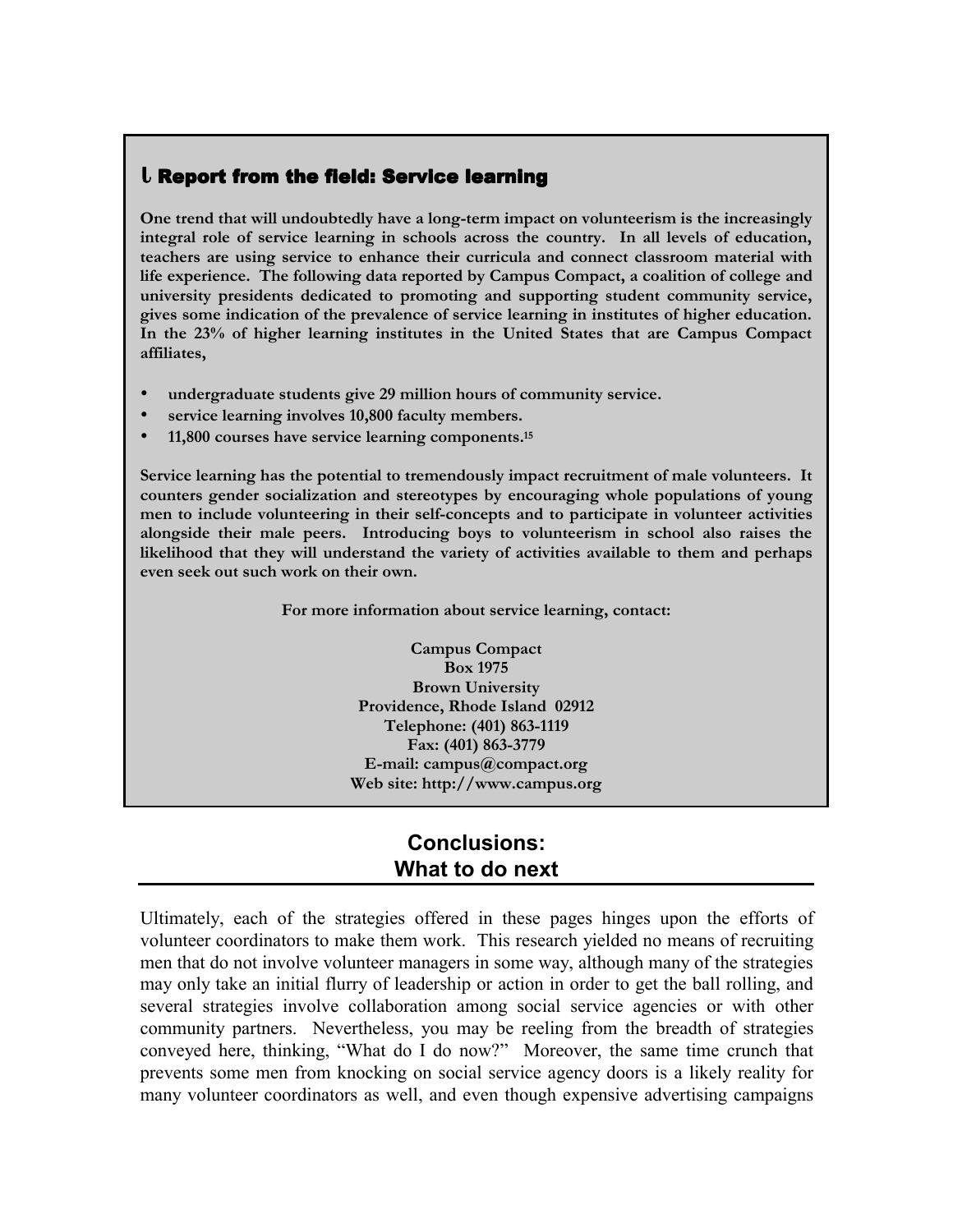were not highly endorsed by research participants, simply revising pamphlets and preparing new presentations may be prohibitively expensive.

If you have found the ideas of this booklet to be at all helpful, thought provoking, or worthwhile, then your last task is to prevent any newfound resolution to include male volunteers from becoming a "to-do" list item that never gets done. The time you have spent reading this booklet will be wasted if it is stashed along with your margin notes among the papers of crowded desktops, and the tactics you have thought about applying are lost in budget negotiations. This outcome is all the more probable if your program is running well as is or if you already have enough female volunteers to keep it going. You may be wondering if adding men to your volunteer pool is even worth the effort. Participants of this research seemed to think so; when asked if volunteer coordinators should recruit more men, 76% of male volunteers answered in the affirmative. Another 10% qualified their responses ("it depends," for example), but generally agreed.

If you have thought about what male volunteers mean to your agency and have some sense of determination to increase their numbers, then it is precisely that commitment and willingness to put forth the necessary effort that will help you effect change in the face of time and budget constraints and that will guide you through the process of deciding what to do next.

*Prioritize recruitment of male volunteers with respect to your other responsibilities.* Neither the volunteer coordinators nor the male volunteers who participated in this study were blind to the obstacles of time and finance that recruiters may encounter. Several interviewees offered advice to that effect, ranging from the "just do it" variety to underscoring the need for patience in recruitment of male volunteers. Some also commented that your efforts do not need to occur overnight and if they did, your organization might not be prepared to handle the subsequent onslaught of male volunteers.

Regardless of your style of implementing change, however, you may find that jotting down your thoughts about why male volunteers are important to your program will clarify ways in which their inclusion affects the mission of your agency, and making that connection will help you to prioritize their recruitment. A more formal exposition might justify the time and money you want to spend recruiting male volunteers to anyone who questions your decision to do so. Defining the urgency of enlisting male volunteers relative to your other responsibilities—and understanding how inclusion of men coalesces with those responsibilities—may also help you to foresee how you might get sidetracked by your day-to-day duties and how to keep working on increasing your numbers of male volunteers even when that is not your primary activity.

**P** Plan what to do next. Once you have a sense of where recruitment of male volunteers fits into the rest of your work life, then you can create a plan for implementing your ideas. You may have found some of the strategies offered here to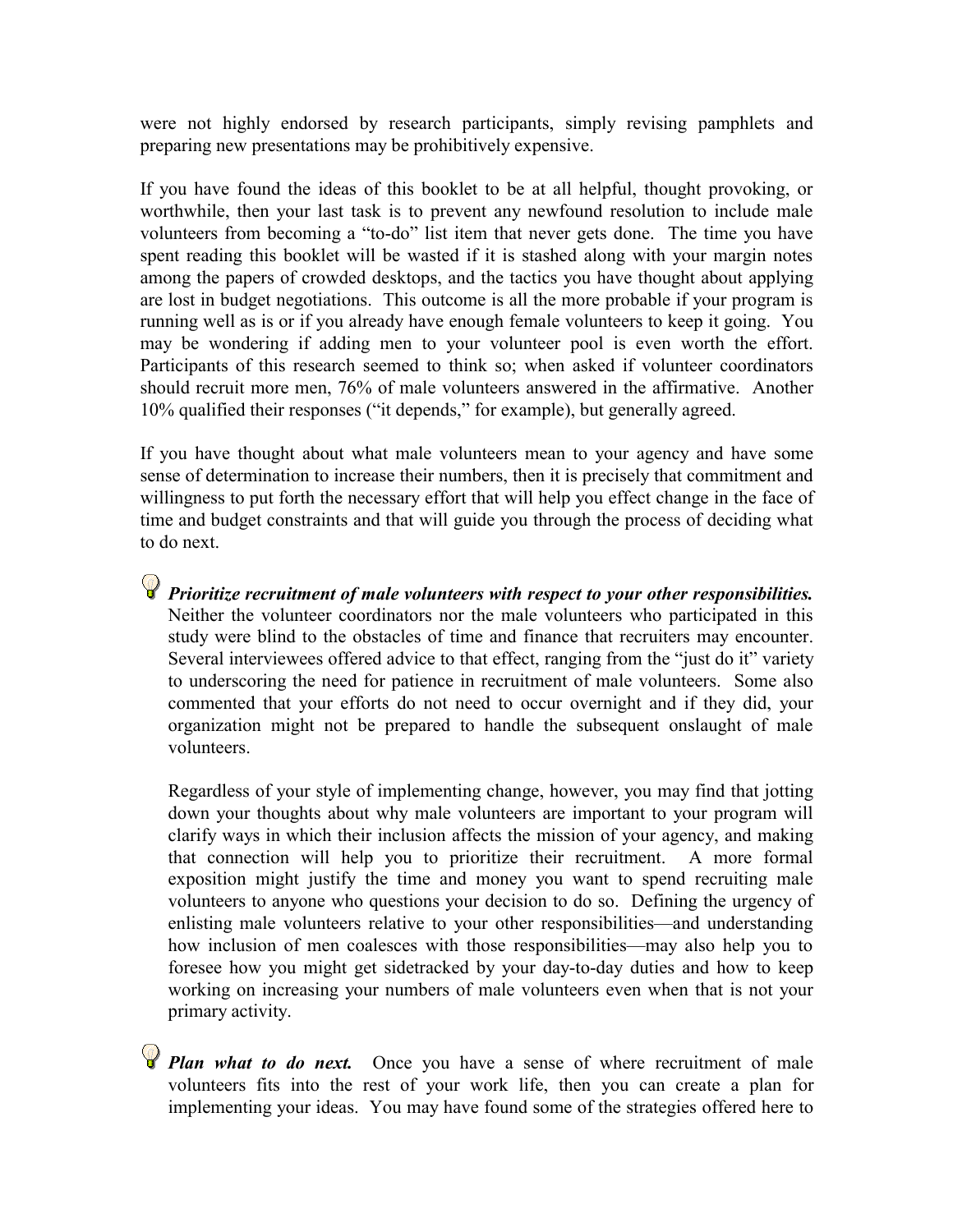be readily applicable to your organization, while others seemed like a bit of a stretch or irrelevant to what you do. Although starting with the tactics you are most comfortable with may be the most logical approach, consider rewording those irrelevant strategies to see how the concepts might eventually be adjusted to make sense in the unique context of your organization.

Furthermore, discussion of the various challenges might help you make connections to your situation, so you may want to add the topic of male volunteerism to the agenda of your next staff meeting or request a discussion at a meeting of local volunteer administrators. Also talk with your male volunteers to see if they agree with the strategies here and what their experiences have been. Debate is crucial to spawning new ideas and getting feedback about your plans. Indeed, as noted in the Preface, testing and challenging the notions presented in this booklet is a necessary continuation of your reading.

**P** Prepare to retain your male volunteers and treat them fairly. Of course, if you are successful recruiting, you do not want to steer men right back toward the door or lose female volunteers due to your management of male volunteers. One pitfall to avoid is treating your male volunteers as if they are idols to be put on a pedestal. In *Still A Man's World: Men Who Do "Women's Work",* researcher Christine Williams suggests that sometimes men in occupations dominated by women encounter a "glass escalator" effect, in which they are promoted or given additional responsibilities in numbers disproportionate to women. Be aware of applying the "glass escalator" to volunteerism and giving men leadership or coordination responsibilities too soon or without regard to female volunteers.<sup>16</sup> Another error to avoid is treating men (and women) as low-level "helpers" rather than valuing and respecting them. Remember that you may need to use the same effort and creativity you used recruiting men to keep them among your ranks.

Most importantly, know that the recruitment of male volunteers will take time and should not be a chore. Would-be recruits will likely take note and politely decline your invitation to join your volunteer pool if you are not enjoying the recruitment process. Be patient, be creative, and have fun. Now that the fruits of one research study are at your fingertips, it is up to you to decide how and whether to use this information for the betterment of your volunteers, your organization, and, of course, your clients.

# **Appendix A: The ramifications of recruiting male volunteers**

The purpose of this section is to instigate your thinking about how increasing the number of male volunteers will affect both tangible and intangible aspects of social services and volunteerism. The research participants expressed a range of opinions about how the recruitment of male volunteers could impact programs, clients, communities, the nature of volunteerism, and men's lives. What follows is an assessment tool to help you gauge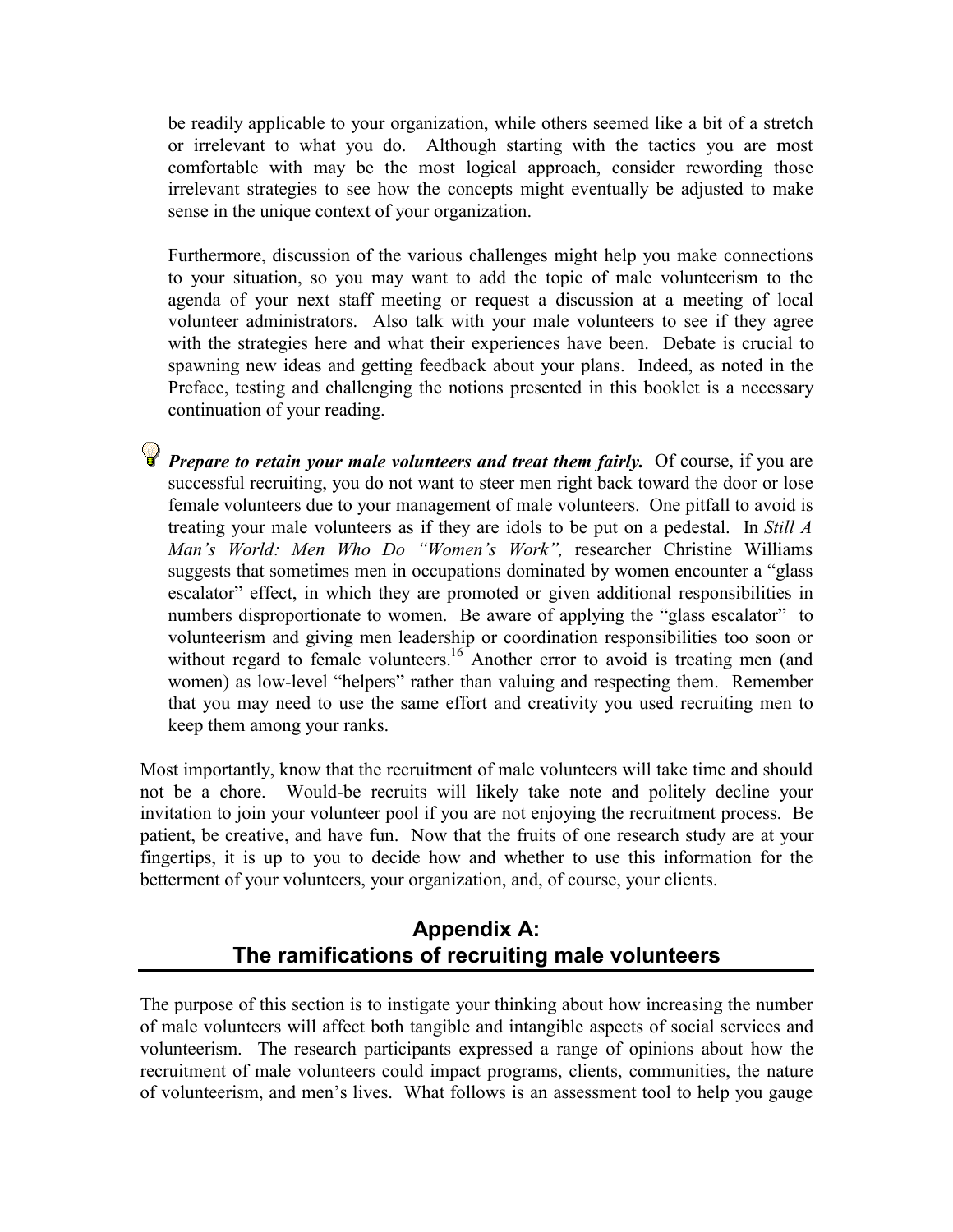the importance of each of the impacts and sort through the pros and cons of recruiting male volunteers.

The worksheets in the next few pages are organized by categories such as the impact on clients or the impact on men of including male volunteers. However, most outcomes are intertwined: something that affects your agency, for example, will likely trickle down to your clients or your volunteers, and vice versa. Each worksheet has a checklist to help you identify situations that are relevant to you and consider possible effects of including male volunteers given that situation. Each checklist item also has an explanation of the rationale behind the conclusions drawn. These explanations come both from the interviews with participants and from my assumptions as a researcher (see "What is the background of this project?" in the Introduction). You may or may not agree with them.

Likewise, some of the items in the checklists are accompanied by more than one possible outcome, which reflects the varied opinions of participants. Indeed, including male volunteers may have any number of effects on a given situation, but those mentioned by participants are primarily what are noted here. You may want to pay particular attention to conditions in which you do not see "both sides of the story," for you may disagree with the perspective given. Active reading is crucial throughout this section so that you conscientiously think about how recruiting male volunteers might affect *your* microcosm of social service.

#### *How do you know if your organization should recruit more male volunteers?*

As you read through the checklists, ask yourself these questions:

- 8 Does this situation apply to my organization?
- 8 Might a similar situation apply to my organization?
- 8 How realistic or probable is this outcome for my situation?
- 8 What other effects might there be in this situation?
- 8 Does this situation apply to all male volunteers or only certain types of men or certain personalities?
- 8 Is this a positive or negative outcome for my situation?
- 8 Do I agree with the rationale behind this outcome? Are the assumptions valid?
- 8 What assumptions have I made about my organization, clientele, men and women, etc. when thinking about this situation and effect?
- 8 How important is this situation and its outcome relative to the others?

Once you have identified which situations apply to your particular circumstance, rank them by their long-term importance. If the outcomes most significant to you are negative, then you may want to reconsider recruiting male volunteers or think more about how to avoid that negative consequence. On the other hand, if the positive outcomes outweigh the negative, then you should feel confident in your decision to recruit more men.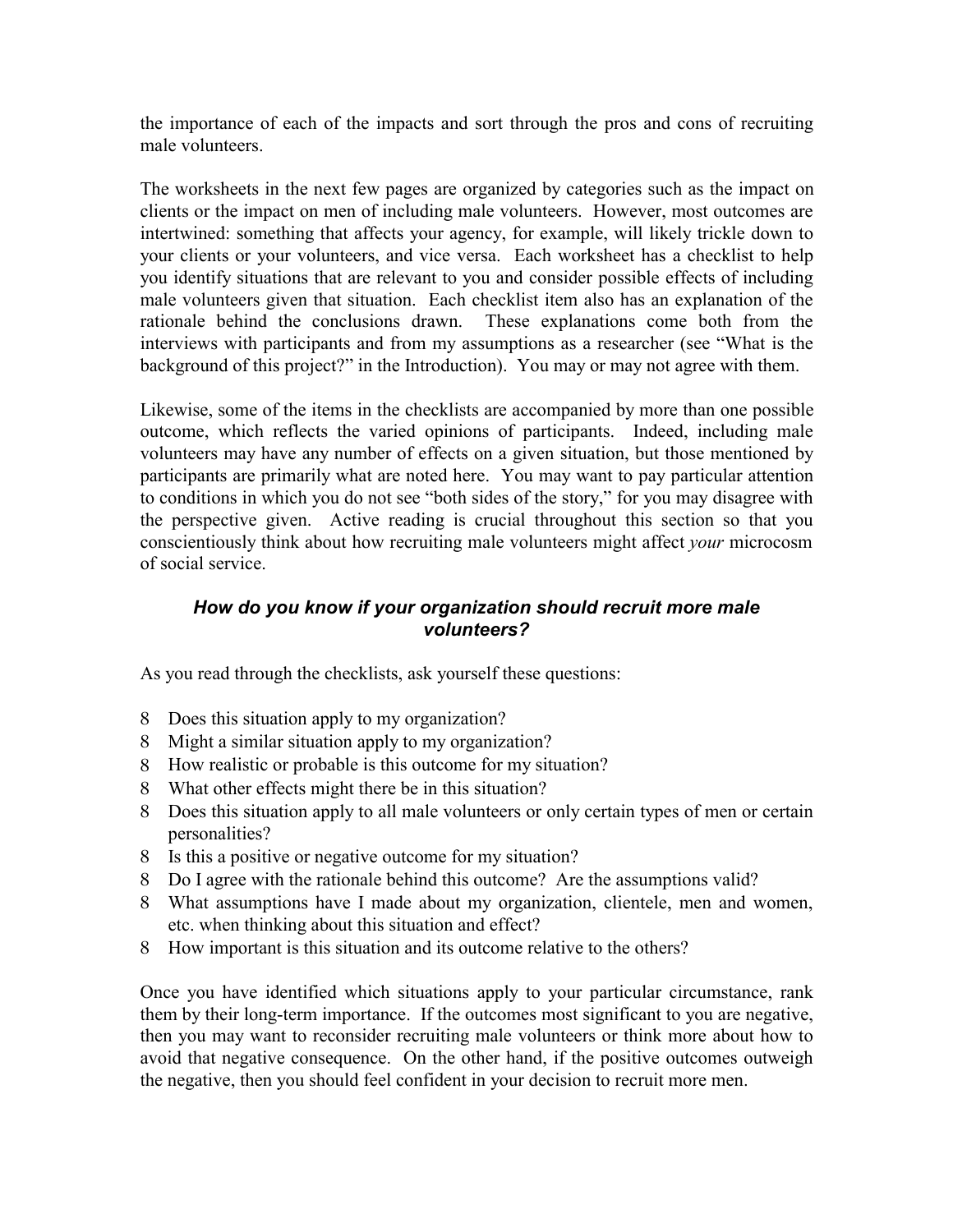## *Programmatic and organizational impact*

#### **Do you…**

- <sup>1</sup> have a waiting list for male clients, reluctantly match female volunteers with male clients, or limit your services because you do not have enough volunteers?
- < *Male volunteers may allow you to serve more male clients, match males with males, or expand your services.*

**Rationale:** Assuming that more is better, male volunteers in sheer numbers might improve your services.

- 1 have trouble finding interesting work for your current volunteers?
- < *Adding male volunteers or turning away volunteers may result in a negative volunteer experience for bored volunteers or overwhelmed volunteer coordinators.*

**Rationale:** More is not always better. In sheer numbers, more male volunteers might overwhelm you.

- <sup>1</sup> want diverse perspectives and experiences in your volunteer pool?
- < *You may gain new ideas and feedback from male volunteers.*

**Rationale:** If gender is one aspect of diversity, the inclusion of male volunteers may bring the richness of experience you desire.

- <sup>1</sup> work with staff who supervise volunteers or who have resisted recruitment of male volunteers in the past?
- < *Adding men to your program too quickly may generate confusion, more work, or resentment.*

**Rationale:** Increasing your male volunteer base obviously changes the demographics of your organization. Your recruitment of men might provoke a negative response among co-workers who have not been included in your efforts or among those whose work load is affected by supervision of volunteers. The possibility of resentment or anger may be especially pertinent in organizations that have traditionally worked without male staff or volunteers. The very concept of including men may require some time for adjustment.

- <sup>1</sup> want to expand your agency's "support base" of donors, volunteers, in-kind services, etc.?
- < *Male volunteers increase your access to those resources.*

**Rationale:** If men control or influence some of the resources that could directly or indirectly affect your organization, you may be able to tap into those resources through your volunteer pool.

- <sup>1</sup> want to have male volunteers in the future?
- < *Having male volunteers now may help you recruit more men later.*

**Rationale:** The assumption here is that men can recruit men, both actively and by setting an example of what men can do within your organization.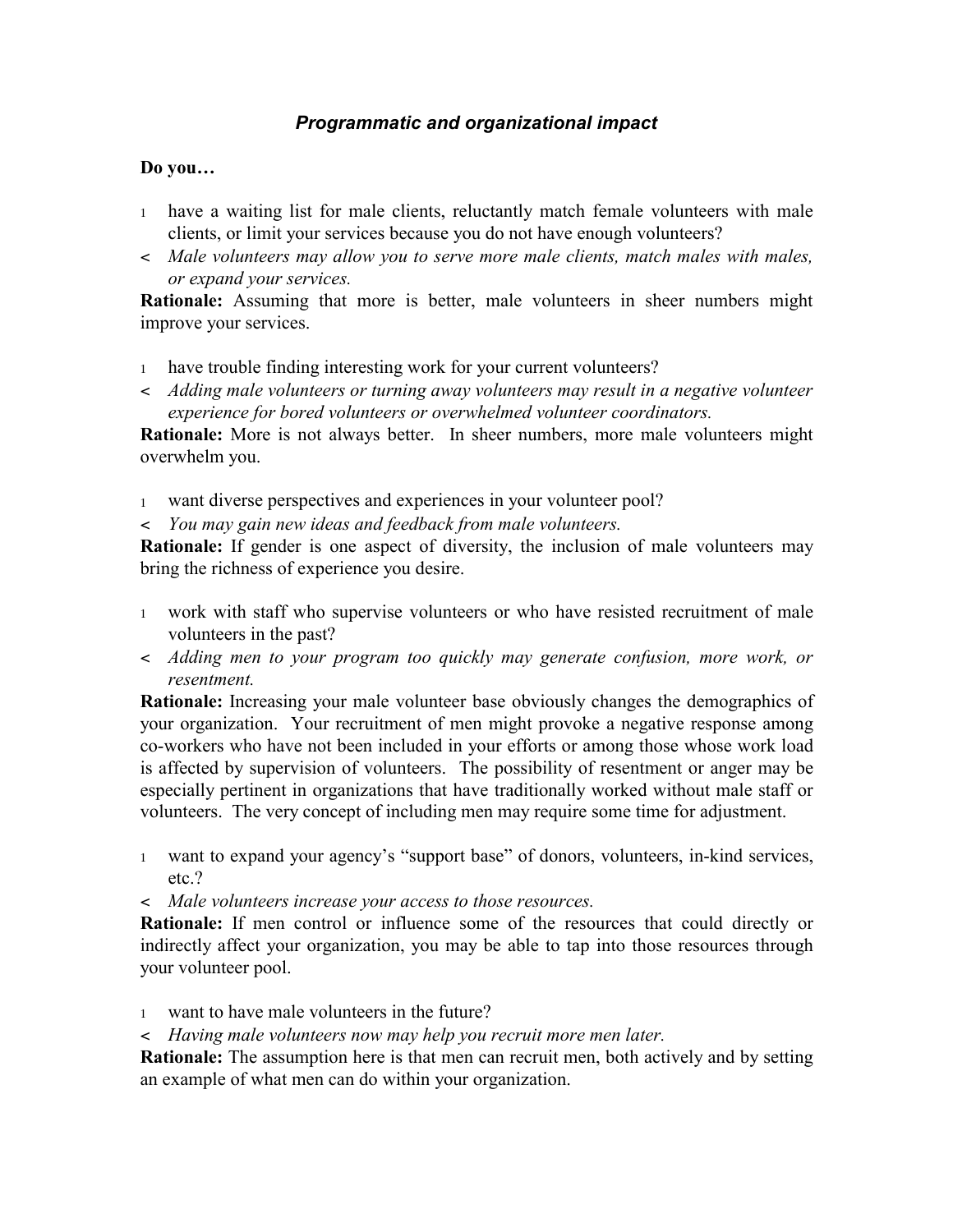- <sup>1</sup> want to have more families volunteering together?
- < *Including male volunteers may bring in whole families or increase the likelihood that men in other volunteers' families will participate.*

**Rationale:** Some men may exercise decision-making power within families that could cause other family members to volunteer. With the example of a few male volunteers, other men may follow suit.

- <sup>1</sup> expect volunteers to come to you with the skills needed to do perform their work, or do you provide extensive training?
- < *If you are not able to find men who already have the skills needed to volunteer, you may need to create a training program or advertise that which you already have.*

**Rationale:** Some participants observed that volunteer coordinators may be challenged to find men with the required skills for their volunteer positions. If that is the case, volunteer coordinators may need to develop programs to train men in those skills, or they may need to emphasize the availability of trainings in recruitment materials.

- <sup>1</sup> have rules about how clients are matched with volunteers (e.g. those limiting interaction between male volunteers and female clients)?
- < *Those rules may need to be adjusted or taken into account when recruiting male volunteers.*

**Rationale:** Rules presumably exist for a reason. You may need to examine whether those rules are affected by an increased number of male volunteers, how the rules might be adjusted, or whether they are still needed at all.

#### *Impact on clients*

#### **Do your clients…**

- <sup>1</sup> sometimes feel more comfortable, express themselves differently, or have more fun with men?
- < *Male volunteers may enhance the experience of those clients.*

**Rationale:** Assuming that gender is a source of identification, role modeling, and behavioral influence, male clients may appreciate the presence of and interaction with male volunteers.

<sup>1</sup> sometimes feel more comfortable, express themselves differently, or have more fun with women?

#### <*Male volunteers may detract from the experience of those clients.*

**Rationale:** If increasing the number of male volunteers upsets or offends your clientele, or causes them to feel less comfortable in your program, they may not experience the full benefit of your services.

- <sup>1</sup> usually see men in negative contexts (as disciplinarian, for example), or have they had negative experiences (such as abuse) with men?
- < *Male volunteers could exemplify the ways in which men can do and be good.*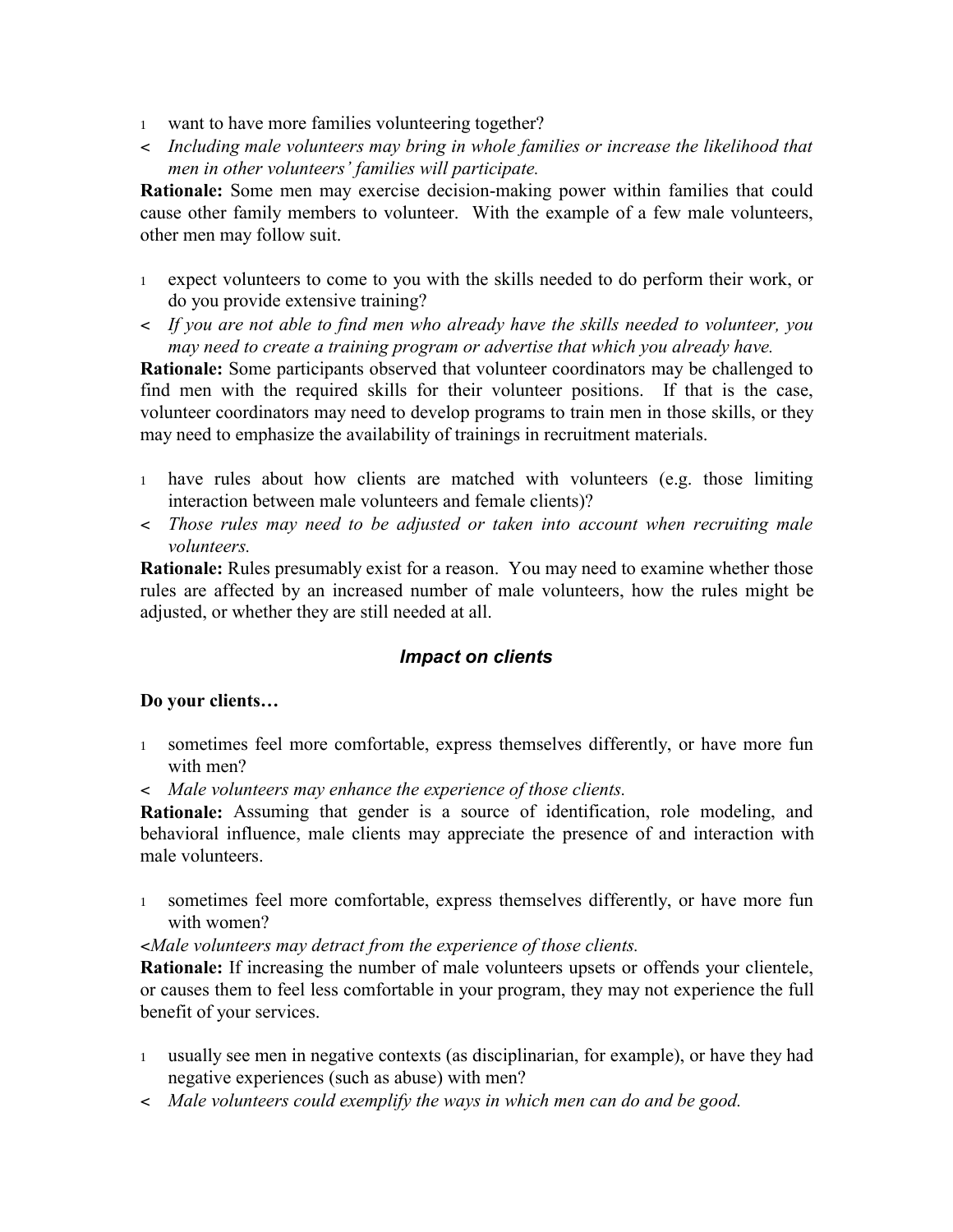#### < *Male volunteers could seem threatening or untrustworthy to the clients.*

**Rationale:** At stake here is the safe space that social service agencies strive to create for their clients. If you have the resources and skills to help clients work through gender labeling and prejudice, then male volunteers may be wonderful positive role models. If, on the other hand, including male volunteers jeopardizes the safe space of clients because you cannot help them work through their past experience with men, male volunteers may have a negative impact on your clientele.

<sup>1</sup> stereotype men?

< *Male volunteers may redefine perceptions of men or masculinity.*

**Rationale:** The assumption here is that social service volunteering does not already fall within traditional conceptions of masculinity.

<sup>1</sup> lack men in their lives in general?

< *Male volunteers may fill that void.*

**Rationale:** This outcome is dependent upon male volunteers who spend enough time with clients to be incorporated into their lives.

<sup>1</sup> come from a culture that forbids some level of interaction between men and women?

< *Including male volunteers may be offensive or insensitive to female clients.*

**Rationale:** Because cultural taboo and socialization can be deeply ingrained, anything that conflicts with them should be handled carefully.

#### *Impact on public awareness of social service issues*

#### **Do you…**

- <sup>1</sup> want to draw attention to the importance of an issue (sexual assault, disability, corrections, hunger, etc.) for funding, legislation, or other resources that require public support?
- < *Male volunteers may demonstrate that the issue is not solely a "women's issue" or "men's issue," but important to all.*
- < *Adding male volunteers may lessen the impact of those who are already talking.*

**Rationale:** The primary assumptions here are that "women's issues" or social service issues may be deemed less important when men are not involved, and that the influence of volunteers extends beyond their allotted time and work within an organization. When men do become involved with those issues, participants suggested the two possible outcomes above. The first outcome implies again that more is better and that the greater involvement of men might lend weight to an issue.

Conversely, the second outcome implies that men's opinions are most prominent in contexts where they are not often heard (think of the notice taken when a man speaks out conversationally about domestic violence). Some participants suggested that if there were more men doing social service work and talking about it, their opinions might blend into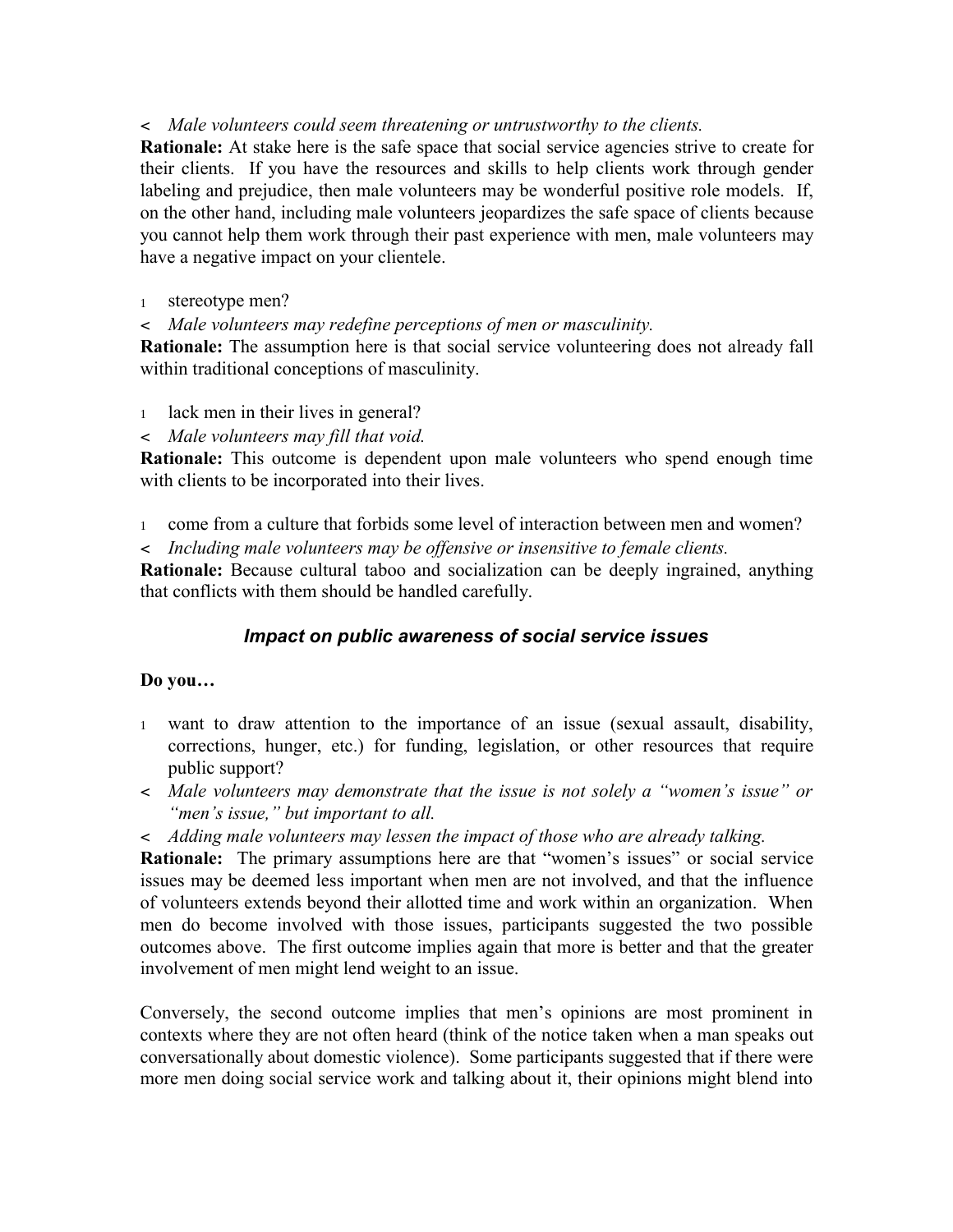women's and become mundane, rather than carrying the punch that they are presumed to carry with limited involvement of men.

- <sup>1</sup> want to reach niches of male interest, social circles of men, or men who only listen to men? Do you want to reach families, friends, or co-workers through your volunteers?
- < *Male volunteers may be able to help you do so, both through direct education and casual conversation.*
- < *Men may not share their volunteer experiences with others any more than women do.*

**Rationale:** The first outcome suggests, as one participant stated, "the more male voices, the more male ears." Other participants, however, indicated that some men, like some women, may be modest, quiet, isolated, or keep their personal interests to themselves, which leads to the second outcome. Still others said that women may say more than men do about their volunteer experiences to their children or co-workers.

<sup>1</sup> want a new perspective about an issue to reach the community?

< *Male volunteers could bring that perspective to discussions outside of your agency.*

**Rationale:** This outcome again assumes that gender is one aspect of diversity and that the influence of volunteers extends beyond their allotted time and work within an organization.

- <sup>1</sup> want to change male behavior or attitudes for the sake of your clientele (as with domestic violence)?
- < *Male volunteers may add credibility to your efforts in the eyes of other men (and find their own behavior and attitudes changed as well).*

**Rationale:** If the influence of volunteers extends beyond their allotted time and work within your organization, and gender is a source of identification, role modeling, and behavioral influence, then male volunteers may be able to affect other men with their experiences.

#### *Impact on volunteerism and social services*

#### **Do you…**

- <sup>1</sup> work primarily with female volunteers and staff?
- < *Male volunteers diversify the circle of people with whom volunteers can interact, work, and make decisions.*
- < *Including male volunteers may change the comfort level, humor, and conversations within an organization.*

**Rationale:** Gender is one aspect of diversity. Workers in an organization that has traditionally been a single-sex operation may be ready for the richness of a gender-mixed environment. On the other hand, female staff and volunteers may also notice that their day-to-day interactions with co-workers change in the presence of men, for better or worse.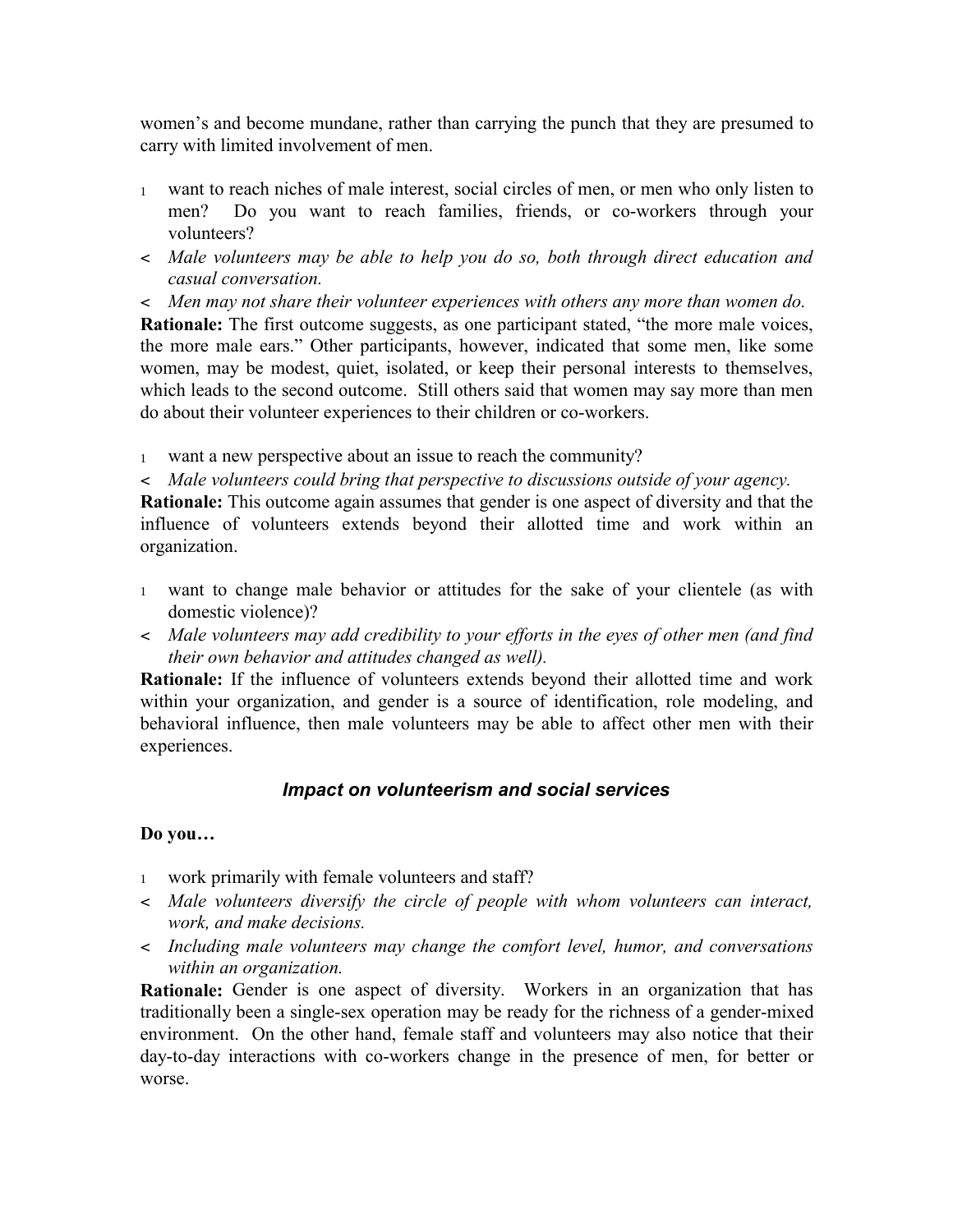- <sup>1</sup> have a few male volunteers already?
- < *Increasing the number of men may add to the comfort of those you have.*

**Rationale:** Assuming that gender is a source of identification, role modeling, and behavioral influence, male volunteers may enjoy the company of other men.

- <sup>1</sup> think that the office environment in social service work is different from other types of work?
- < *Male volunteers could change both the dynamics and nature of volunteerism by making it more like "the rat race."*

**Rationale:** Men may change social service volunteering as much as social service volunteering may change men. A few participants mentioned the possibility that some men carry with them to volunteerism some of the competition and stress that characterize their work life. If the negative or demanding aspects of paid employment were to filter into volunteerism, both volunteers and organizations might be affected, especially if that kind of environment were unfamiliar to them.

- <sup>1</sup> want to see more people proactively changing the world around them?
- < *Including male volunteers may increase the number of people who are active players in social change.*

**Rationale:** The assumption of this outcome is that volunteering helps to create, in the words of one participant, "concerned and active citizens" and is part of "belonging to a participatory democracy."

#### *Impact on men*

#### **Are some men…**

- <sup>1</sup> given limited freedom to care for others in any way other than financially?
- < *Adding male volunteers to your program may help to create an environment in which men are encouraged and expected to care for others with time or relationships, rather than with money.*

**Rationale:** The assumption here is that some men must put more of their time and energy into financial responsibility than they do volunteering. With increased numbers of male volunteers in social service, however, the tide might turn in such a way that balances financial responsibilities with community responsibilities.

- <sup>1</sup> negatively stereotyped (as aggressive, uncaring, self-serving, etc.) or prejudged (as criminals, molesters, abusers, etc.)?
- < *Widespread volunteering among men might reduce negative stereotypes of men and foster positive images of men in society.*

**Rationale:** If stereotypes can change, then volunteering may generate positive images of volunteers.

<sup>1</sup> unprepared when social service issues touch their lives (when an adolescent son or daughter becomes homeless, for example)?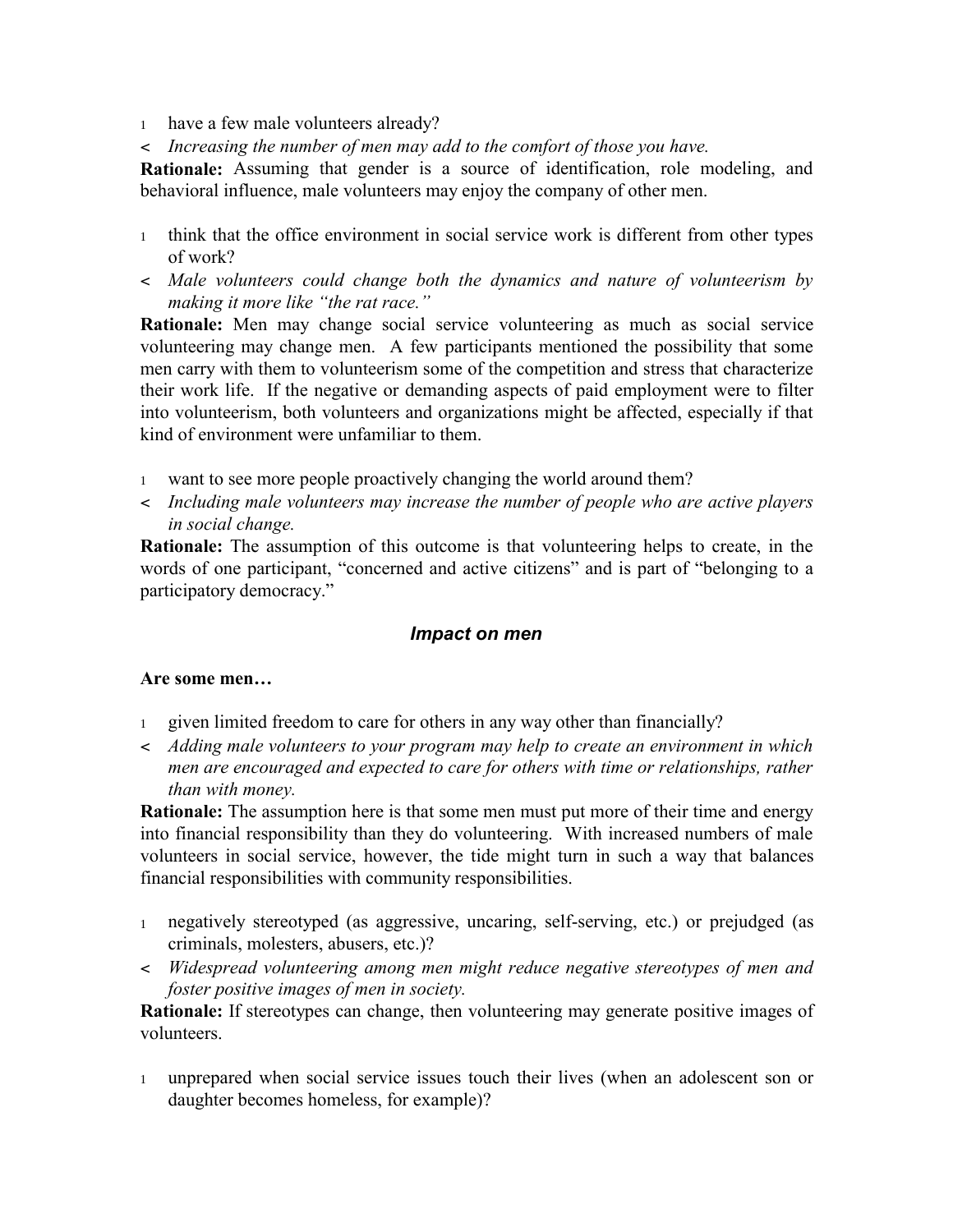< *Including male volunteers may lead to their increased knowledge or understanding, which may help them cope with issues in their own lives.*

**Rationale:** This outcome assumes that people can learn and grow through volunteering.

- <sup>1</sup> "missing out" on the rewards (tangible and intangible) of volunteering?
- < *Including male volunteers gives more men the opportunity to experience the benefits of volunteering.*

**Rationale:** Assuming there are rewards inherent to volunteering, men who are not volunteering are not enjoying such benefits.

# **Appendix B: Research methodology**

#### *Goals and definitions*

This project commenced in September 1998, with the following goals guiding my investigations:

- " Determine the current role of male volunteers and the circumstances in which they are incorporated into social service programs.
- $\forall$  Investigate why men do or do not volunteer for social service programs.
- $\forall$  Investigate men's opinions about volunteerism.
- $\forall$  Identify barriers to recruiting male volunteers and means of overcoming those barriers.
- $\forall$  Assess the potential impact(s) of a paradigm shift in volunteerism that incorporates men into the social services in new or different ways.

As noted in the Introduction ("What kind of research led to this guide?"), I used the following working definitions as parameters for my research:

**Volunteer coordinators** recruit, "hire," or work with volunteers, and are paid professionals spending some portion of their time doing this kind of work.

**Male volunteers** are men currently providing direct social service through organized volunteer programs or men who have done so recently. Included as "volunteers" are men receiving a stipend for their service.

**Social service programs** are those that work directly with clients (such as child, adult, elderly, homeless, disabled, incarcerated, immigrant and refugee populations) and provide a wide range of social services (including educational support, mentoring, recreation, care giving, counseling, advocacy, food and shelter aid, professional assistance, art and computer instruction, and health care). This perception of "social services" was synthesized from several encyclopedias and dictionaries into a composite definition which reads, "Social services advance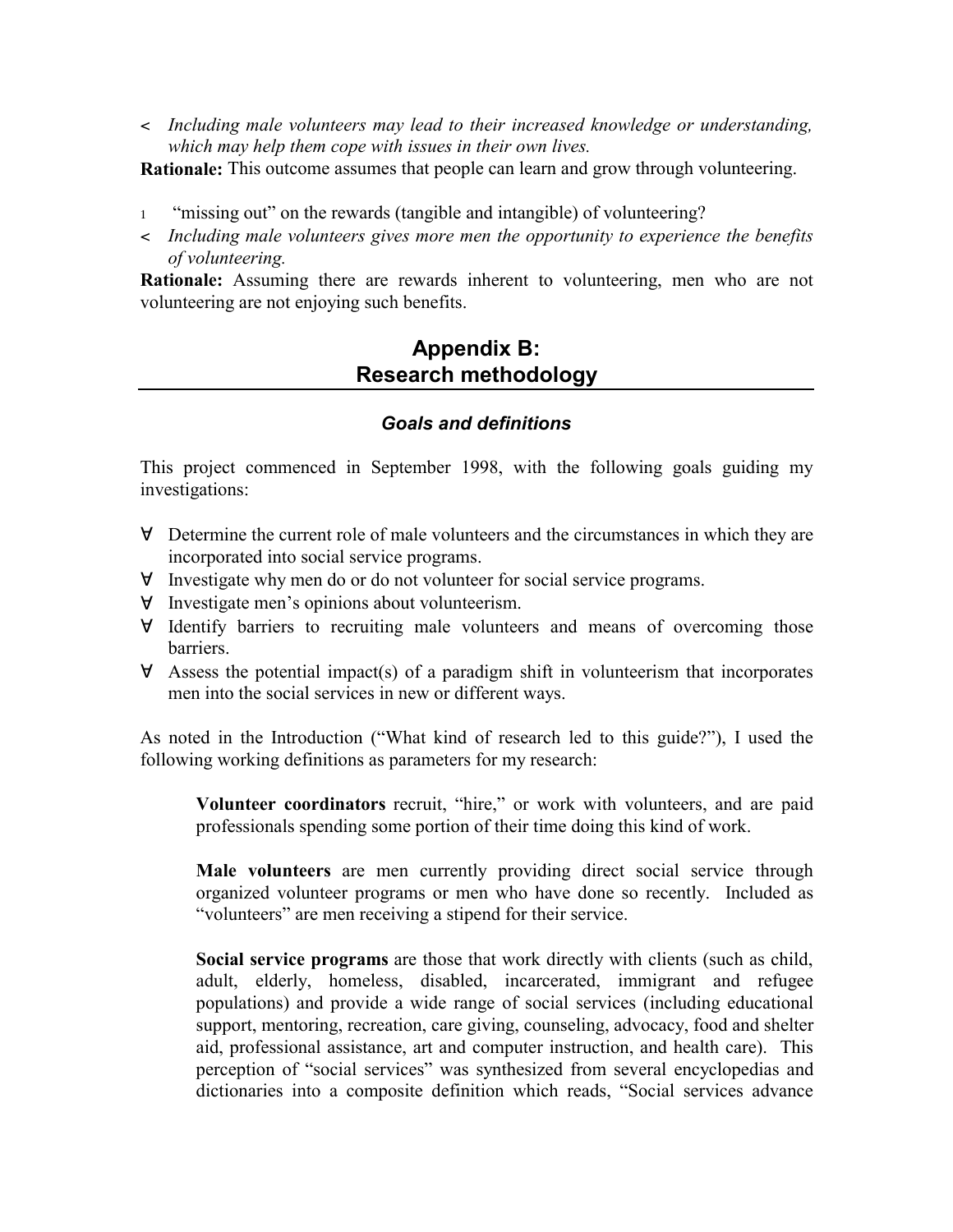human welfare by bettering social conditions in a community and helping people attain their full potential or by encouraging the constructive involvement of society in caring for its members."

#### *Data collection*

Interviews were the primary form of data collection for this research. Seventy-one interviews were conducted from October 1998 to March 1999, taking place primarily in the metropolitan area of a Pacific Northwest city. Forty of the interviewees were volunteer coordinators, who were selected randomly or by referral and who agreed to participate. Volunteer coordinators referred me to the 31 male volunteers who compose the remainder of my sample. Not every volunteer coordinator made a referral, and some made more than one. All told, male volunteer participants were connected to 23 of the above agencies. Interviews were conversational and most questions were open-ended. Depending on location and consent of the participant, most interviews were recorded and later transcribed. If the session was not taped, notes were taken and also transcribed.

In addition to being interviewed, male volunteer participants completed a short demographic survey, the results of which are described below. Demographic data were not collected for volunteer coordinators. Although I intended to triangulate the words of my interviewees with the academic literature on male volunteerism, I found very little work of that nature available in journals or other materials. Such information is therefore explicitly referenced only on occasion in the above guide.

## *Participant sample*

Although I did not collect standardized information about volunteer coordinators or their social service organizations, interviews unveiled an extensive range of experiences and affiliations. Volunteer coordinators represented programs large and small covering the multitude of social service areas described in the above definition. The agency sample included religious and collegiate affiliations and both publicly and privately funded programs. Some volunteer coordinators were new to their positions and the profession; others had years of experience.

The data describing male volunteers is more complete and uniform. The information below recounts the results of the survey given to them at the beginning of the interview session. Responses were calculated using the Statistical Package for the Social Sciences (SPSS), and the values shown here represent the valid percent, with non-respondents factored out of the equation.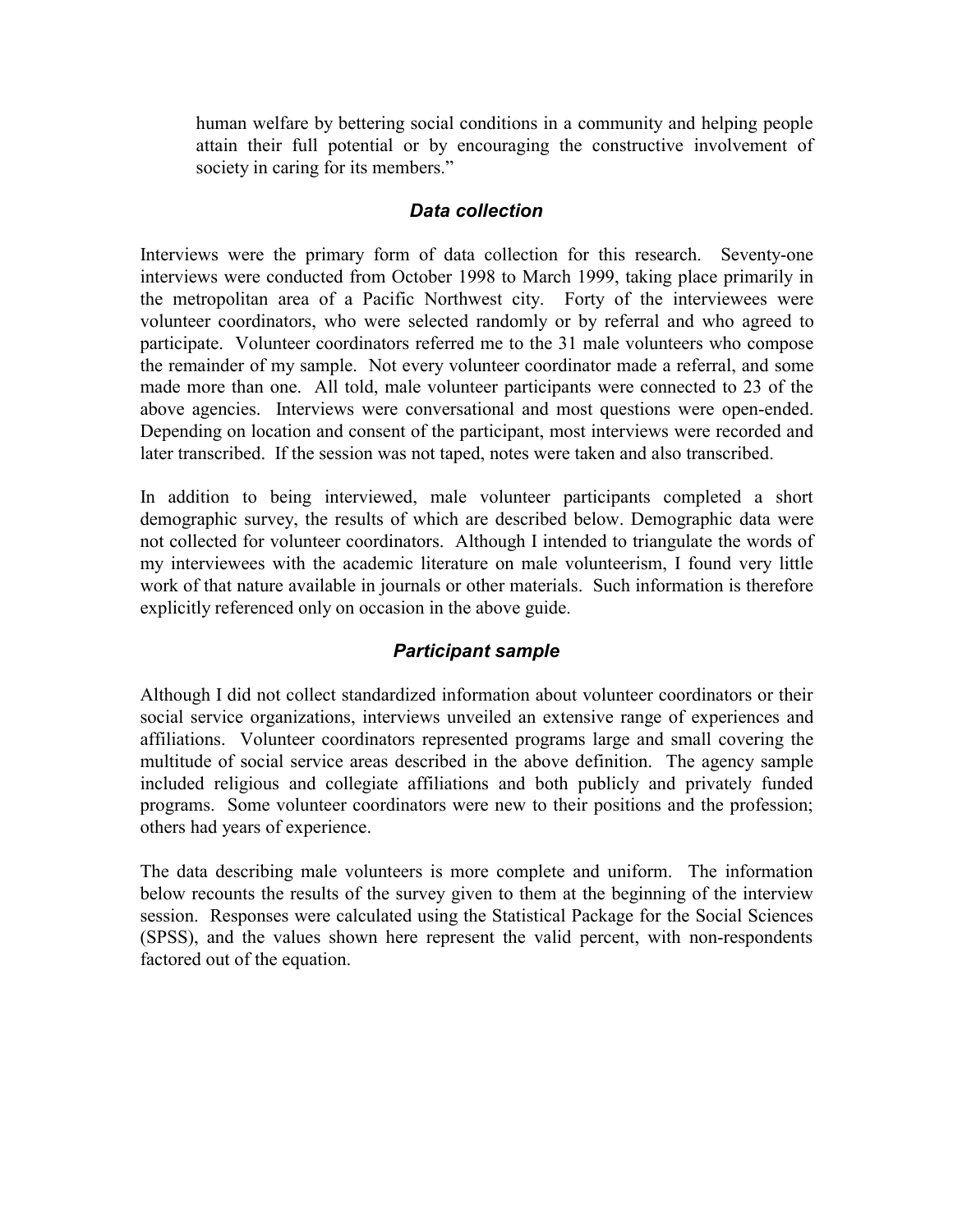



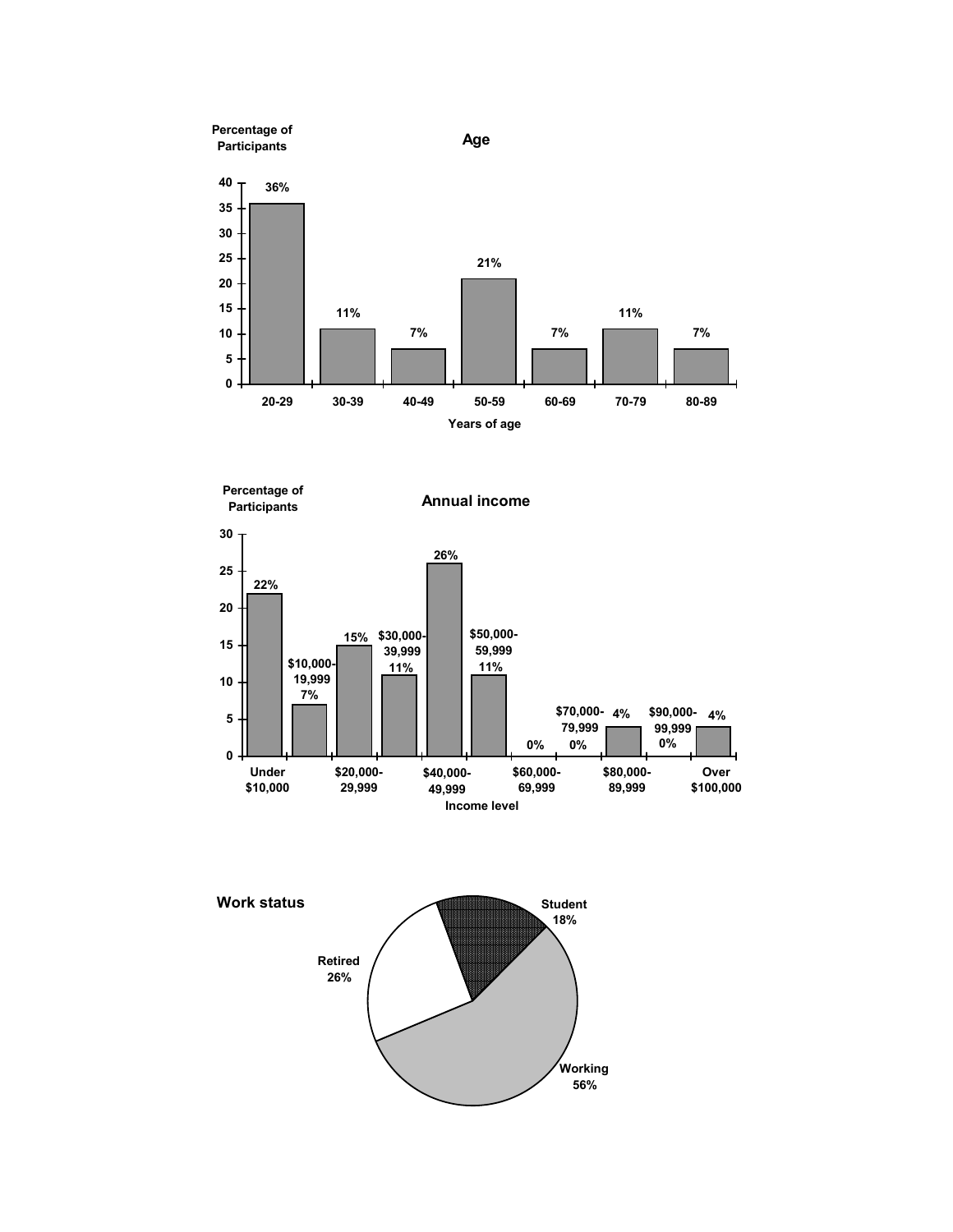#### **Educational attainment**

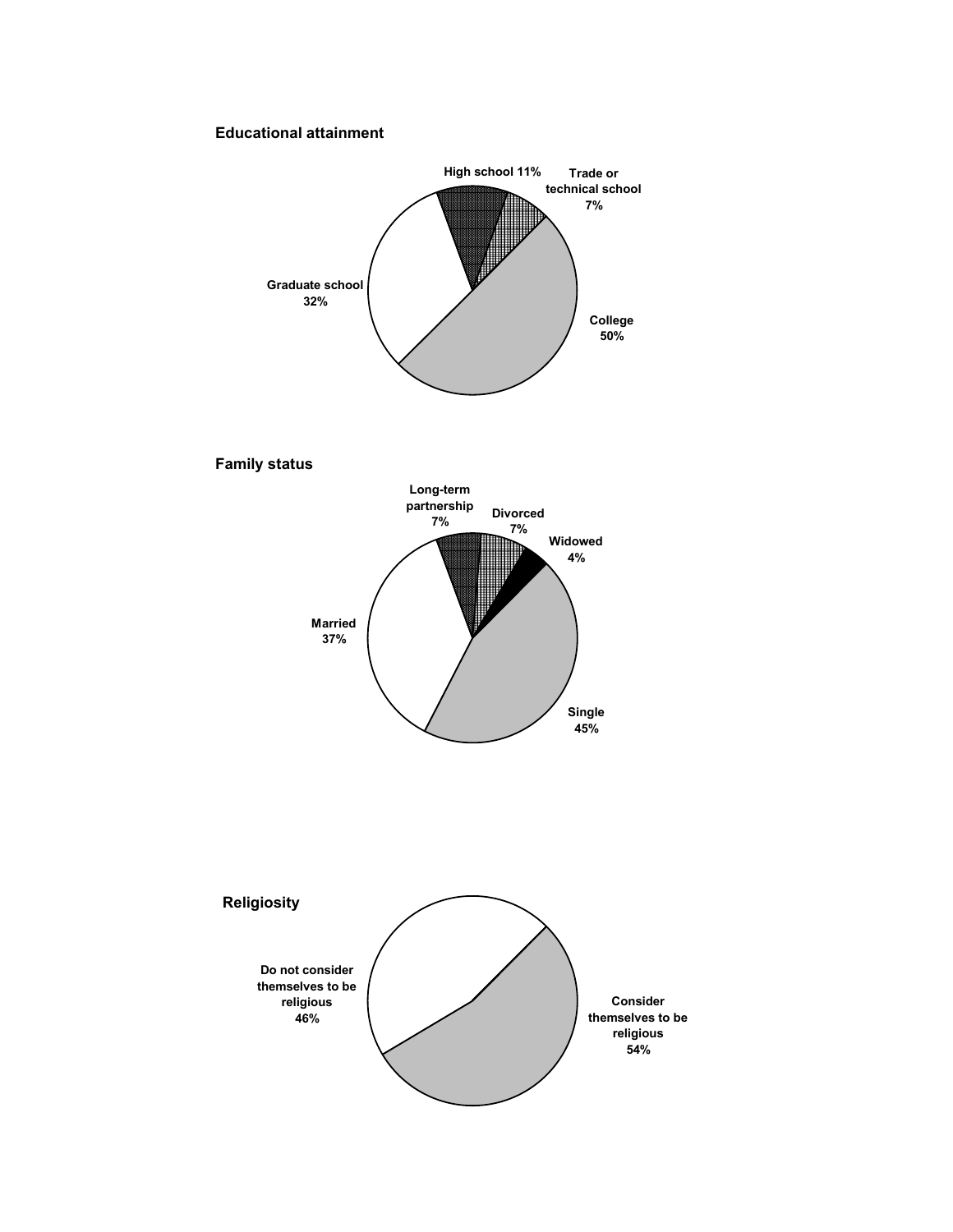

Participants reported spending a median of 20 hours each month volunteering, which parallels the 4.8 hours per week of larger volunteer surveys including men and women.<sup>17</sup> My sample was a highly educated group, which is not too surprising in light of other research indicating that volunteerism increases with education.<sup>18</sup> Even allowing for diverse racial representation among non-respondents, my sample was more homogenous in that respect than other studies.<sup>19</sup> The relatively low income of so many participants in my sample can in part be accounted for by students and stipended volunteers participating in full or part-time service programs such as AmeriCorps.

These demographics may have implications for the content of this guide. Given the relative racial homogeneity of the male volunteer sample, for example, the challenges and strategies discussed in this booklet may be most applicable to men of European descent. If readers are targeting men from a specific ethnic or racial background, they might consider taking extra time to think about, research, or discuss the relevance of certain strategies for that population of men. Likewise, the high level of educational attainment found among my sample could have affected data by revealing challenges and strategies that are most relevant to highly educated men.

It is important to remember when discussing these implications, however, that the material in the guide was not weighted relative to demographic representation. In other words, the ideas of students, who compose 18% of the sample, are given the same consideration in the guide as those of workers, who form a much greater percentage of the sample. Nevertheless, further research, as discussed below, might strive to include a more stratified sample to foster the identification of ideas that represent all men, not just the select few interviewed for my research.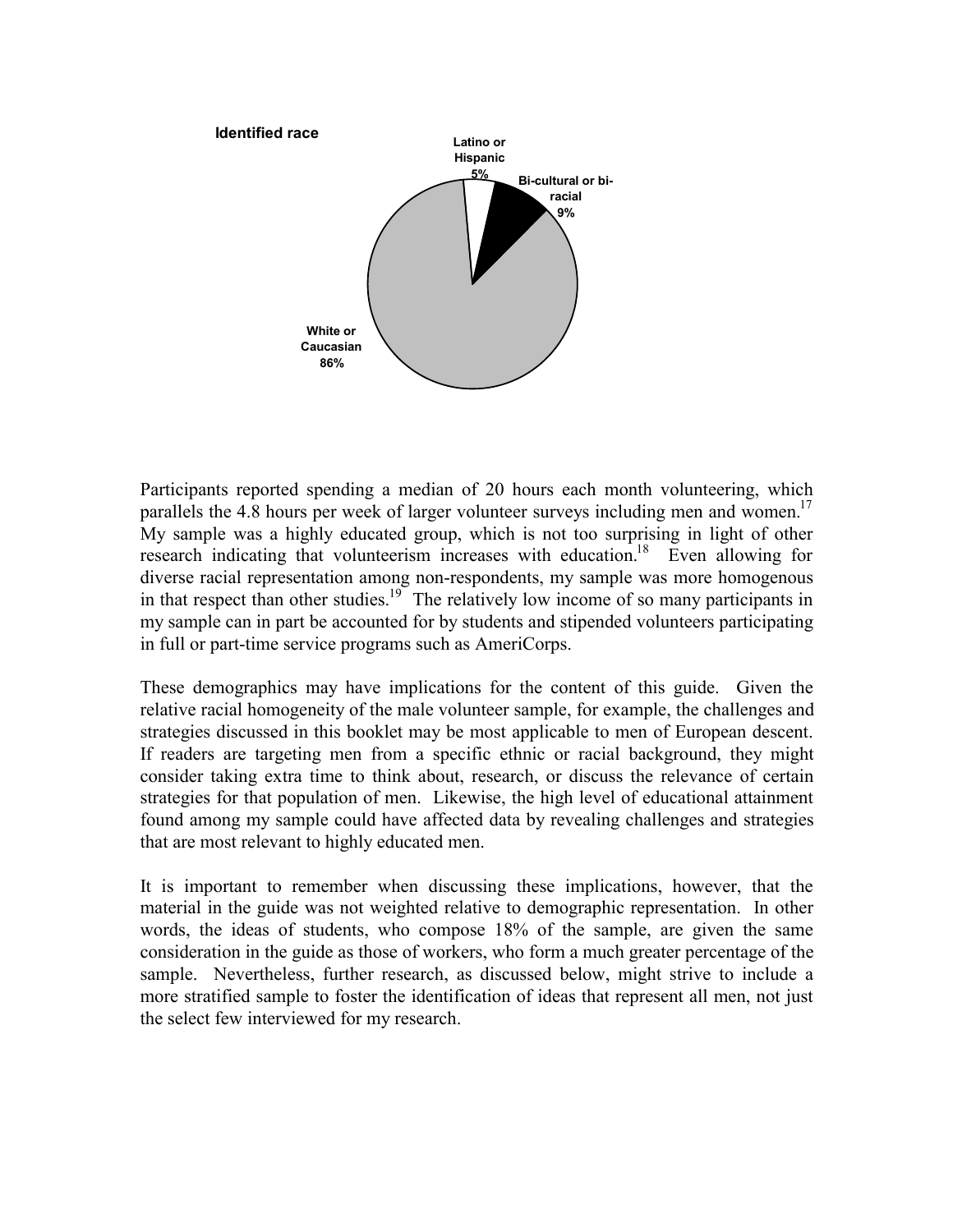Male volunteer participants also revealed information about their backgrounds with varying kinds of volunteer activities over the course of interviews. The following graphs summarize the experience of male volunteers in different social service areas. Because volunteer coordinators often drew from their past experiences as volunteers and with other agencies, but were not explicitly asked about their past work as male volunteers were, their experience is not quantified here. Each of the social service areas in which male volunteers had experience, however, was also represented by at least one volunteer coordinator. Consistent with the use of percentages throughout this text, the numbers here signify the percentage of male volunteers who clearly mentioned experience in each of the categories. Most participants had experience in more than one category.





■ Teaching or tutoring **Mentoring or group leading** 

**<u>■ Sexual assault or violence prevention</u>** ■ Outreach **Creative arts**

**Giving care, comfort, or companionship Food preparation or distribution Home building Sports or recreation Health care or promotion Professional services Counseling or group facilitation Computer instruction**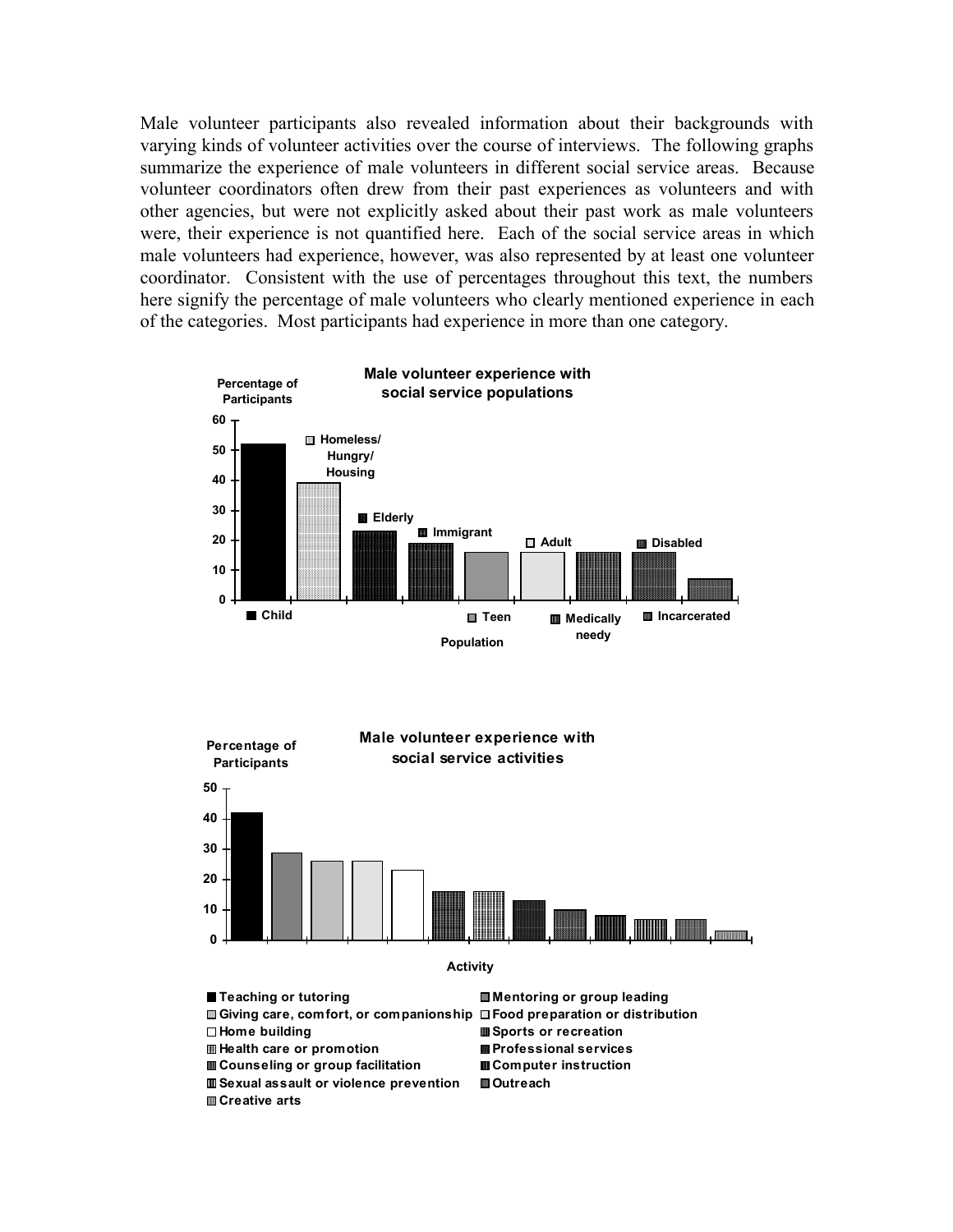Furthermore, 58% of participants indicated that they were currently involved with more than one volunteer activity, and 84% referred to volunteer work they had done in the past. Thirty-two percent of the male volunteers had served on boards or committees in addition to doing direct service work, and 39% had experience with volunteer leadership or coordination. Sixteen percent of the men were enrolled in stipended full or part-time national service programs such as AmeriCorps and Foster Grandparents. Another 13% were volunteering in their "spare time" when the interviews took place but were considering long-term volunteer programs such as Peace Corps or Jesuit Volunteer Corps in the future.

In sum, this sample was, for the most part, a very active and experienced group. This bias may be due to the fact that male volunteers were referred to me by volunteer coordinators, who may have asked particularly enthusiastic volunteers to speak with me. While their range of experiences and knowledge about volunteerism may have enhanced the ideas that they brought forth in interviews, such understanding may also have limited the extent to which they could recount why other men *do not* volunteer.

## *Additional results*

My interviews generated a number of interesting results in addition to those discussed throughout the body of this guide. Among them are the following findings, some of which expand upon the ideas raised previously:

- $\forall$  Almost a third (32%) of male volunteers reported volunteering during childhood or high school, often in small or cohesive communities in which people took care of each other as a rule.
- $\forall$  Thirty-two percent of male volunteers suggested that they might be different from other men in their comfort level with the social service environment, working with women, or taking direction from others.
- $\forall$  Of the 18 participants who addressed "diversity," three said that the recruitment of racially or ethnically diverse volunteers was or should be more important than the recruitment of male volunteers.
- $\forall$  When asked (in one of my few "yes" or "no" questions), 62% of male volunteers said that they had a role model (such as a parent or neighbor) for volunteerism, and 75% considered themselves to be or hoped to be considered role models of volunteerism for others.

Again, these results must be interpreted with caution because of the varying course of conversations with participants. These data are thought provoking, however, in their possible implications for understanding motivations for volunteering or dimensions of diversity.

Moreover, because my conversations with male volunteers and volunteer coordinators did not follow the same format, differences between the comments of the two groups can only be presumed with caution. Nevertheless, a few trends are worth recognizing,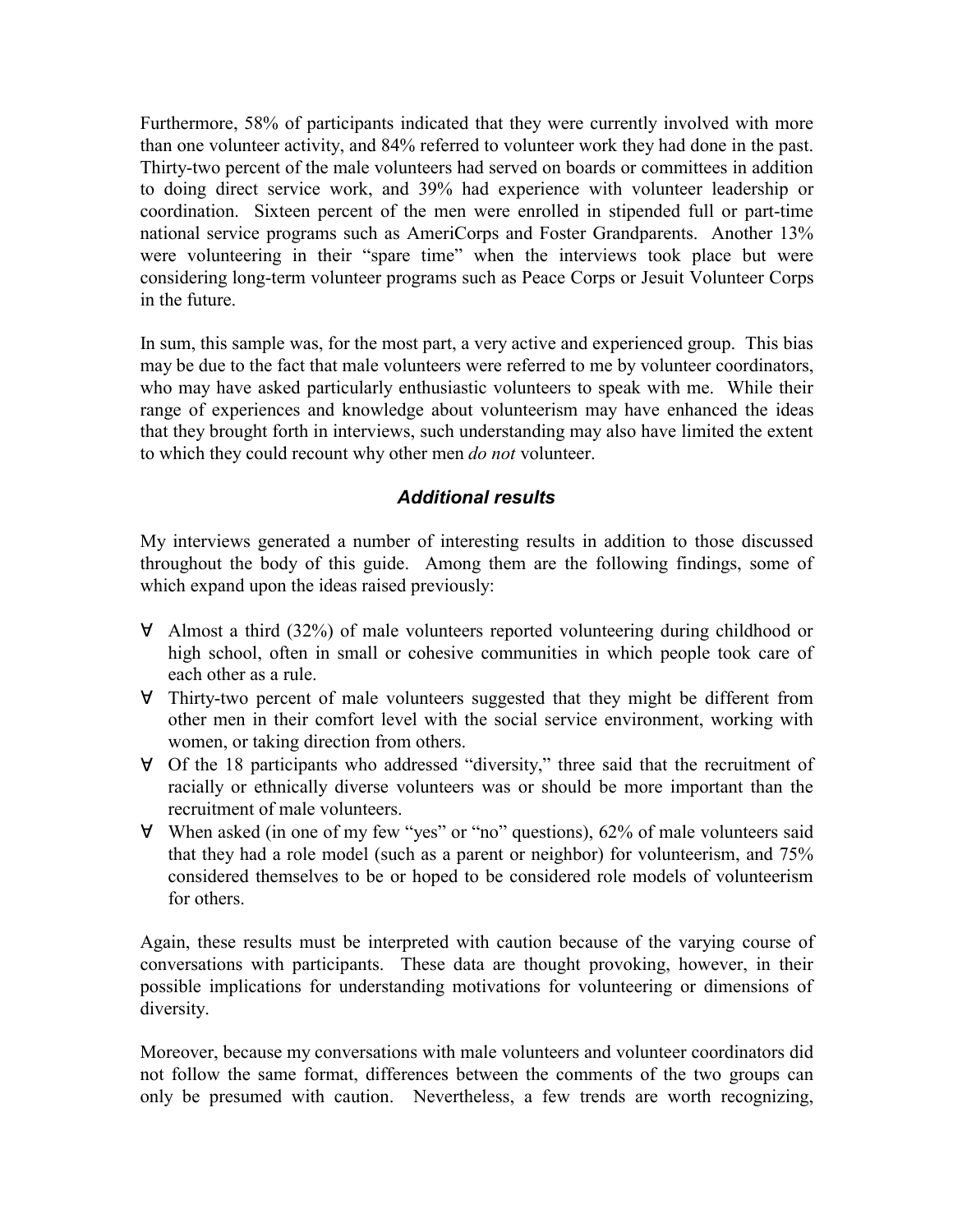especially for comments that were particularly lopsided in the type of participant who made them. This table distinguishes between male volunteers and volunteer coordinators for the purpose of noting which type of participant made the given remark most frequently:

| <b>Comment:</b>                                                                                | <b>Volunteer</b><br>coordinators | <b>Male</b><br>volunteers |
|------------------------------------------------------------------------------------------------|----------------------------------|---------------------------|
| General publicity about a program facilitates<br>recruitment ( $n = 16$ ).                     | 81%                              | 19%                       |
| Newspapers reach a limited audience for volunteer<br>recruitment ( $n = 20$ ).                 | 33%                              | 67%                       |
| Men are not focused on volunteerism or "tuned in" to<br>appeals for volunteers $(n = 11)$ .    | 27%                              | 73%                       |
| Men need to be able to try volunteering without<br>making a long-term commitment ( $n = 13$ ). | 31%                              | 69%                       |
| Men are uncomfortable with emotional commitments<br>or relationships ( $n = 16$ ).             | 33%                              | 67%                       |
| Women are better "nurturers" than men or are<br>perceived that way ( $n = 17$ ).               | 35%                              | 65%                       |
| Focusing on challenge, opportunity, or skills might<br>help to recruit more men $(n = 12)$ .   | 67%                              | 33%                       |

These findings may indicate a gap in the thinking of volunteer coordinators and the men they are trying to reach. When, for example, a volunteer coordinator consistently sends out press releases and works with the media to publicize a program, that person's time may not have been well spent if men are not "tuned in" to that kind of information. Likewise the discomfort or perceived skill level of men in nurturing positions might remind volunteer coordinators of a need to reassure men of their abilities, offer training, or offer alternative kinds of volunteer work. The next section also addresses the importance of these findings for further research topics.

## *Limitations and further research*

As exploratory research, this investigation opens many doors for future study and must also be recognized in its limitations. I have already noted the inherent limitations of this research: my participants came from within the field of social service, were asked to distinguish between male and female volunteerism, and were a highly active and enthusiastic sample (especially the male volunteers). The racial, geographic, and educational homogeneity of my sample leaves open the possibility that the strategies and challenges of this guide may only be applicable to certain populations. Moreover, my position as a woman interviewing men about male volunteerism may have affected participants' comfort in disclosing information about themselves or their peers. Likewise, my conversational interview style lends itself to ideas more than numbers, leading to percentages that are less straightforward than quantitative research data.

On the other hand, that same interview style yielded a profusion of ideas which have remained unexplored under the time constraints of this project. As a subject matter, male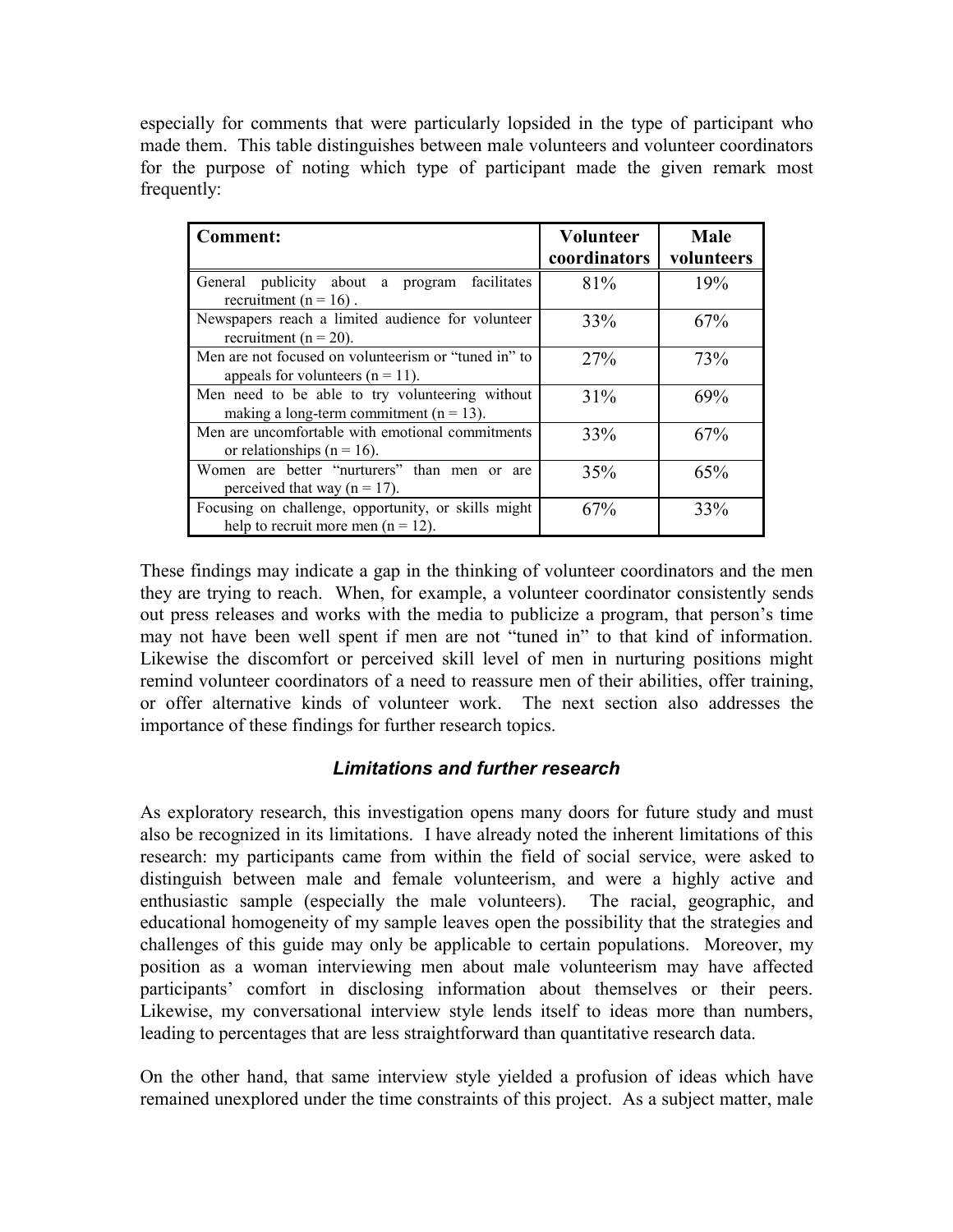volunteerism is rich with potential. Among the possibilities for further inquiry are the following research topics, which have occurred to me over the course of my work:

- & systematic piloting and testing of the strategies of this guide
- & quantitative or qualitative research investigating the differences among men (of different races, ages, religions, socio-economic positions, etc.) in regards to volunteerism
- & a comparison of perceptions of the characteristics of "a good volunteer" between volunteering and non-volunteering men or volunteer coordinators
- &an analysis of the correlation between volunteer recruitment material and male volunteer participation
- & surveying the opinions about service of men who do not volunteer
- & a comparison of male and female volunteerism
- & an analysis of the effects of service learning on male volunteerism
- & a comparison of recruitment techniques for volunteer and military service, or corporate recruitment
- & the portrayal of male volunteerism in the entertainment industry
- & the relationship between gender identity and male volunteerism
- & a comparison between social service volunteerism and volunteerism in other fields

I truly hope that this research is a springboard for others who are willing to delve into the topic of male volunteerism and continue to advance the field of service through any such investigations. To that end, my suggestions about sources of additional information follow in Appendix C.

# **Appendix C: Resources**

#### *National Service Fellows program*

The back of the inside title page of this booklet provides a background of the National Service Fellows program. Descriptions of the research of the 1998-1999 class of Fellows, as well as much of the complete work of the 1997-1998 Fellows, are available on the web. Topics vary widely, but all are related to service. Please refer to the web site of the Corporation for National Service (http://www.nationalservice.org) for additional information.

If you have specific questions or comments about this study, I welcome your feedback, though I do not guarantee answers beyond what is offered here. Please direct any such communication to my e-mail address: sblackman2@hotmail.com.

## *Organizations*

I have found numerous organizations to be helpful to me in my investigations. This list is by no means comprehensive, but reflects a sampling of the kinds of places that have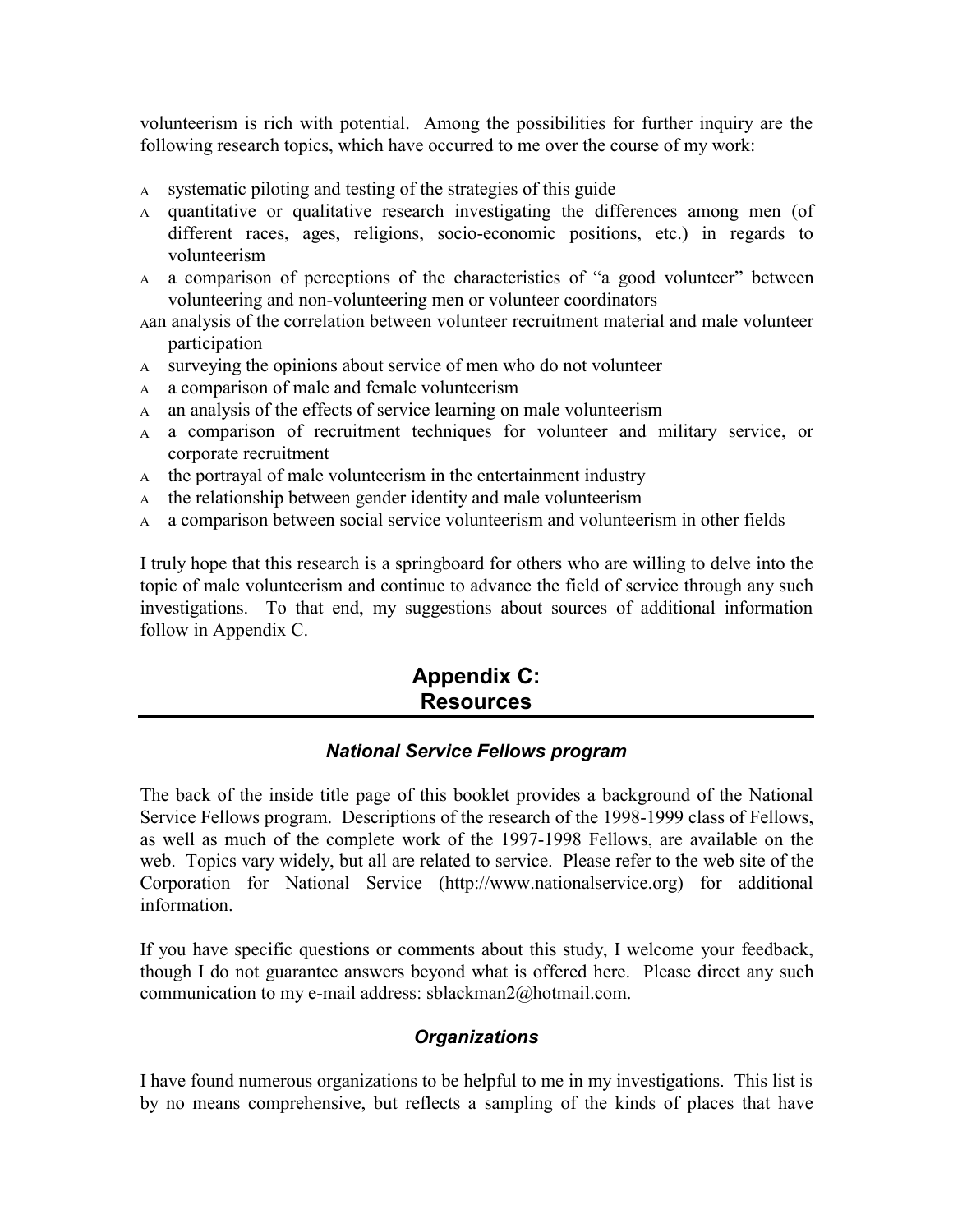facilitated this research. The organizations referenced within "Reports from the Field" are not included again here.

For information about **national service programs** (AmeriCorps, AmeriCorps\*VISTA, AmeriCorps\*NCCC, RSVP, Foster Grandparents, Senior Companions, and Learn and Serve America), contact:

The Corporation for National Service 1201 New York Avenue, NW Washington, DC 20525 Telephone: (202) 606-5000 TDD: (202) 565-2799 Web site: http://www.nationalservice.org

For information about **volunteer management**, contact:

The Association for Volunteer Administration 3108 North Parham Road P.O. Box 32092 Richmond, Virginia 23294 Telephone: (804) 346-2266 Fax: (804) 346-3318 E-mail: avaintl@mindspring.com Web site: http://www.avaintl.org

or visit these web sites:

http://www.cybervpm.com http://www.energizeinc.com http://www.volunteertoday.com http://www.serviceleader.org http://www.impactonline.com http://www.merrillassoc.com

For information about trends and issues in the **non-profit world**, contact:

Independent Sector 1200 Eighteenth Street, NW Suite 200 Washington, DC 20036 Telephone: (202) 467-6100 Fax: (202) 467-6101 E-mail: info@IndependentSector.org Web site: http://www.IndependentSector.org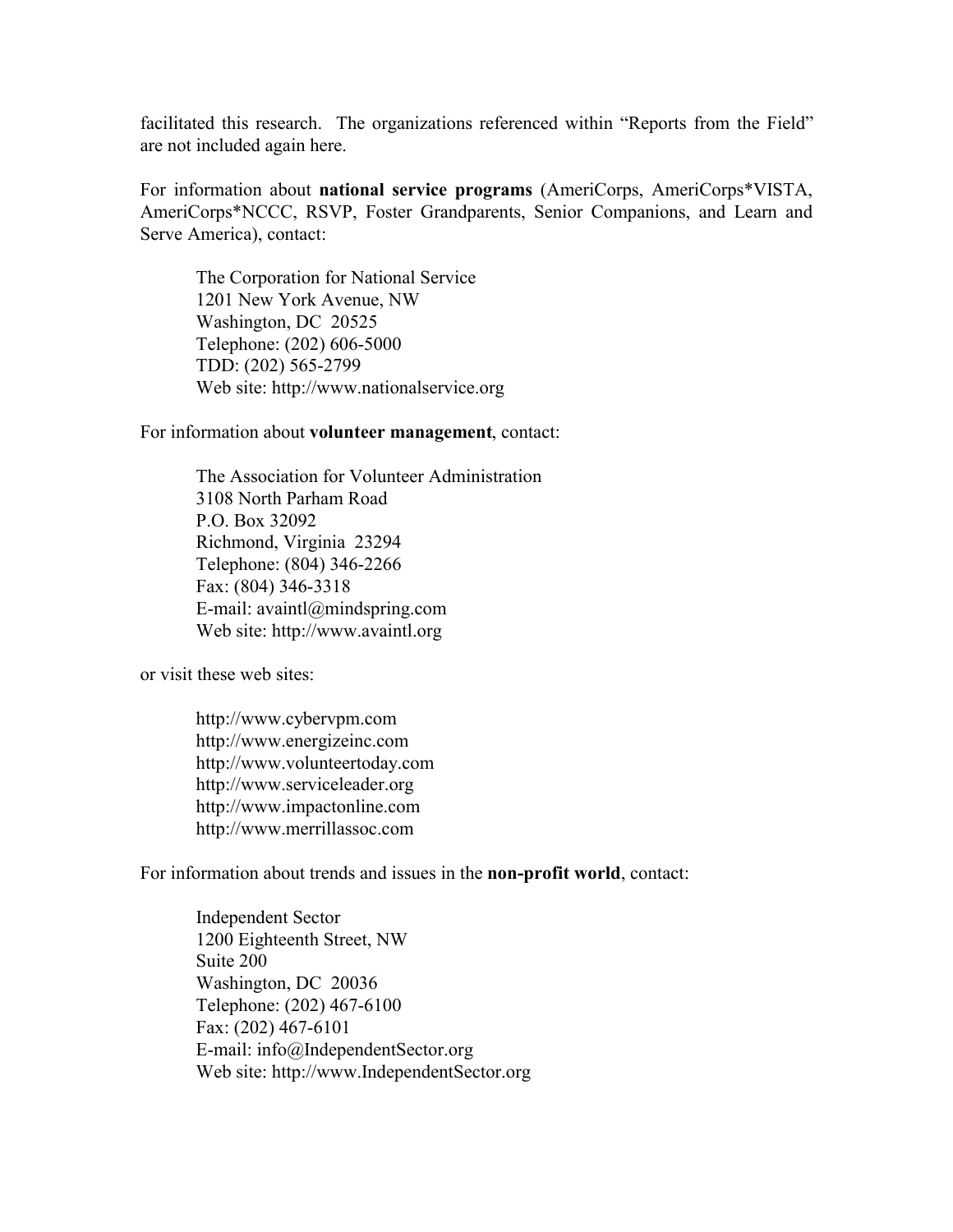The Nonprofit Risk Management Center 1001 Connecticut Avenue, NW Washington, DC 20036 Telephone: (202) 785-3891 Fax: (202) 296-0349 Web site: http://www.nonprofitrisk.org

For information about **men's studies**, contact:

The American Men's Studies Association 222 East Street Northhampton, Massachusetts 01060

or visit these web sites:

http://www.vix.com/men/index.html http://www.themenscenter.com

#### *Reading materials*

Likewise, countless books have provoked my thinking about male volunteerism in the social services. I recommend the following books to anyone interested in learning more about these issues—again, they are just a sampling of materials:

*101 Tips for Volunteer Recruitment* Steve McCurley and Sue Vineyard Heritage Arts Publishing, 1988 ISBN: 0911029133

*Fire In the Belly* Sam Keen Bantam Books, 1991 ISBN: 0553071882

*Marketing for Dummies* Alexander Hiam IDG Books, 1997 ISBN: 1568846991

*Megatrends and Volunteerism: Mapping the Future of Volunteer Programs* Sue Vineyard Heritage Arts Publishing, 1993 ISBN: 0911029435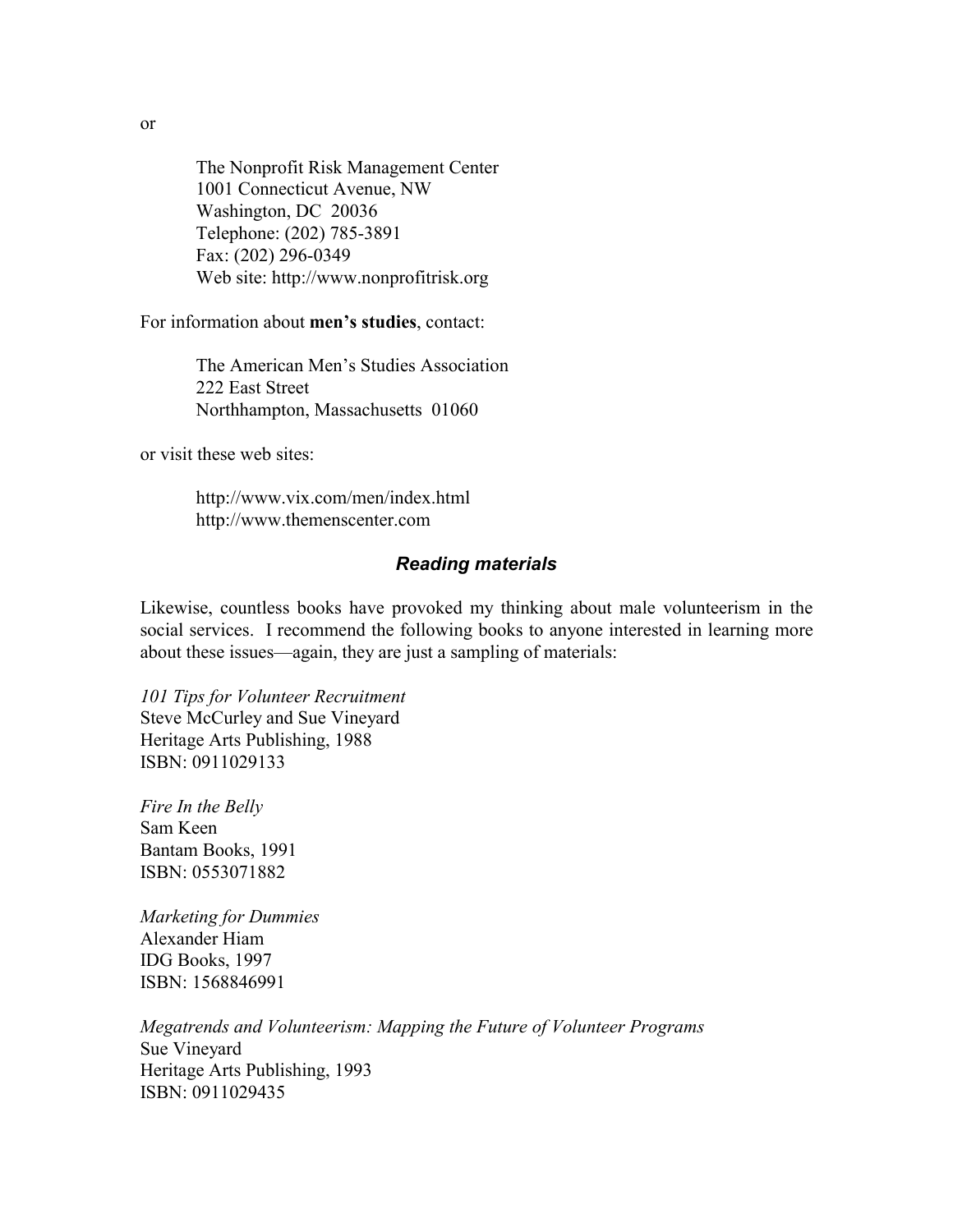*Older Volunteers* Lucy Rose Fischer Sage Publications, 1993 ISBN: 080395008X

*Slow Motion: Changing Masculinities Changing Men* Lynn Segal Rutgers University Press, 1996 ISBN: U813516196

*Still a Man's World: Men Who Do "Women's Work"* Christine Williams University of California Press, 1995 ISBN: 0520087879

*The Volunteer Recruitment Book* Susan Ellis Energize, Inc., 1994 ISBN: 0940576155

#### **Notes**

- <sup>1</sup> Independent Sector. (1998, December 5). http://www.indepsec.org/programs/research/charts/chart/.html [On-line].
- <sup>2</sup> Points of Light Foundation. (1998, December 12). http://www.pointsoflight.org/volunteercenters/VolunteerFactsStatsSheet001.htm [On-line].
- <sup>3</sup> All quotations refer to personal communications with research participants conducted between October 26, 1998 and March 9, 1999.
- <sup>4</sup> Reach Me Inc. (1999, May 13). http://www.angelfire.com/tx/reachme/ [On-line].
- <sup>5</sup> National Foundation to Prevent Child Abuse. (1999, May 13). http://www.childsexualabuse.org/act.htm [On-line].
- 6 Points of Light Foundation. (1998, December 1). http://www.pointsoflight.org/volunteercenters/VolunteerFactsStatsSheet001.htm [On-line].

7 Miller, William. (1997). *Industry Week.* 246 (16) p. 13.

- <sup>8</sup> City Cares of America. (1999, April 16). Profile statement.
- <sup>9</sup> "Types of shiftwork schedules." (1997, August 8). *The Oregonian*. Portland, Oregon. Sunrise Edition, B01.

<sup>10</sup> Administration on Aging. (1999, May 13). http://www.aoa.dhhs.gov/factsheets/volunteer.html [On-line].